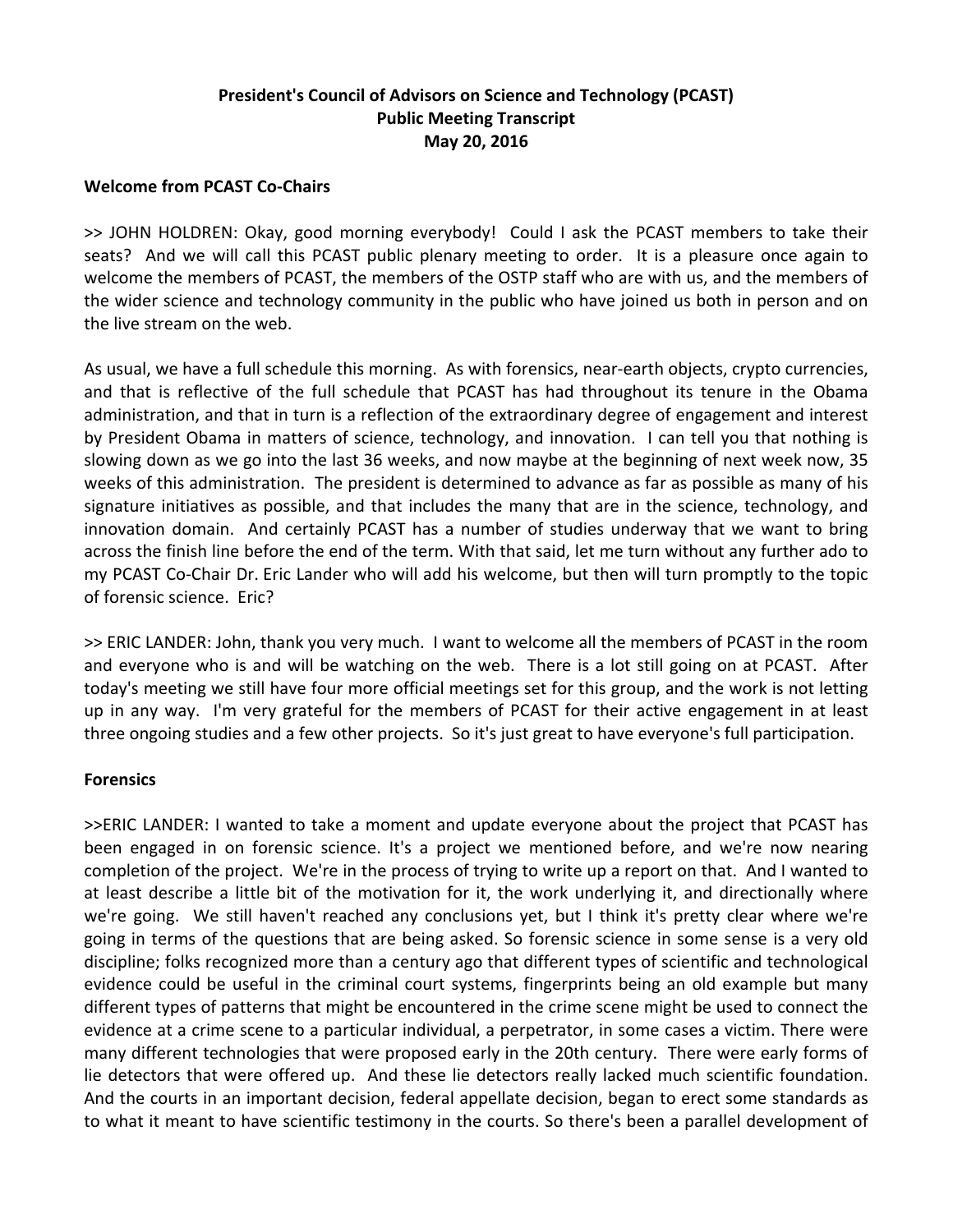methodologies, and considerations of how to evaluate whether those methodologies are appropriate for use in courts. A real watershed moment occurred in the late 1980s and early 1990s with the introduction of DNA fingerprinting technology, based on the scientific recognition that the human genome was variable between people. That some regions of the human genome were quite variable, had many different alternative alleles, different forms of the DNA. It was possible to find in medical research labs, if you took DNA from different people, you could observe different patterns in different places from the human genome. In the late 1980s this began to be introduced in courts as a forensic matching technology. You find some blood on a potential perpetrator and match it to a perpetrator or victim. Or you might find blood at the scene of a crime and match it to a perpetrator. It began to be introduced. And very interestingly, despite being the most powerful of the forensic technologies ever developed, in its maiden voyages, it encountered some rough seas, and in some notable cases DNA evidence was excluded from the courts as being inappropriately practiced. This led to a tremendous effort to set standards for the use of DNA evidence and within a couple of years through work of folks notably at the FBI's own laboratory, DNA becoming a gold standard. It taught us something very important. It taught us that even the most absolutely superb, basic science still has to be practiced reliably to be useful in a forensic setting. And this combination of scientific thinking and then real forensic work to set standards and assess reliability together produced an amazing gold standard that is used in the courts today, the DNA analysis of single samples, unmixed samples that is remarkably reliable. But the minute we had a reliable tool, you could start using it to go back to other cases and ask if there were any mistakes made. This became the next real revelation in forensic science that began to gather some steam in the '90s, but really it has been in the last decade that it has become clear that DNA evidence has made it unambiguous that there are wrongful convictions. In fact people have been sentenced to death wrongfully, and we know this now because we can see in many cases evidence where a bloodstain was said to match someone, but when you looked at DNA it clearly did not match someone. But it often doesn't match them. It often matches someone else, the real perpetrator. So we have two wrongs here. A wrong to an individual who has been wrongfully jailed, and a wrong to society, leaving a true perpetrator on the street. Both are serious issues in regard to justice. The ability to know that we make mistakes is essential to science. Science is about the ability to detect mistakes. Nothing is perfect. What sets science apart from other activities is we know it, we embrace it, we measure it, and therefore get better because of it. So it has provoked some real thinking about how did the criminal justice system get things wrong? Well in more than half of the cases, roughly half of the cases, the evidence included scientific forensic science evidence that contributed to a conviction. And because it made a claim that we now know is wrong, we know it made a false claim. How did that happen? So that's pointed to problems with technologies like bite marks or even fingerprints or hair analysis. Or other types of things. And what it provides is a great opportunity to increase the quality of forensic science. The National Academy in 2009 issued a report from an NRC committee that described what only could be said to be deeply serious problems with forensic science. That report concluded there were issues with the underlying scientific validity of these areas and it made a whole series of recommendations. That report has been tremendously important in focusing people's attention on the problem. The Obama administration responded by creating a National Commission on Forensic Science, which reports to the Attorney General and is coordinated with NIST, the National Institute of Standards and Technology, and this national commission on which one of our own , Jim Gates, serves has been an important forum for discussions for many things; standards for accreditation. There are discussions going on right now about discovery procedures with regard to forensic science in criminal cases. What information should be turned over to each side, etcetera. There are many important things happening there. In addition,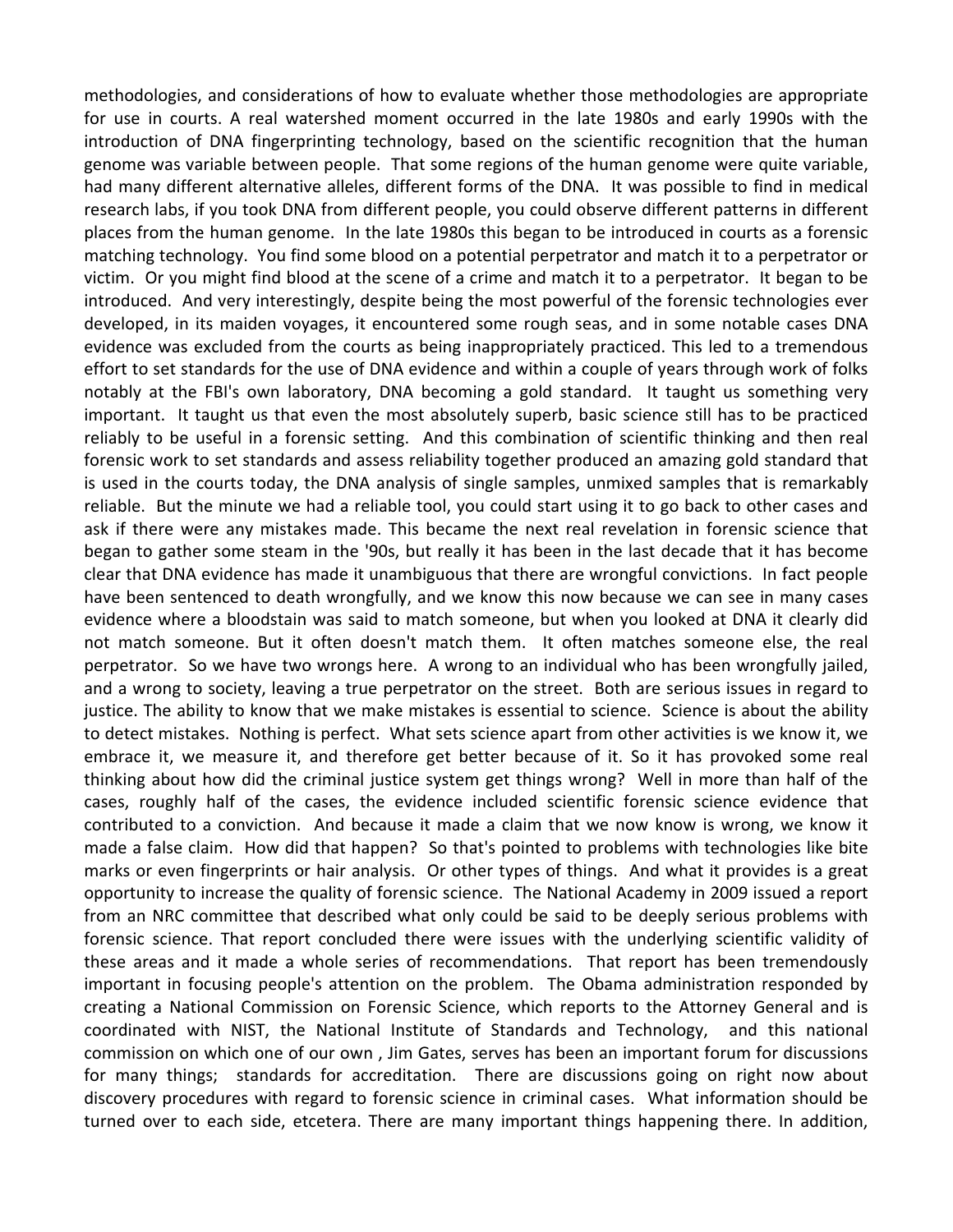something called the Organization of the Scientific Area committees was established by NIST where something like 26 different areas have committees where forensic practitioners primarily are trying to improve best practices across their 26 areas. And continual improvement of best practices is a very important ongoing thing. We applaud the activity that was launched by the administration. But in reviewing the area at the request of the President, our job was to ask what's not happening enough. And the one area that we've really focused on is the question of the fundamental definition of what does it mean for a forensic science method, and in particular a pattern comparison method to be based on reliable principles and methods for all possible or purported scientific The law requires that for evidence to be introduced by an expert in a federal court, it's called rule 702 of the federal rules of evidence that we've come to learn, it must be based on reliable principles and methods. But the law doesn't define reliable principles and methods for all possible or purported scientific or technological methods. It gives those terms. What we've set out to do in a way to be helpful to the federal courts, to prosecutors, to defense attorneys, to forensic scientists, is to give a clear, crisp description of what it means for a forensic pattern comparison method to be based on reliable principles and methods. Forensic pattern comparison is a subset of metrology, the science of measuring and comparing things. And happily in this case, metrological sciences, the scientific community has a crystal clear sense of what it means to know when something is reliable. And of course it depends on empirical measurement. You know something is reliable because you try it and it gives the right answer with high probability. There is a clear set of guidance there. One of the things that PCAST is set out to do is to try to explain very clearly what those standards are in a way that all the parties in the field can use. They are important because they control admissibility in federal court. In addition, what we've tried to do is understand how those principles apply to some areas, some examples of forensic science methods. Here we really first sought to get the input of the whole community. So PCAST was unusually vigorous in gaining input. We've held a large number of meetings, probably 20 meetings either here in public sessions, or subgroups of PCAST having phone calls with people or our staff doing deep dives to truly learn the literature. We took the unusual step of making a call on the web, asking anyone to offer to us their input on the questions of reliability of methods, to point us to papers in the literature that would point to the reliability of different kinds of methods, to offer us advice in any other way. And we received 74 replies on the web, I believe and they point to something like 399 different scientific papers, which PCAST has reviewed and in a few cases is still working its way and reviewing so that we with could learn about this subject thoroughly. And we are enormously grateful to all of the individuals and groups who have taken the time and trouble to write to us and send us their thoughts. Some of them are very extended and lengthy thoughts. All of these will be made publicly available together with the report. All the references we've pointed to can be made publicly available. We've also reached out to federal judges and put together an advisory group of federal judges who have been able to provide us advice on what the law actually says and also how to be able to bridge the communication divide between scientists and judges and expressing clearly what the scientific definition of reliability means in a way that it would be valuable to folks in a courtroom. So we've done all that, and what we will attempt to do, and we're still working our way through it, and so I can't report anything definitive here, because we're trying to be extremely careful looking at the literature. But it is to apply those guidelines about what constitutes reliable principles and methods to a number of different areas, as an illustration of the kind of reasoning that is necessary. I don't think it is going to shock anyone to say because the National Academy said it loud and clear, there are some forensic science methods that do not have foundational validity. There simply isn't evidence of them. But we're going through carefully and we'll make some decisions about how that is, but it's important to know, because in many cases it may be possible to get foundational validity. Remember, foundational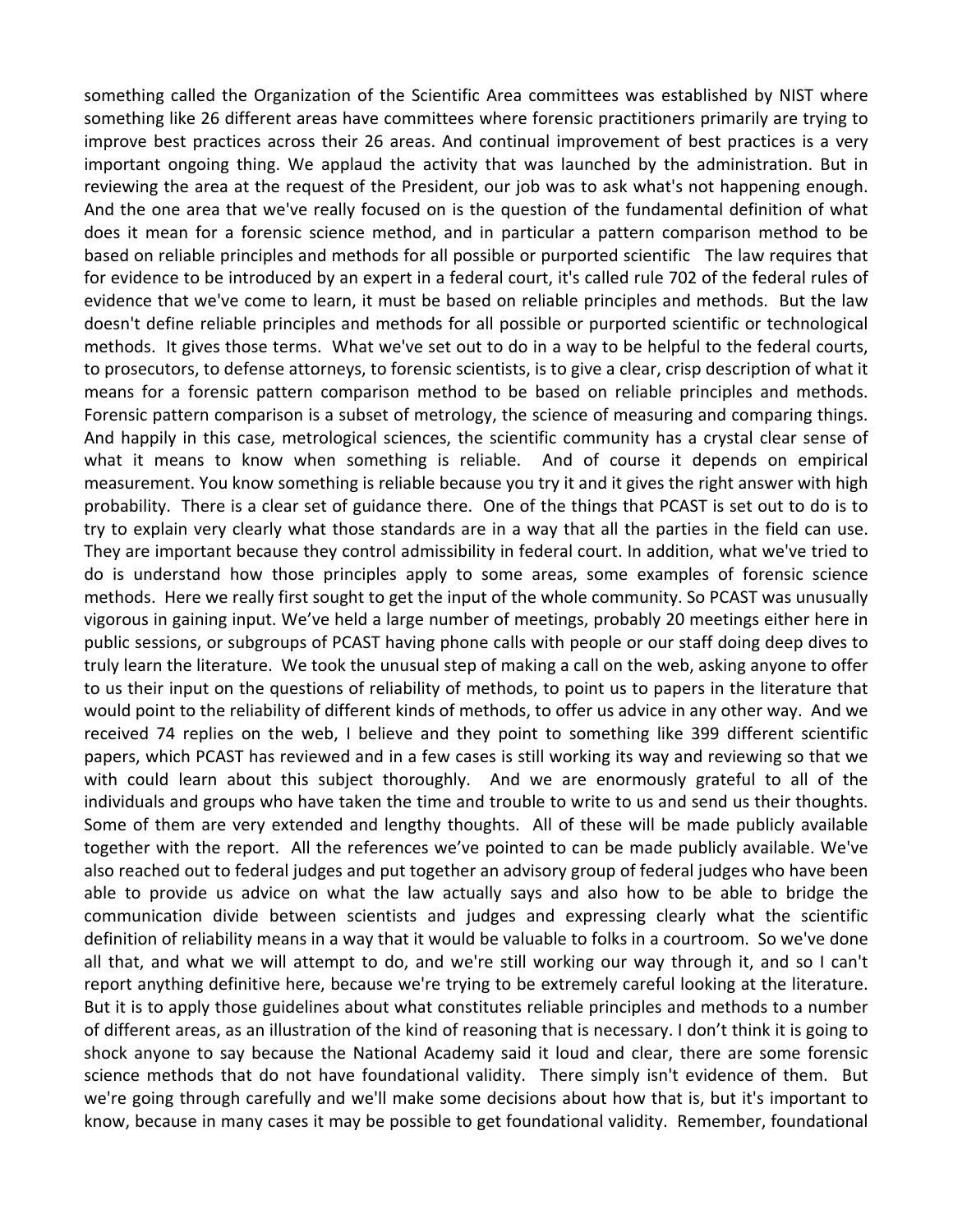validity doesn't mean perfection. A method doesn't have to be perfect. But it does require that its error rates are known under relevant circumstances. If you can't actually tell me, well there's a wonderful quote from a federal case U.S.V.E. that someone pointed out to us about smiles. To say that two smiles match. Are we talking about a general smile or a Mona Lisa smile. If you don't know the details of the matching rule for smiles, you don't know if that's a meaningful statement or a meaningless statement. For a whole lot of different reasons, it's important to bridge this communication gap. We are really, really admiring of the work that has been going on so far within the administration on it. And we really see this key issue that everyone has pointed out to us, for the need of the courts to be able to clearly define this admissibility criterion as a place for us to apply work. Our report, hoping that before the next meeting is completed we'll be able to bring it to public discussion either at our very next meeting or if we get it all done, perhaps at a phone call meeting. We'll see how it's all progressing. It will be a useful contribution to what has been an important ongoing process. I should really say that the higher the quality forensic evidence that we can have in courtrooms, and frankly the higher the bar to admissibility in the long run, the better for everyone. Most importantly for the general public because the right people will be caught and punished for crimes and the wrong people won't be. We will be able to solve crimes better. And there's just so much that can come from it. And so a lot of people on this PCAST have worked very hard on this project. Mike McQuade, Jim Gates who has been working on the commission, Bill Press, Susan Graham, Dan Schrag, Diana Pankevich has been staffing this effort. While we're not done and in a position to put up recommendations today, I did want to give this full report of the work in public session of the work that has gone on and the framing for it and throw it open to any discussion we might want to have at this meeting. I'll stop there.

>> JOHN HOLDREN: Questions, comments? Maxine.

>> MAXINE SAVITZ: That a very important report and you are doing well. You're focusing on the federal, which is appropriate. So many of these cases are at the state level and local level. If the guidelines are accepted at the federal level, how is that implemented at the state level?

>> ERIC LANDER: In the United States we have 51 jurisdictions to think about at least, and there are sub‐jurisdictions under those. It happens in this case that the federal courts operate under the federal rules of evidence, particularly this thing I refer to as rule 702. About half the states have adopted the federal rules of evidence in its exact form or in some modified form. So while precedents in the federal courts don't automatically apply to criminal cases in the states, it seems likely to me that if they follow the federal rules broadly, the advice we're offering is applicable to those states. The other 25 or so states follow the older Fry standard after the case U.S. vs. Fry. It's different, but not so radically different that what we're saying can't be understood within the Fry context. We're not going to attempt to frame this for each of 51 different jurisdictions of course. But I think as framed, whether you're under federal rules of evidence of this earlier Fry standard, I think what we say should be usable by a judge in any of those settings. The question of whether a technology is foundationally valid is not case specific or law specific. No court really wants to admit a technology when no one has checked empirically whether it gets you the right answer. So that's really what will drive it. So even though we are staying in our lane by providing advice to the federal government, as we are a federal advisory committee, I believe that advice is going to be quite usable by states, as well.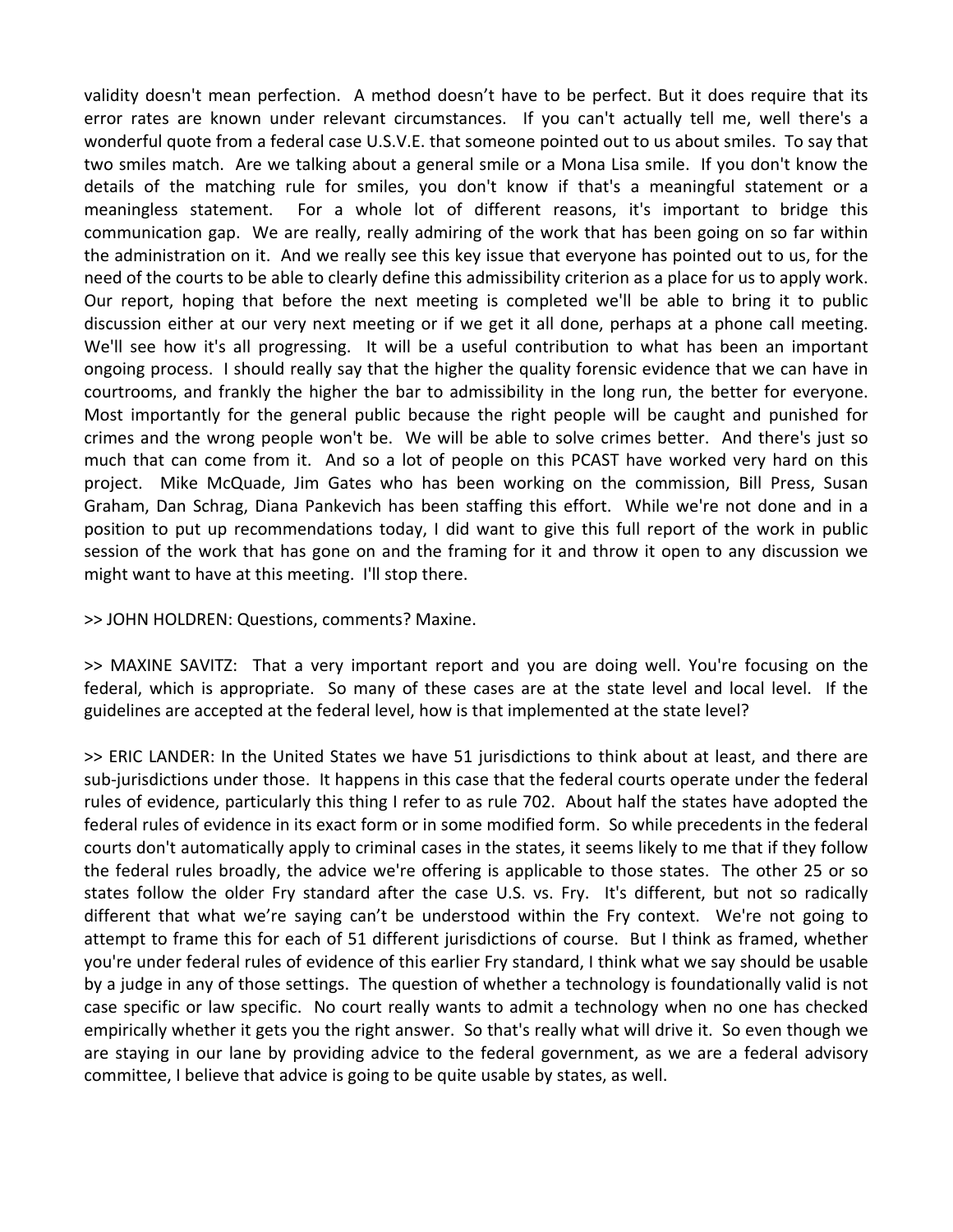### >> JOHN HOLDREN: Jim Gates?

>> JAMES GATES: Thank you and thank you Eric for giving us this overview of this project I wanted to commend the working group and the group within PCAST who has been doing this, because I have been as Eric mentioned, I've used the analogy on Hadrian's Wall, I have for over a year been working on the forensics commission. One of the things I admire about the effort underway here is we have segmented the problem in a way that corresponds to what I've seen on the commission. There is indeed an issue to the foundational validity of the problem. That's one issue that one can see in the way that forensics is presently practiced. But there's a separate problem that you are very much aware of. When forensics experts get in the courtroom, the way in which they testify about the reliability of the results that are found in the laboratory are also itself problematical. Although our report doesn't deal directly with that issue, we do call it out. That's another area in which I think the community, the forensics community itself, under the gentle prodding shall we say of our effort will intend to correct matters. I want to say that I have a lot of confidence that we're moving properly in this.

>> JOHN HOLDREN: Thank you. Seeing no other flags up, thank you Eric for that summary.

## **Near Earth Objects**

>>JOHN HOLDREN: We will now move to our Near Earth objects. If we could have the four panelists go to the front of the room and we'll get your name tags up there. The topics of near earth objects is one that I have long been interested in as has PCAST member Chris Chyba. It is one the President is interested in. His interest was particularly peaked early in the administration when two smallish Near Earth objects passed the earth inside the orbit of the moon. That gets your attention. It gets your attention even more when you look at the numbers of near earth objects on trajectories that might ultimately intersect that of the earth and what could happen if a big one hit. I sometimes say that our task is to prove that we're smarter than the dinosaurs, most of which appear to have gone extinct about 65 million years ago as a result of a very large asteroid impact in the Yucatan. I'm very pleased that had we have a terrific panel this morning. The panelists are Benjamin Alvin Drew, OSTP Assistant Director for Space and Aviation Security, Lindley Johnson, Program Executive for Near Earth Object Programs and Planetary Defense Officer in the Planetary Science Division of NASA Headquarters, the Science Mission Directorate, Bhavya Lal, Research Staff Member, Institute for Defense Analyses, Science and Technology Policy Institute, and Leviticus A. Lewis, Chief of the National Response Coordination Branch of the Federal Emergency Management Agency, FEMA. Their more detailed bios are in the possession of all of the PCAST members in your folders. I will not take the time of the panel to recite the members' many accomplishments. But let me thank you for being with us this morning. I'll turn it over to you. I imagine you have probably agreed on an order. So please take it away.

>> ALVIN DREW: Thank you Dr. Holdren. Good morning everyone. I'm Alvin Drew, and I'm the co‐chair of this committee on detecting and mitigating the impact of Damion here along with Lindley Johnson, with the charter of trying to prevent us from meeting the same fate as the dinosaurs from large asteroids or being bedeviled in the meantime by a smaller ones along the way. The committee was set up initially with the idea of trying to deflect or trying to disperse things that were nearby. Couldn't quite pull it out complete from the problem of keeping custody of these things out there. Bhavya Lal will talk about is this really a problem. It's a very low probability event, but very high impact if it does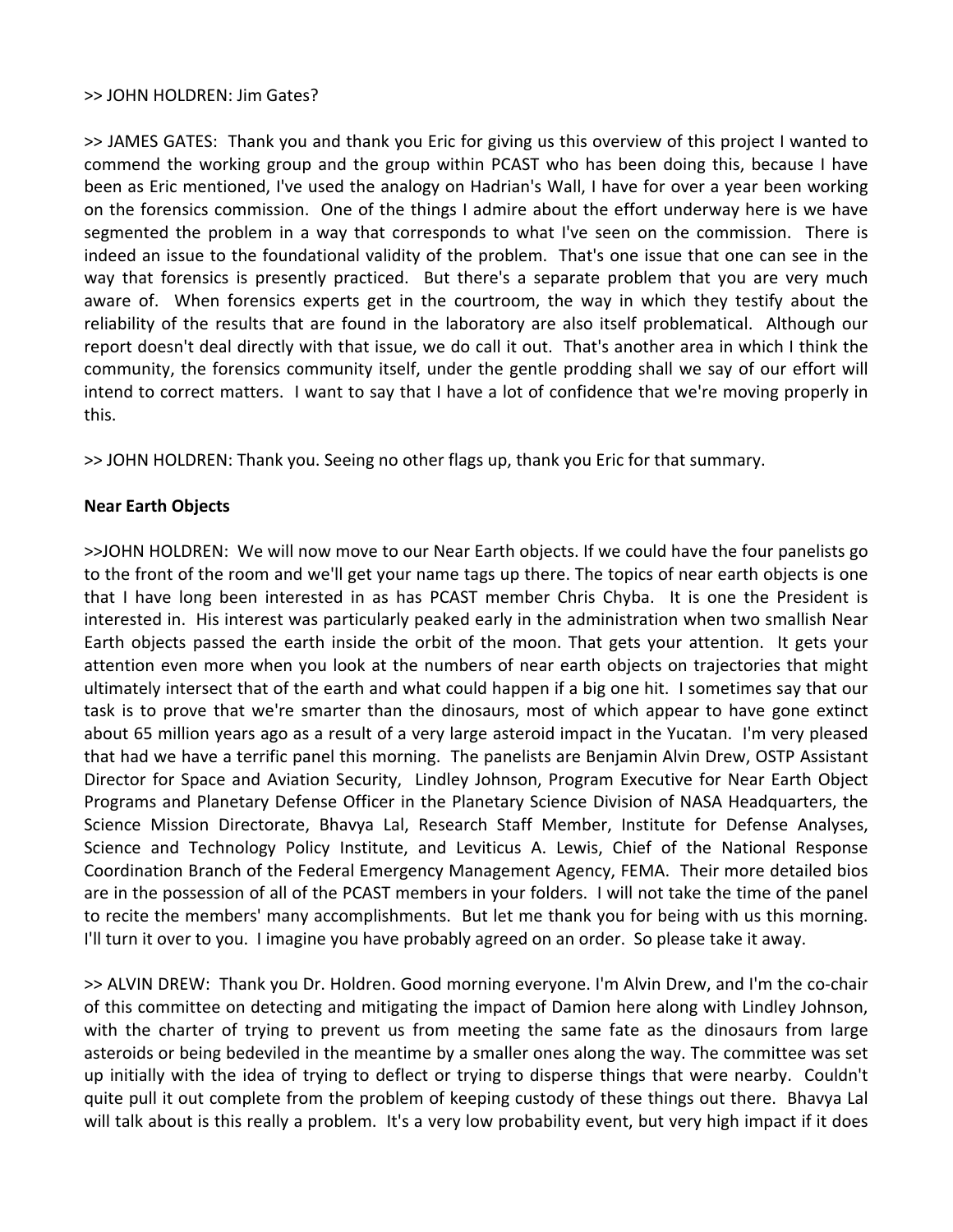happen. Lindley Johnson will talk about his ongoing efforts to hunt for near earth objects. He has been doing that for decades now. And Leviticus A. Lewis will talk about FEMAs preparedness and post‐strike response for near earth objects. Dr. Holdren talked about some objects that came close to the earth, back on Ash Wednesday of 2010, a 125 ton object entered the earth's atmosphere over the south Pacific. Left a big fiery trail of plasma over the top of the isthmus of Central America and finally came to earth's surface over Central Florida. Fortunately there were no casualties. The name of the object was the, I find it ironic right now I'm in part of the solution, when for a few brief fiery moments I was part of the problem. So the problem with trying to get rid of near-earth objects from hitting the earth, aside from the ones we intend to have come back to the earth is hard to deconflate from the task of detecting and dealing with the strike. They all come together. If I'm going to try to nudge an object away from hitting the earth or somehow disperse it, the first thing I need to know is the information I need to get is from the asteroid hunters out there. I need to characterize them, and to decide what to do about them. I need to know what would have happened if this were to strike the earth. And that comes from the folks at FEMA doing okay, this is something we really don't want to have hitting us, because the consequences are too onerous to bear or consider.

We have this whole continuous chain of getting rid of these asteroids and what we do from start to finish. We have the detection location characterization part, the warning part giving us the data so I can figure out what we can do about them and Lyndley will talk about that. The deflection and dispersal. The core of what we're working on in this working group. If that fails, what do we do here on Earth to prepare for that? And if something does hit the Earth, how do we go back and clean it up? Underpinning all of those things, no matter which phase we're talking about, are two basic things. One of those is the modeling and simulation tools. You're talking about things of very spare data sets out there, and very long distances from the earth. And it's hard to gather the data from them. You need some very intelligent guess work to deal with the large uncertainty bands around these things and where they're going to hit and what they're going to do. We need modeling and simulation tools a lot of science behind that. And anything that hits the earth is going to have global implications if it is a small thing, if it comes down and hits the earth, you want to be able to have good communication. So the international cooperation part is going to touch us, every one of these, no matter which side of this aspect of the problem you're talking about. So on mitigation, here are the things that keep me up at night. Answering the question what should and can be done and when do I need to know it by? There are some very different characteristics between a large object that is a long distance away from the earth and we have decades to respond to it. And one that is smaller and much closer in, like the one that surprised us back in February of 2013. We had no warning on that one. And very different things from that whole chain of custody, from the time we find it, to the time we have to go and do something about it. These parts NASA has a good handle on. The parts we need to work on and assess and figure out as part of this preparation. The table on the side talks about the warning time you have before impact. This one talks about the size of the asteroid and the scope of the effects. Look for that in Lindley's reports, and you'll see it again in his slides in greater detail. I'm concerned about this part that says provided we're ready to launch, anything that goes out into space. By my survey, we don't have anything ready to launch right now. So it looks more like this. Anything inside this side of 2026 increasingly becomes more of a civil defense issue no matter what the size of the asteroid is. So the charter here is what parts do we need to have ready for launch in time to make this a realistic chart than we had before so were are not increasingly panicked when something is coming closer to us. And with that, I'll hand you over to Bhavya Lal. Thank you.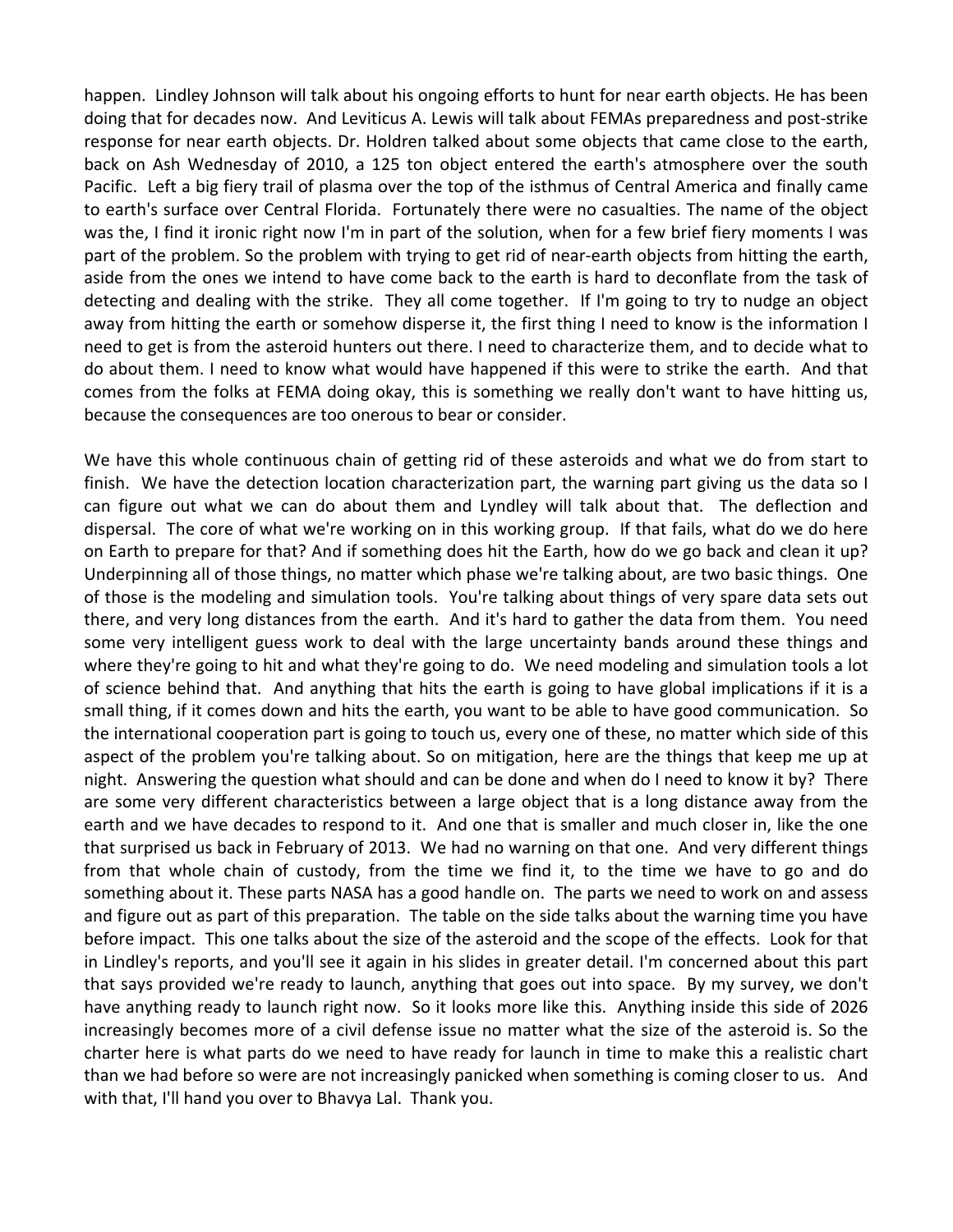>> BHAVYA LAL: Could you switch to my slide set? As Alvin said, I'll talk about what is the problem we are trying to solve her. I'll be quick so we can move onto the asteroid hunting and the cool parts. The asteroid threat didn't start with Hollywood making Armageddon or Deep Impact. The earth has been bombarded since it was formed billions of years ago. The common ones, examples we do talk about were 65 million years ago. Dr. Holdren made the comment that may have caused the extinction of not just dinosaurs, but 75% of all non‐avian life on earth. There was a 10 kilometer wide near earth object. Just to make sure we don't think this is something that happens in pre‐history, you know, when I was starting my first job, I remember watching pictures of a comet Shoemaker‐Levy 9 that hit Jupiter. It had 21 pieces, some of them as large as two kilometers in diameter. It moved 60 kilometers a second. It hit Jupiter with the impact of the entire of arsenal of all of earth's weapons. This was the kind of hit that would take earth out essentially. Back on earth, 50 thousand years ago there was an impact of a near-earth object. We think it was about 45 meters wide. Because it was metallic and not stony, it hit the ground. Stony ones tend to be air bursts or just get destroyed in a fire ball in the atmosphere. Again, moving pretty fast. 20 kilometers a second. The blast equivalent was about 200 megatons of TNT equivalent. And it made a crater that was about a mile wide and 570 feet deep. So a small object 45 meters making a pretty big impact. More recently in 1908 in Tunguska, Russia a fast-moving NEO. This was most likely stony, fragmented at about 10 kilometers above the earth with a blast equivalent of five megatons of TNT, and it destroyed 2,000 square kilometers of forest. And just very recently in 2013, in Chelyabinsk Russia, there was an air burst of a very small sized neo as I talked about with the others, about 20 meters, but it had the equivalent of 30 Hiroshima bombs so again very powerful. It is a small city, Chelyabinsk, It injured about 1,600 people, caused about a billion rubles in property damage. So we have the very big, the ten kilometer sized asteroids. And then we have the tens of thousands of meteoroids that enter Earth's atmosphere every day that are dust size actually, more than tens of thousands. What is the right size to be worried about? I think that is an answer we don't know and Lindley is going to talk about it. Just to give you a sense, if there was a Tunguska coming over New York or San Francisco or Washington, D.C., this is going to be a pretty major impact. New York alone has over 8 million people. An air burst might have Tunguska, 2,000 square miles of trees that were flattened. We're talking about flattening a major US city. I don't want to find a silver lining here, but if we were to, this is a local issue. There is likely going to be no global challenges like kicking up enough dust that we have a nuclear winter type of situation with something this small. So thinking again about smaller NEOs, there's a lot of stuff going on in this chart. The X‐axis is the equivalent of size. How big the neo would be and the Y‐axis is the number. On the right side you see the kilometer and on there are a thousandish NEOs that are about that range. But if you start to look at the smaller Tunguska sizes, we are looking at a million asteroids that are that size. It's a substantial number. By extension, the more, the smaller entities tend to come more frequently, so again looking at the chart going from the bottom to the top for the very large objects, ten kilometers, there's about, we think there's about four of them. And they come every hundred million years or so. Not that it's not something to worry about, but potentially not to worry about in the very short term. Moving up as you come to the 50 meter asteroid, it comes about every 2,000 years, and again these numbers are approximate because there's only so much research we have. We actually don't know how many there are. Looking smaller sizes, we are looking at impact maybe every hundred years or so. And there's more than a million of those. And of course the important thing is we actually don't know where they are. Going back to the chart that I had before with a little bit more information on it, you see that the red line is essentially the numbers. Following the parallel. The blue line is how much of the survey has been complete. And Lindley will talk more about that. But the green bars are the important things to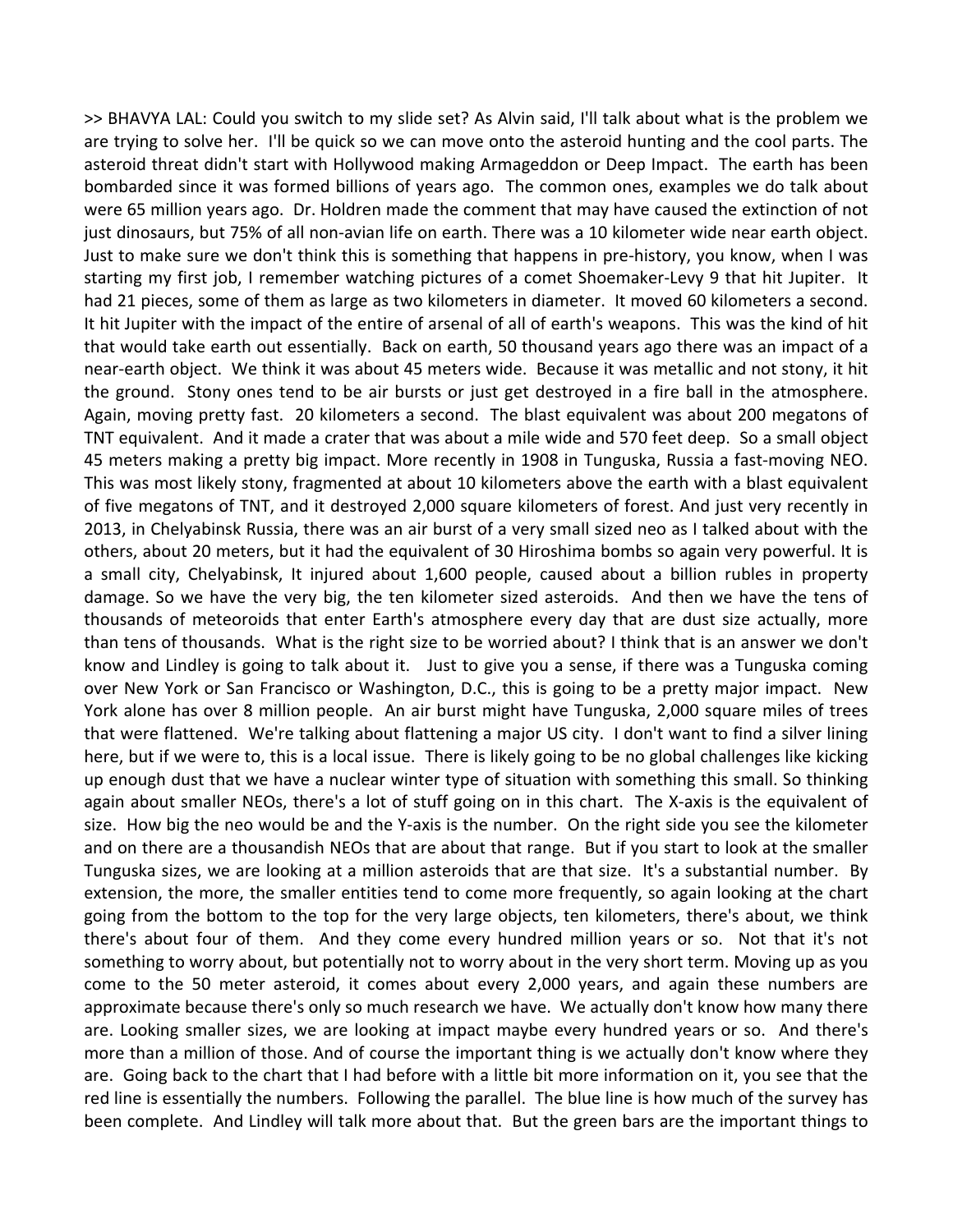see. You see up until about a kilometer our survey is pretty complete. We know where we have detected them and where they are. But as you start to go leftward, you see that our inventory is really incomplete. So I think obviously we need to worry about larger asteroids, which are the civilization enders, but we need to worry about the smaller ones, too. Not only because it can cause damage that could be substantial, but they just come more frequently. So in our lifetime we could see one of those. I think our saving grace is the population isn't everywhere. Most of earth is water and even when there's land there's different levels of population distribution. So we hope a small NEO will hit where there is no people. But hope is not a plan. To talk about that plan, I would like to turn it over to Lindley Johnson from NASA.

>> LINDLEY JOHNSON: Okay. Now that Bhavya has scared you half to death, I'm here to tell you what we are doing at NASA and with our partnerships across the U.S. government and internationally in this area. I head up what we have come to call the Planetary Defense Coordination office at NASA. This office was recently set up and formalized. But NASA as you'll see later in my briefing has been looking at this problem a number of years. But our office is set up to lead both national and international efforts first of all to detect any potential impact threat. You got to find them first. You can't do anything about them unless you can find them. And hopefully a number of years before they are impact threats. So we have a chance to do something about them. We also are involved in a lot of work to figure out exactly what is the threat and at what size object and what composition of objects? These asteroids of course come in different compositions as Bhavya alluded to. Whether they are metal rich or fluff balls of a lot of volatiles like comets. So those same‐size objects with those different compositions could do different levels of damage. So some of our work is to assess four different size objects, what the threat level might be and really to establish at what range threshold are the objects large enough that we want to for sure find them in advance so we can do a space intercept. And below what size level could we take the hit? Particularly if we know if the object is headed to mid ocean or a largely unpopulated area. It's probably not worth the cost of undertaking a space mitigation campaign. If we know it's only a 30 or 40 meter size object that's going to hit in the middle of the Pacific, assuming it doesn't cause a large tsunami, and that is something else we are studying and these potential effects area to understand what an impact a tsunami might amount to. There's a lot of dichotomy right now in the modeling for impact‐caused tsunamis, and we're working that out. And also developing strategies to be able to mitigate any impact effects both in space and here on earth. Working with my colleague here over on the left. So the defense coordination office is set up this way. First of all we have the near earth object observation program. This is a legacy program that NASA has been doing since '98. And we have a number of projects that are searching for these objects as well as taking data to characterize them so we understand what the population is out there and what it amounts to. Then down the middle here we have officers that are working. The interagency and emergency response working with FEMA and others as to first of all when we find an object that is an impact threat, getting the warning out to the right government agencies and others, and then working with FEMA in emergency response planning. That work goes on right now. And L.A. will tell you more about that. And making sure that we are prepared as much as we can be to respond should an impact threat be detected. And the third area we are working on mitigation research projects, trying to figure out if we are able to find them far enough ahead of time what we could do in space to deflect these objects off the course. Or if it's a more short‐term warning, what could we do to break them up so that the impact on the earth would not be as bad. And perhaps earth's atmosphere can take care of what's left like it does every day for us with the small stuff we get hit every day with. The observation program started in '98 with an agreement with congress that we would find at least 90% of the one kilometer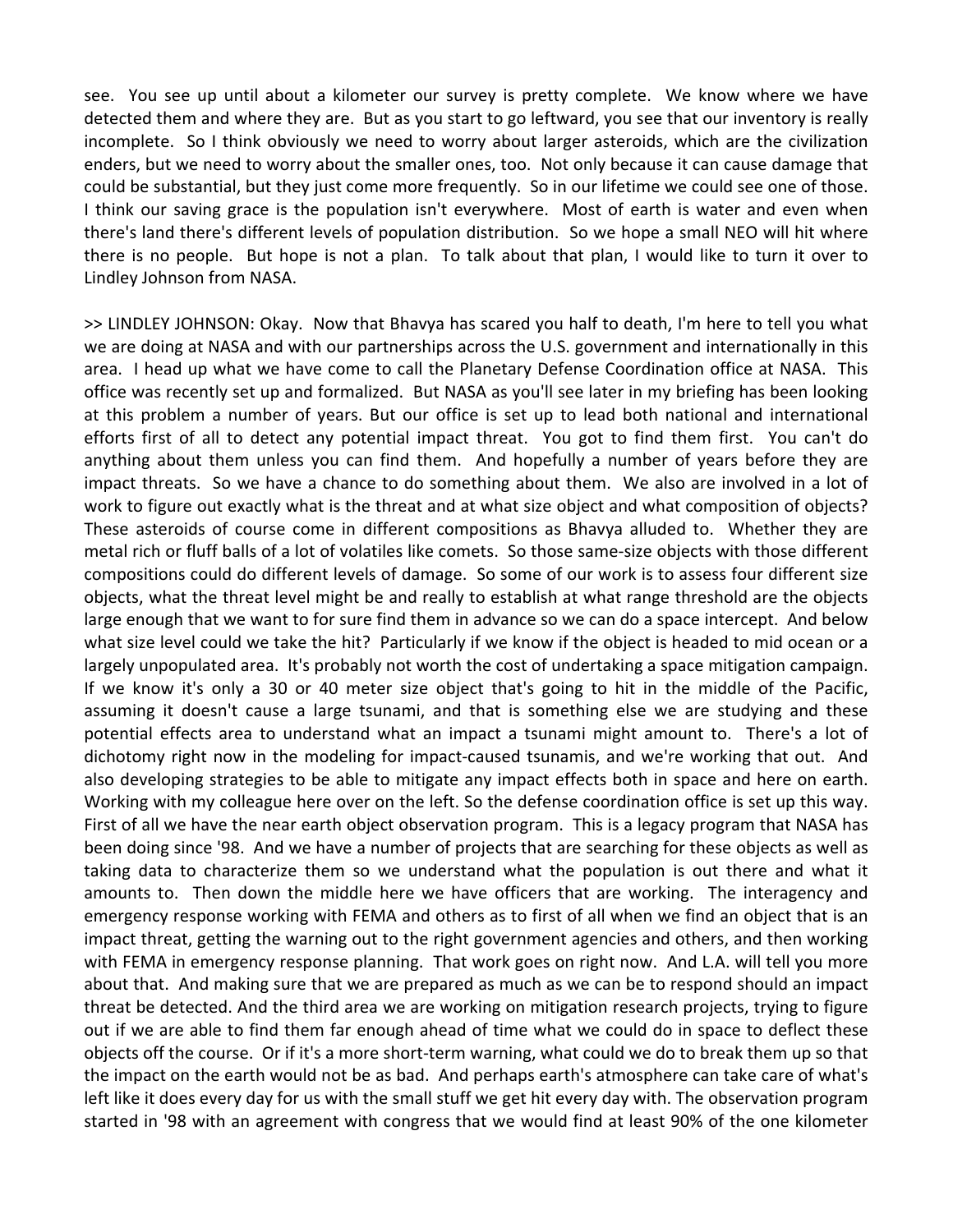and larger objects. We were able to reach that goal in 2010, having found some 850 to 870 of these objects in a population that is a little shy of a thousand. That in itself taught us something about the population. Going into this, we thought the population was probably about twice that much. But as we conducted the survey, we found that it was only about a thousand one kilometer and larger. But in the meantime, our objectives were moved as we began to realize that the objects a lot smaller than one kilometer in size could be a bad day for the area of the earth. And with the Authorization Act of 2005, Congress amended NASA's charter to make this work. One of the important activities that NASA should be involved in. And established our current objective of finding at least 90% of the 140 meter and larger objects within a 15‐year period. This is a simplified version of the chart that Bhavya showed us. This is the statistical analysis of the known population shows us. That the entire population for the various sizes, this is work that is done by Al Harris who is a very prominent in the field of working the NEO population and understanding the population. We update our population model every two to three years. The latest update was done in 2004. And Bhavya showed you this chart. For the one kilometer and larger, we have done a good job finding most of that population. We feel we know of any objects that are 5-10 kilometers in size and larger. We know where all those are. The 1-5 kilometers, there are still a few out there to be found on the order of a few dozen. But our original objective has been accomplished. So now we're working on this objective of finding them all down to 140 meters or so in size. As you see with the population completeness curve in blue, as we drop below one kilometer in size, our understanding of the population drops off rapidly because the current assets that we use weren't designed to find asteroids in the first place, assets that we were using. We've adapted to it. But they certainly aren't highly capable of finding the smaller ones in a timely manner. These are our current search programs that are funded by NASA. But first I want to point out the two very important data analysis and processing nodes in our system. One is a minor planet center. They've been in existence for decades. Their job has been to catalog the smaller bodies in the solar system. Asteroids, comets, kiper belt objects. They do that for us. They are the International Astronomical Union sanctioned database. All the astronomers who do this type of work in the world know to send their data into the minor planet center. You can see all their data on their website. We also have established the Center for NEO Studies out at the jet propulsion laboratory. That is where the more precision type of determination is done. Once minor planet centers have established what the orbit of an object is, determining it is a near earth object for instance, then JPL takes over and does a more high-precision orbit determination with all the observation data that we have, and they're able to project confidently the orbits out to about a century to determine if an object is an impact hazard to the earth. Not only the earth, but also other planets and large bodies in the solar system. If there were going to be an impact on Mars, we would want to know about that. That would be a very interesting science experiment to see an impact on Mars. And that's all done through heavily automated system. It normally involves human interaction with it. When an object pops up that does show a high probability of impact. And they go in and make sure that we really understand what we're looking at. I should also point out that we do this in parallel with our colleagues in Europe. They have a similar system to JPL in predicting the hazard and the potential of impact. And we compare results of course before we would announce any particular impact. The three telescope systems you see along the bottom. These are some of the ones doing most of the work in discovering asteroids. Linear is a project that is operated by M.I.T. Lincoln Labs using the Air Force space surveillance assets. They were using the one meter ground based electrical deep earth surveillance system. For a number of years, prototype telescopes of that, but as the air force has moved to a new space telescope that has been developed by DARPA, MIT Lincoln Labs is working with us and the Air Force to install asteroid detection tracking capability on that telescope, as well. Right now, it operates in White Sands.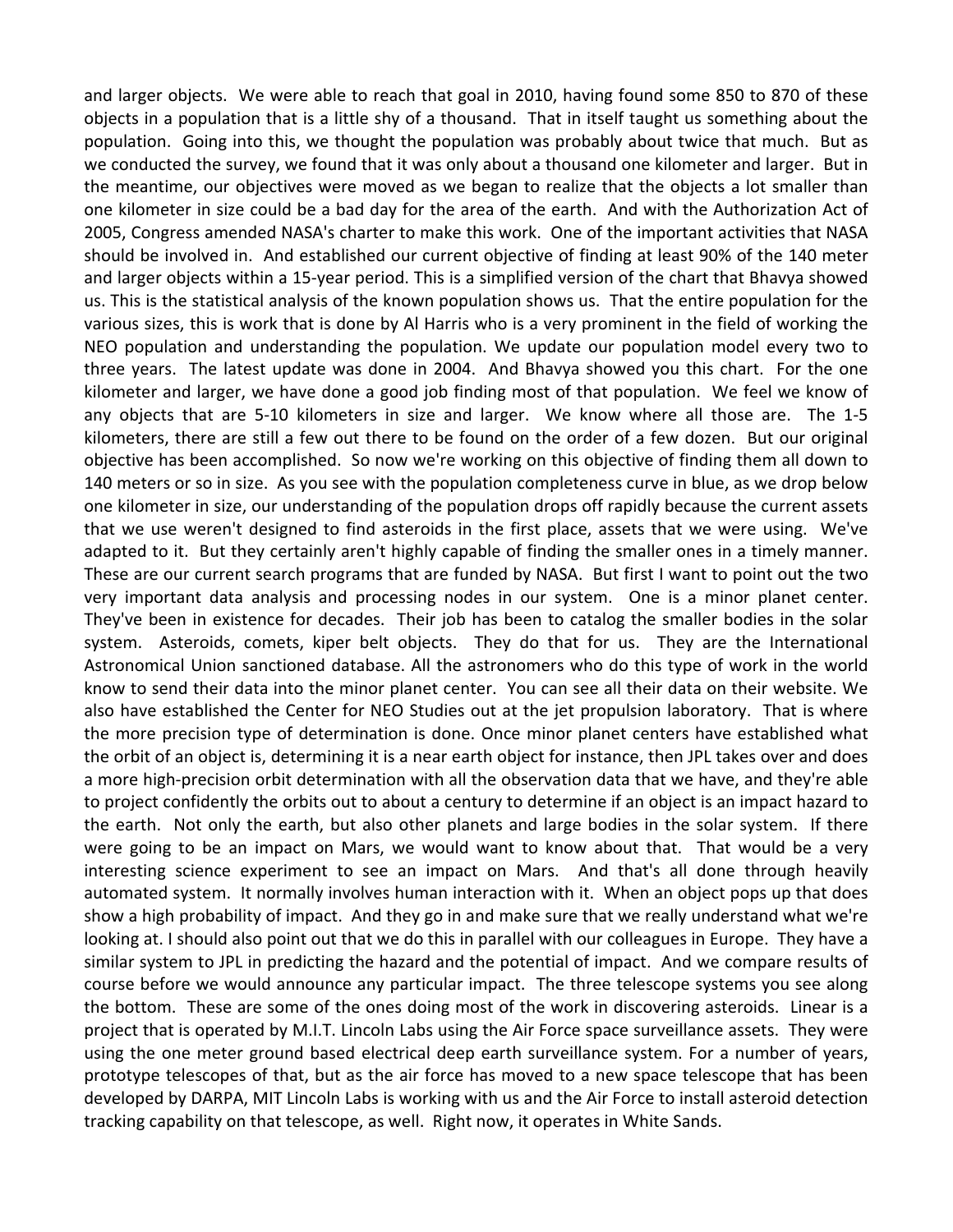It's due to move to Australia in the future. University of Arizona operates three telescopes for us, collectively called the Catalina Sky Survey. And University of Hawaii operates the Pan Star system. A 1.8 meter telescope and a second 1.8 meter telescope just coming online this fall. We also adapted one space based asset. The wide field infrared survey explorer was an astrophysics mission developed to build up an infrared background of the sky for a James Web telescope. We quickly as we were developing it realized that with all the images it was taking of the infrared sky, we would find the asteroids in there, too. And so we adapted it with additional processing project called NEO wise, to do that during its prime mission in 2010. But as our program has gotten more funding in the last few years, we were able to bring that. It only had a one year mission with astrophysics and then it was put into hibernation. But as we got additional funding, we were able to bring it out of hibernation and put it in full‐time use as an asteroid detection and tracking. So this chart shows you the discoveries each year of the near earth objects by these various projects. You see linear and its earlier version was one of the big discoveries through the early part of the program. It started in '98 and then Catalina Sky Survey became the prominent project. And now Pan Stars is now picking up a lot of the objects in the current endeavor. With pan‐STARRS coming on full board, we've been able to increase our discovery rate per year up to about 1500 near earth objects we're breaking our record. And in 2016 we're breaking that record even with already 823 found in the first five months of this year. This is a cumulative total of NEOs, or near earth asteroids I should say since have been found at the start of the NEO program, in '98 there were only about 500 known near earth asteroids. But as our capabilities have increased, our discovery curve is going expediential there, as you can see. Total of all known near earth asteroids, a little over 14,000. We'll breakthrough 15,000 by the end of the year. Also there are 106 comets that are in orbits comets that come within 30 million miles of the earth, as well. Almost 1700 of them are in orbits that we consider hazardous. They come within 5 million miles of the earth's orbit. And over time they could wander into collision with the earth. Of the one kilometer and larger, we have 875 in our catalog, of which 157 are in the hazardous orbits. For the objective, 140 meter and larger, a little over 7,000 now in the catalog. About half of the population are larger. But that is an observational bias. The smaller objects are certainly a lot more of them than the 140 meter and larger. It's just that we've only been able to develop the capability to see the smaller ones further out in the later years. The earlier graph is a little deceptive. The small triangle looks smaller than the big one kilometer or larger triangle. So I break it down with a pie chart. 140 meter population. It is estimated to be between 25 and 26 thousand objects. The one kilometer and larger represents around 4% of that population of which we have found most of those. Three hundred meters to one kilometer in size, is about 30% of the population, and we have found about half of that population. But once we drop down in size below that, the larger part of the population 140 meters to 160 meters represents about 65‐66%. And we have yet to find 60% of that overall population. So together, the two known areas, we still have about 75% of this population to find in our current objective. And we won't find them all by 2020. We use a number of assets also to characterize the objects. Once we find them, a more detailed observation of them. We use the two planetary radars that we have. The Goldstone is part of NASA's deep space network. And then the Arecibo observatory that is owned and operated by the NSF that NASA has the radar capability on. NASA has its own infrared telescope facility, ground‐based three meter telescope on Monacaya that is used to determine the composition of these objects once we find them. And we also pressed into service the Spitzer space telescope when we can, where it has access to these objects to learn more about their sizes. So we contribute to the continued operations of Spitzer. Just a few words about international cooperation. In February of 2013, when Chelyabinsk happened, I and my colleagues from other nations were at a Committee for Peaceful Users of Outer Space science and technical subcommittee meeting about to brief our recommendations about the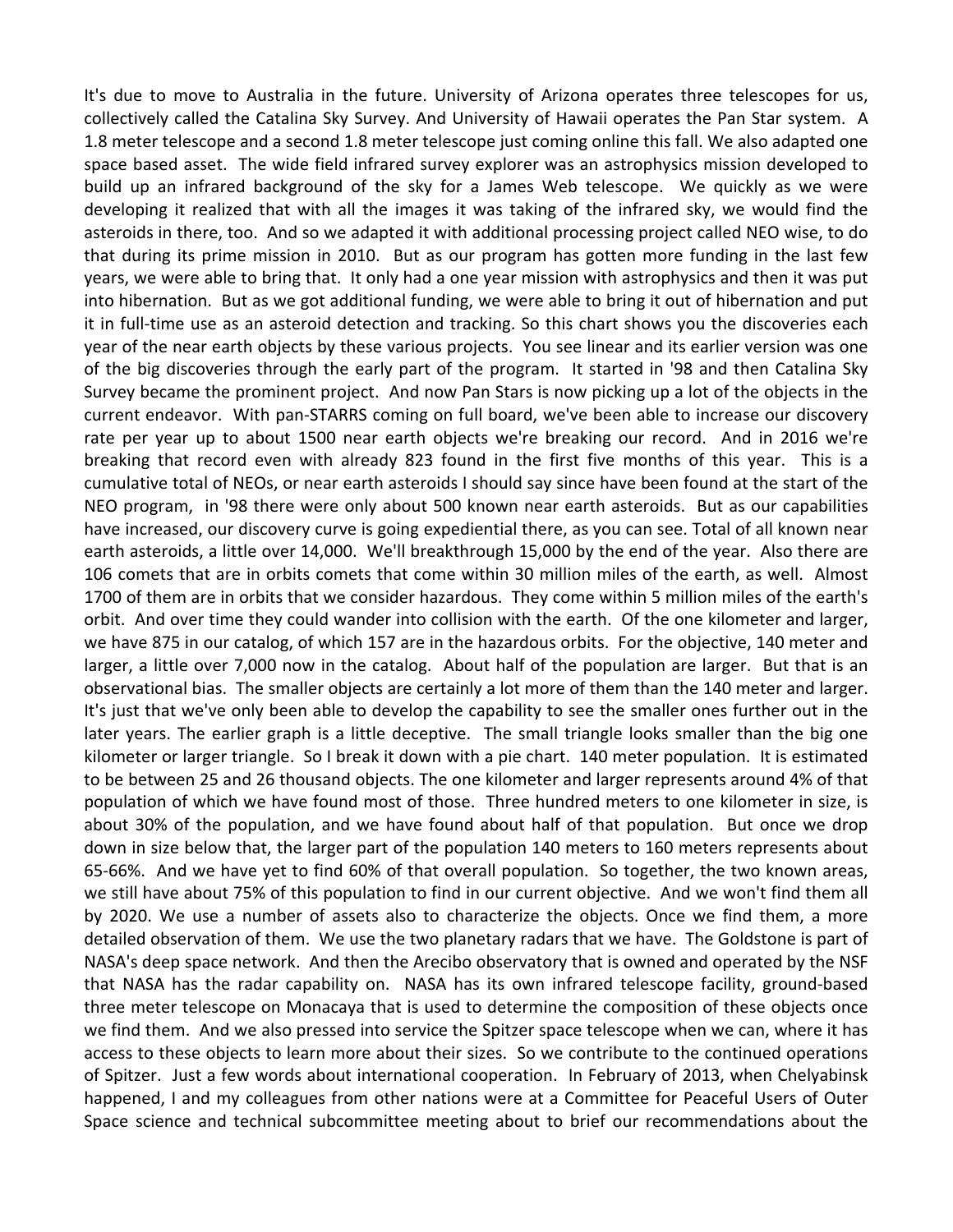international committee should do about near earth objects and lo and behold that's the morning that Chelyabinsk happened. That was mother nature putting in an exclamation point on our recommendation. What has been agreed to end that forum is that the member states should operate as part of an international asteroid warning network and pool our assets of observers, analysts, and modelers to find and detect and track and characterize the population to the best of our collective ability. And then also establish an international forum for the space agencies to be able to gather and talk about technologies and techniques that are needed for an in‐space what we call the space mission mitigation planning or advisory group. So we're all working together to develop what the best response may be to a detected impact threat. And we do that all with the committee and with the support and sponsorship of the Office of Outerspace Affairs. International asteroid warning network in 2015. These are red dots that depict all of the observatories around the world that contributed observations to the planet center. Some 20 million observations from almost 40 countries. You saw this chart earlier. This comes out of the report from the National Research Council, a study that was done in 2009 and reported out in 2010 of what might we do to mitigate an object deflected that was on course for an impact? The leading three technologies, techniques that are thought to be most viable for doing this given our current technology is of course there's always the nuclear option, which we would prefer not to use. We would like to find them much further out. Then we could do something else. But if they are particularly large, that probably is our only recourse that would pack enough energy to do what would need to be done. But there are two other techniques, which would be effective against the larger part of the population, 100 meter or so in size. The first being the kinetic impacter. You just hit the object with spacecraft going fast enough that it would impart a change in velocity. And if you do this several years in advance, you only need to change the velocity of the object by a kilometer. I'm sorry. A centimeter or so per second so a few years down the line instead of it being impacted, it will be a complete miss of the earth. Then if you've got more time, this idea of a gravity tractor, which is very elegant in the fact that you don't have to even touch the object. You just use the laws of gravity to position the spacecraft off to the side station keep by the object and use gravity as a tug rope to pull it off onto another trajectory during a different course of time. This chart may be a little conservative on the area that the gravity tractor might be effective, but certainly if you've got 15‐20 years and it's a small object, this is a viable technique and we are working to demonstrate these two techniques: Kinetic impacter and gravity tractor. Also working in a nuclear realm though, NASA works with the Department of Energy and the National Nuclear Security Administration in investigating the approaches that might have to be taken either within a short‐term warning or with a large object. As far as a kinetic impacter technique, we are working with the European Space Agency on a concept called the Asteroid Impact Deflection Assessment. We are currently in formulation phase A studies where the European space agency will launch the asteroid impact monitor, that is the spacecraft to go out and rendezvous with the potential target and understand its composition and provide more detailed data on the object than we can get from the ground. And then the U.S. NASA would come along with the DART, the double asteroid redirect test. And the reason it's called the double asteroid redirect test is because the selected target for demonstration of this target is the asteroid Didymos, which is a binary near‐earth asteroid. We would hit the moon of Didymos, affectionately called Didy moon. That's not the real name for it. But the reason we want to demonstrate this on the moon is it's about 140 meters in size that we are searching for. We want to make sure that we can hit a target that is that small millions of miles in space. And it's also easy to see the effects of the deflection and the period from ground based telescopes. The effects of the deflection and the period of the moon would be affected. And that's an easy thing to see even from ground-based telescopes. This would be an important demonstration of the kinetic impact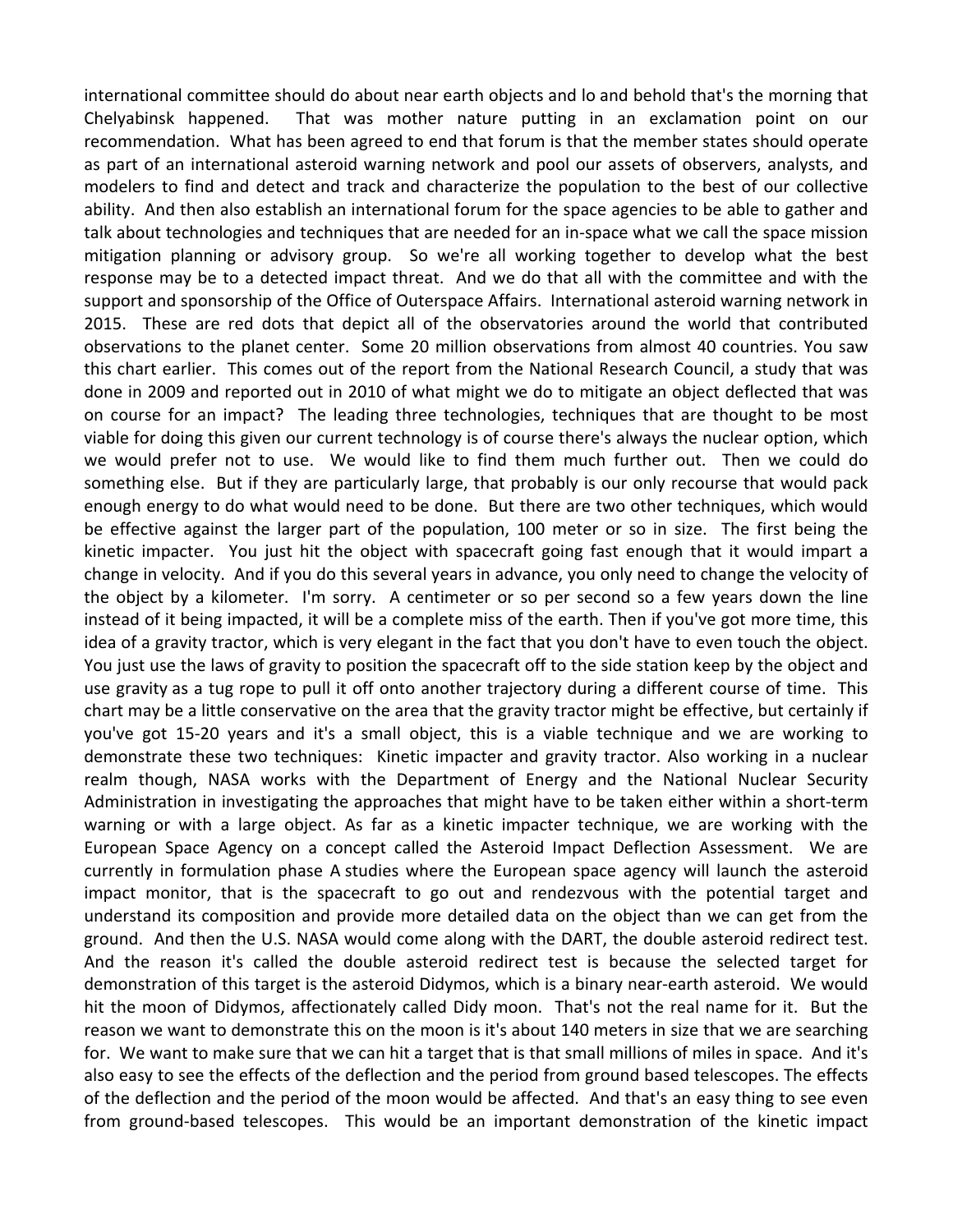deflection. The other nice thing about it is it's an international collaborative effort, not only with the Europeans, but the Japanese are also interested in participating in this mission. And then the other large project that we were working with, coordination as part of our office, coordinating with the asteroid redirect mission, which is a leading program for NASA to demonstrate the technologies and techniques that are needed on our journey to Mars, being able the move large masses and cargo from the earth to Mars to support the human exploration of Mars. The near earth object program provides the identify segment of this mission using technologies and capabilities that we have to detect and characterize near earth objects. So we have a few candidates for this mission already. But we continue to search for even better candidates. We still have a few years before the decision would have to be made as to what the target would be. The asteroid robotic redirect mission is depicted here in the middle where the robotic spacecraft with the solar electric propulsion technology and the grappling technology that is being developed would go to a near earth asteroid, collect a large tens of tons boulder off the surface and grasp that in its arms and bring it back to suslunar space where the human group would go up and explore and collect samples and practice docking in deep space docking and rendezvous and EVA techniques. As far as a robotic spacecraft, we are particularly interested in it from the planetary defense aspect. Going to this near earth asteroid, collecting its mass off it, because before it comes back to the moon, we want to do a defense planetary defense demo of the gravity technique with this mass. Station keeping off to the side of the asteroid to slowly pull it off of its trajectory to demonstrate that technique really does work, and how effective it can be. And so with that, I'm going to turn it over to L.A.

>> L.A. Lewis: Thank you for inviting me here. I never thought I would be here with NASA and two rocket scientist being a FEMA guy. Again, I'm L.A. Lewis, and I'm from FEMA. I've been working with Lindley since 2010 with the letter that was sent to Congress, I wanted to talk about what the responsibilities were. The initial task was to come up with a warning mechanism should this event happen. And Lindley and I working together, FEMA already has an in-place national warning system that we have used for other emergencies, and we're going to probably work on modifying that existing framework for this scenario. So we formed the Planetary Impact Emergency Response Working group back in 2013. It's a joint effort sponsored by the FEMA Response Directorate and the Planetary Science Division at NASA. Our mission is to provide a forum for developing essential recommendations for our senior leadership so they can make informed decision to respond to what we consider to be a very unique type of emergency. Everybody is used to hurricanes, tornadoes, earthquakes, et cetera. And a near earth object impact hasn't been witnessed by anyone of a large size since Tunguska I guess, and Chelyabinsk was a good wakeup call. In fact I got a lot of phone calls from my colleagues wondering why we were not warned about this type of object so that got a lot of interest there. So that's what the PIERWG does. Our role is to extend working on what will we tell the emergency managers in the United States? How do we send this information to the public? What do we tell them to prepare for? How do we give emergency managers that right information so that they can respond to this in their localities, in their states? Again, everybody is used to seeing a hurricane cone on the news. Nobody will be used to seeing Monte Carlo points on a map with asteroid impacts. We need to be able to explain that and also be sure that we are considered the primary source of knowledge, as you can imagine. Once this gets out, there won't be a secret that this is going to be an impact. The experts will be on the news, and we'll be competing with them to make sure we get the right information. This is going to be analogous to re‐entering large space debris to hurricane warning procedures. We know how to do that. We have procedures in place whenever we have reentries of large satellites. The I‐SATs and other things that have come back to earth. TRIM a couple of years ago. We went through a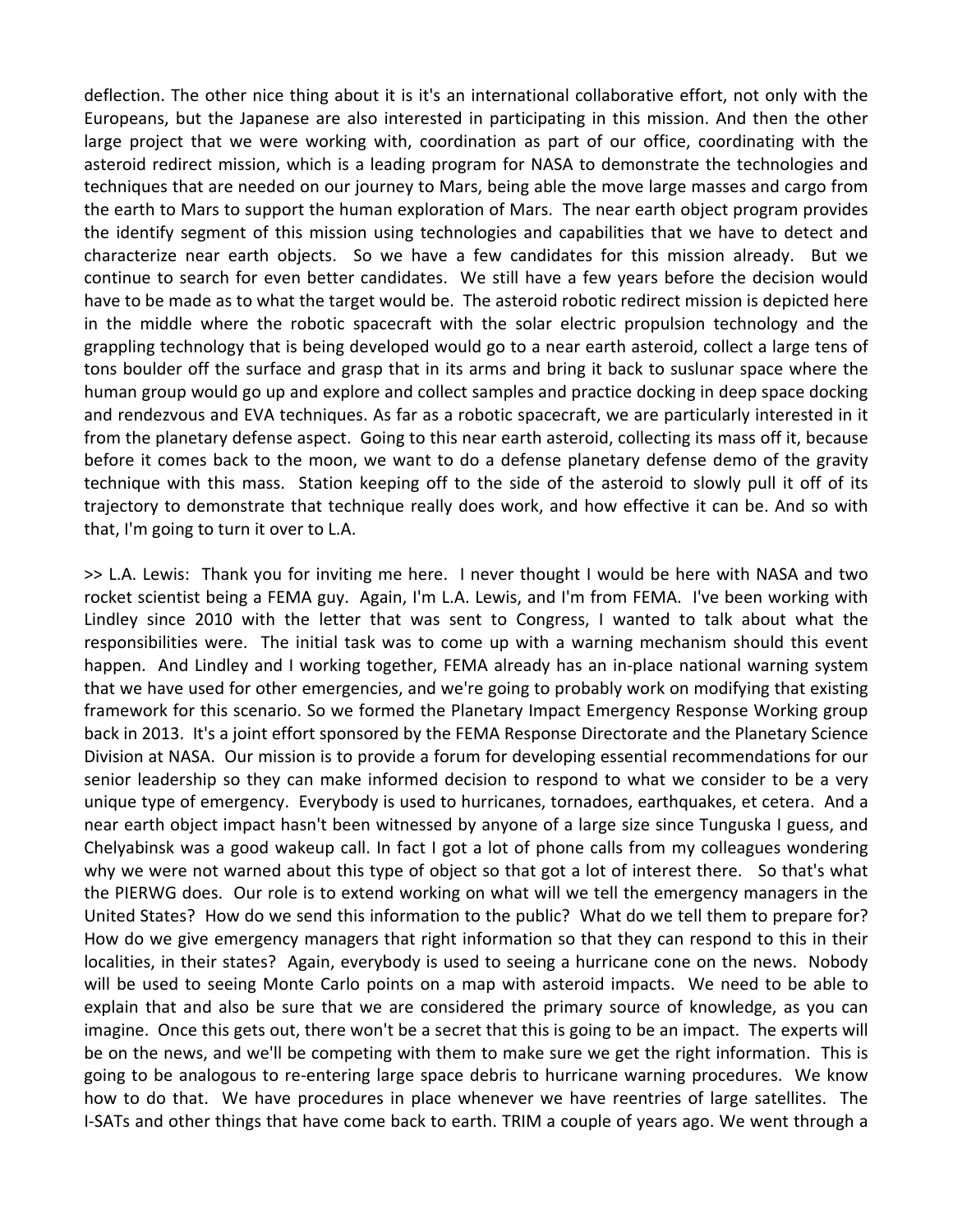whole procedure on that. The emergency community is used to that. We're going to use that as a basis for moving forward. And the other unique challenge to this as we had our PIERWG meeting a few weeks ago, the timelines for decisions. If you have hours or days or weeks, it's one way you have to alert to public. But if you have years or tens of years, how you do that to the public and prepare emergency management is another story. People are not going to want to pay attention. And the scenario that we practiced on our table top exercises is Americans will first get excited about it when we first announce it. And if you say it's going to be ten years, no one will pay attention to it, but then T minus six months everyone will ask what should we be doing. Of course, what is explained is that NASA is the lead in this. We'll be depending on them for the scientific information and the information on where it's probably going to impact. And also the efforts that they're making in modeling. Because one of the things we wanted to do also in informing emergency managers and leadership in response is why is it makes a difference to know what the asteroid is made of? Whether it's a stony body or iron, nickel, or metallic, how large it is, and how fast it is. That all makes a difference. The impact on the ground, how much damage there's going to be, and that helps us in our preparation efforts. Again, the PIERWG goal is to gather all of this information, and we act as a clearinghouse for our senior leadership, particularly the emergency management community, and translate all of the science and modeling data into real actionable things for the emergency management agencies to do. How long do they have? It's just different from any other response that we have to make. One of the other things, Lindley mentioned tsunamis. We know about earthquake‐based tsunamis, we assume tsunamis will be the same. But if it is an impact tsunami, will it be the same. But we don't know that. We're still working on it. Will the effects when it hits land be different Will it be depending how it is if it's far off in the ocean it is or how far out on the continental shelf? Is it different if it lands on the east coast or the west coast in the ocean? Those are the things that we need to know. The membership, we have two groups that we work with interagency at FEMA. The emergency support function leadership group. There are 15 emergency support functions, there are 12 recovery support functions. There are two different parts of the emergency support functions are the guys who are going to help respond, who help aid the Federal coordination. Recovery is what's afterward. So say we have a large impactor and it's going to impact a significant part of U.S. infrastructure, a major U.S. city. What are going to be the long-term goals for recovering from that? And will that be different from a devastating earthquake, depending on the size of the impact? We want to be able to provide those kinds of groups, the specific information that is unique to an asteroid impact. I won't read all of this. This just gives more of the details. You can read it at your leisure. Just kind of tell you that the PIERWG is going to try to coordinate all the different activities that can happen, the main thing is what is different from an asteroid impact as opposed to an earthquake or hurricane or another emergency. And this is not to say that we're spending nights staying awake at this. This is another emergency on the list of emergencies that we have to respond to. Because of the unique nature, we're starting our partnership with NASA to make sure we understand this phenomenon and understand the science behind it and why the science is different from the other emergencies that we're familiar with and make sure that we relay that to our senior leadership. We're going to have teams. Right now we have two teams. With the composition of the PIERWG we'll divide it up into teams where we have specific things. The project that we're working on now is trying to narrow down what does the alert message out to the public say depending on this scenario. Whether we have days, hours, or we also understand there is the possibility of no‐notice impact. And then we'll handle it like our other emergencies. We're not planning on developing a specific plan for asteroids at this time. But we have federal interagency operational plans that address the various types of emergencies. So depending on the information gathered in this effort emergency, we'll be using those already‐determined responses to kind of model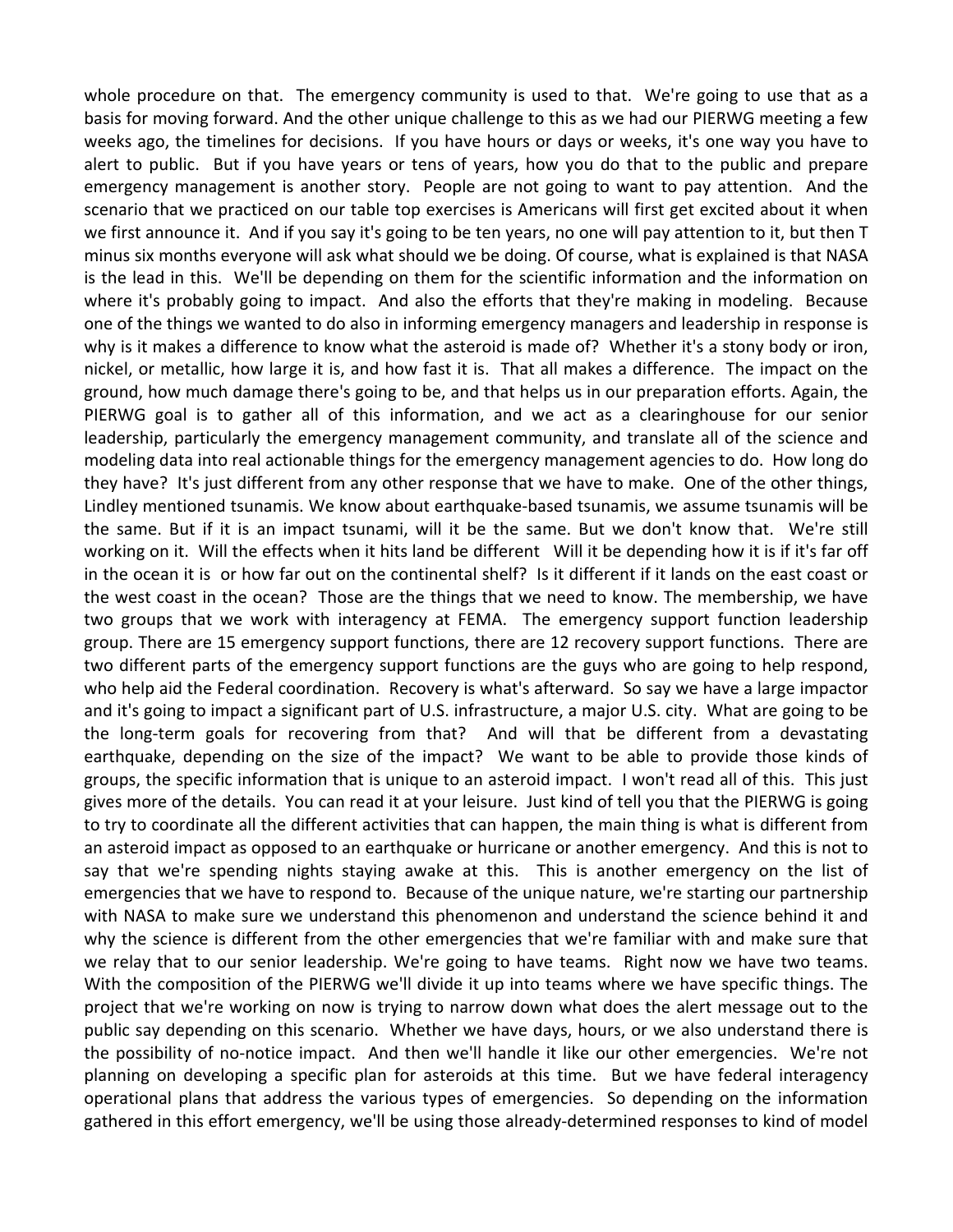what we'll need in particular for an asteroid impact. Next steps. We're going to work on again the information for warning. Make sure we are tied into what the international asteroid warning network is going to do, and we're going to probably use variations of our current satellite reentry message format. But depending on how the research is going, we may have to modify that somewhat. And our next big thing right now is planning for our third table top exercise. Going to try to take a slightly different approach this time. We have done two table tops in Washington, D.C. We like to think of getting out of Washington, D.C. to get a different flavor. And the next table top invite the city we've chosen for our destruction, invite their emergency managers and the state emergency managers and actually work through the exercise with them. And then that way we'll get a different flavor from just having the Washington experts and thinking we have a good idea what they're going to ask. But it would be good to see if we have some local officials in the next exercise and to get their reaction to this event. And that's essentially our part. We hopefully won't be needing the services. Our colleagues here will be successful and they won't be needing us. Thank you.

>> JOHN HOLDREN: Good. We have time for a few questions. And there are probably more flags up than we might really have time for. So I urge everybody to be concise. Chris Chyba is first.

>>CHRISTOPHER CHYBA: Thanks John, and thanks for a fascinating set of presentations. I can't tell you how pleased I am to hear that all this planning is going on. It's really good news. As you well know, having decades of warning time would make a tremendous difference across the board. Huge advantages including the opportunity to try more than once if we don't quite do it right the first time. So my question comes in two parts. I'm sorry John. My first question is given that I would the almost overwhelming importance of having warning time, what is in fact now your estimate given the ongoing searches for objects larger than 140 meters? What is your estimate for when you'll have a catalog that is say more 90% complete? And in the event that we do have an object that is going to hit us some decades down the road, not only do we have to deflect it, but I'm curious what your thinking is of what kind of dialogue takes place within the international community of how it's going to be deflected and who is going to do it, and who has responsibility for making that decision?

>>LINDLEY JOHNSON: Well, with the pace of the current assets that we have searching, as I said we're finding, hopefully this year we'll be up to about 600 of the 140 meter and larger objects. But we have about 18,000 left to find. You can do the math there. It's about 30 years at the current pace. We do have plans for additional and more capable assets coming online. For instance we are working with the National Science Foundation and a large synoptic survey telescope when it comes online, working with them to develop the right techniques for using the vast amount of imaging that they're going to be taking to detect and track asteroids in that large data set. But the really most capable way of finding these objects would be to be able to do it in the I.R. and to do that, you've got to get above the earth's atmosphere. And so a space‐based I.R. spacecraft that is specifically designed to detect and track asteroids would be the way we would like to be able to go if we had the resources to do that. To your other question, and working with the international community, that's what Same Page is all about. It is to try to put at least a template into place with the international community of how we would work together from the warning that we have an impact to putting an international campaign together to go do something about it, deflect it, disrupt it, depending on what kind of time we have available and what technology we have to do that. It's not just the technical side of it. But we're also looking at, you know, the political issues and the international legal issues, as well. In doing this as a part of that forum.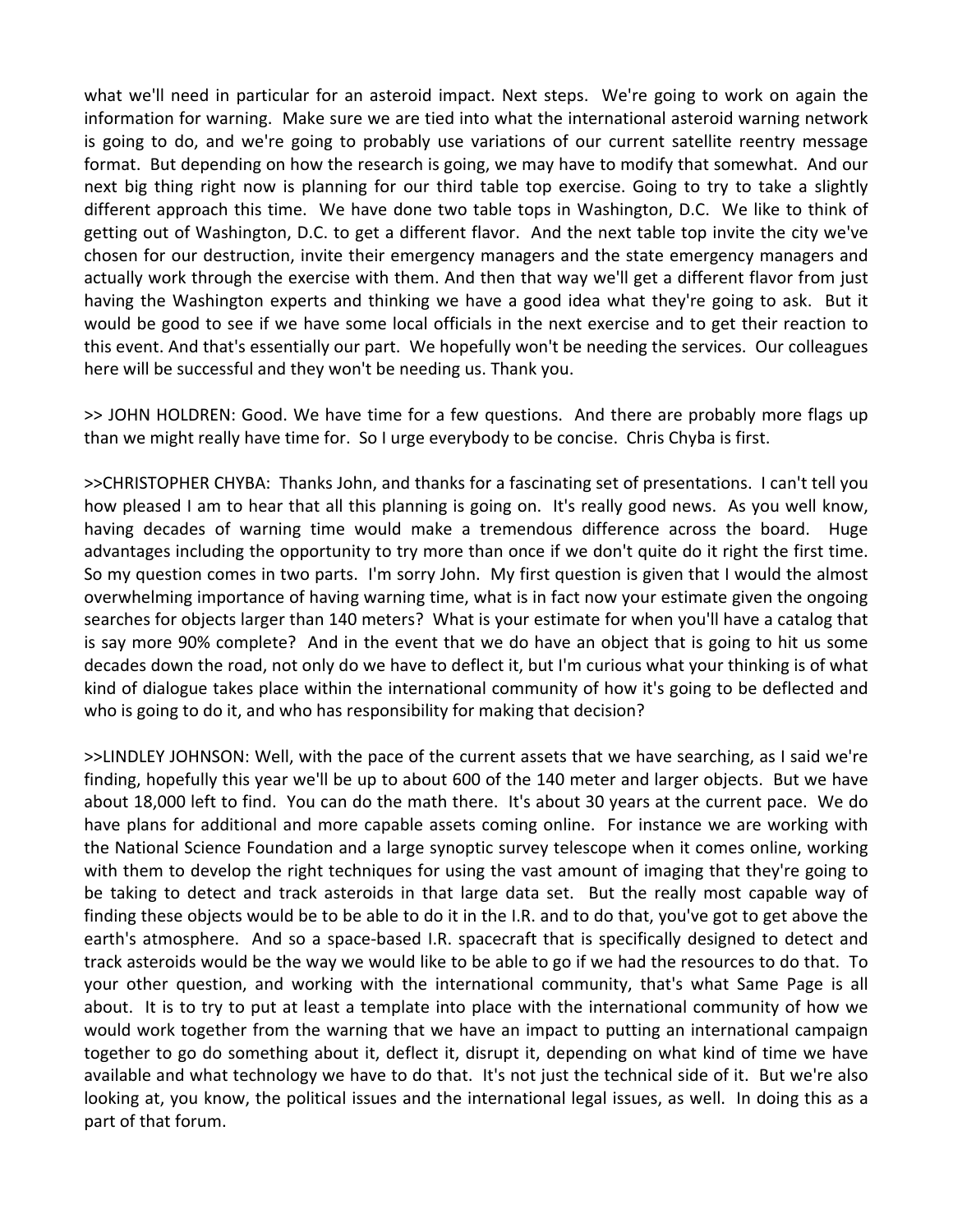>> JOHN HOLDREN: Jim Gates is next.

>> JAMES GATES: Thank you, John. And thank you to the panel for that excellent briefing. My question has to do mostly with L.A.'s presentation at the end. You talked about the planning for disaster, preparedness of the nature that a tornado. I'm sorry. A hurricane or reentering space vehicle. But I'm a little bit worried about that. Because you see, I can imagine a scenario where if we have sufficient warning, non-experts get into the discussion outside of the government. And in particular, I'm wondering about what is your thoughts about external media validators who then reinforce your message and get the proper information out. Because in this age of loss of authority because of the internet, there are going to be a lot of people out there putting out a lot of misinformation. And I would like to hear something in your thinking about how to deal with that. The idea of a civilization extinctor. You can imagine someone saying gee, this is the end. But it may not be the end. What are you doing to deal with that problem?

>> L.A. Lewis: Thank you, sir. That's a good question. And both of our table tops previously, we discussed this possibility. It took up quite a bit of time. We talked about it at the last two planetary defense conferences. We were talking about the idea that because of the availability of this information on the internet, that unlike the movies, there is no way they're going to build a spaceship and orbit it for a year and nobody sees it. We give ourselves about 30 minutes before it's out that somebody knows there is going to be an impact and it is all over. We have actively discussed how do you counter all the new experts that will show up on CNN and Fox and MSNBC. So what we're thinking is when we have the meetings with the international asteroid warning network, we've got to involve the media, but we also have to make sure that we're as up front as possible with the public to make sure we get out in front early to show that this is the authoritative information and not making it so dire that people think there are no options. We're also talking about what we should do and whether we should have a website set up that people can go to and look at the data themselves, have people working with our public affairs, our external affairs personnel, and explaining the phenomenon to people right away, explaining what asteroids are, where they come from. Trying to get out as much information up front as soon as possible. But we recognize, sir, that there will be competition from the other experts. I know my other panelist have thought about that.

>> JAMES GATES: What about religious leaders? This will become such an issue.

>>ALVIN DREW: The other part is that we can bring down some of the uncertainty bands around the data. One of my fellow astronauts and asteroid hunters Ed Lu, he wants to exercise a near miss to see what the effect the uncertainty would have on property and property insurance values if something came by. Anything under the footprint would become uniquely un-insurable for a brief period of time, what that does to markets. The best we can do, we can't do anything about the culture part, we can get those numbers as tight as we can, and say yes we know we can be close, and yes we're going to miss. And this is the circle that is going to be hit. The more uncertainty we can knock off of it, the less speculation you leave out there for the Johnny come latelies.

>>JOHN HOLDREN: Susan Graham?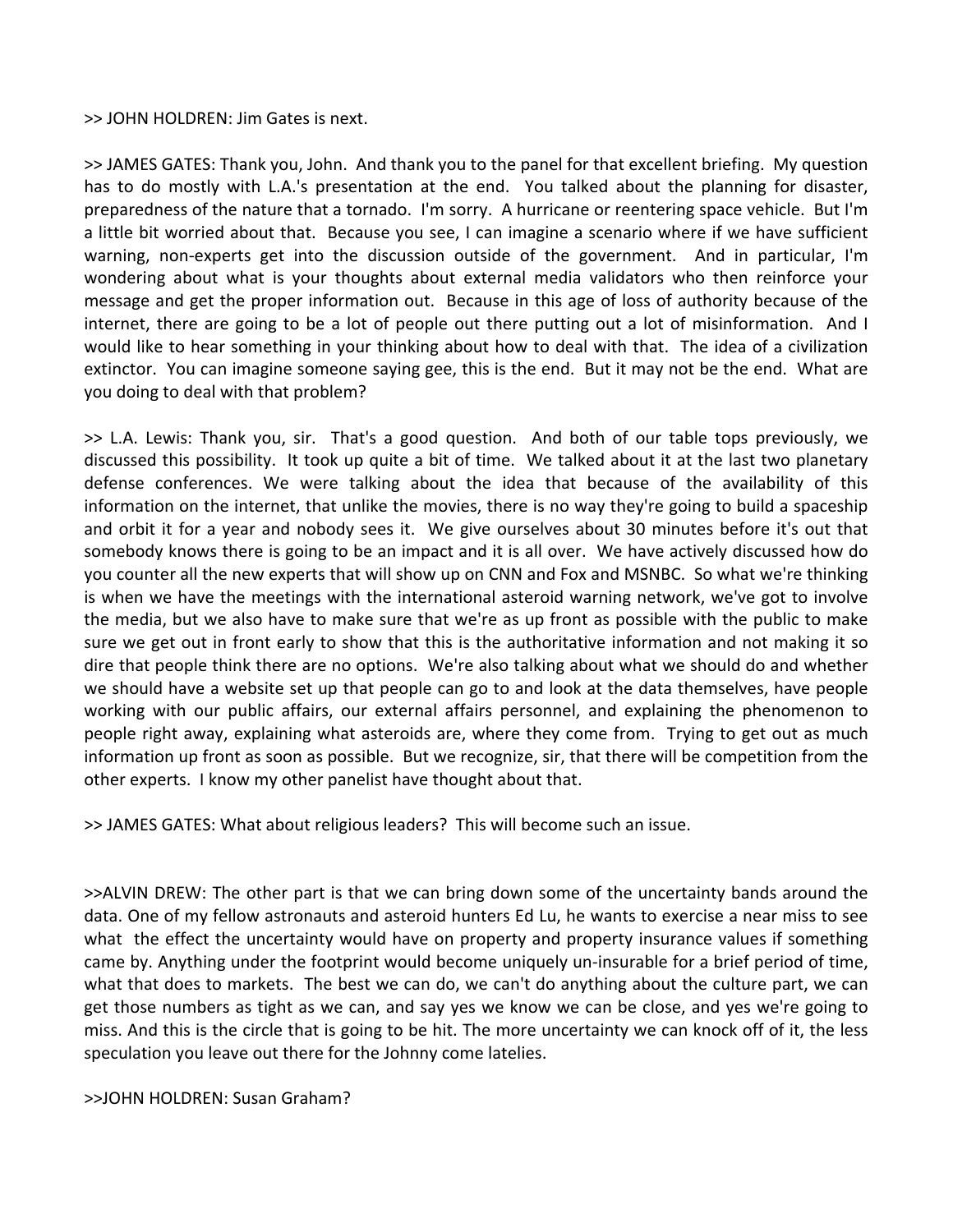>> SUSAN GRAHAM: I too, want to thank you for these presentations, which are very interesting. I would like to know more about the international aspects of these activities. You touched on some of it in response to Chris. But it would seem that the first stage you described, developing the inventory of objects, the detection and so on would be an issue in which there is international interest. There is no reason why it affects us more than it affects any other country. And yet your description was mostly about what we're doing to do this detection which gets increasingly expensive as we get to the harder things to detect. So what's going on internationally to share this responsibility as well as sharing the information?

>> LINDLEY JOHNSON: Well it is true that the U.S. does have the largest effort here. The U.S. systems are finding over 95% of the objects every year and we have the most capable systems. But that was part of the idea about establishing the International Asteroid Warning Network. With the endorsement of the United Nations so that other countries first of all can learn about what is being done, and how they might contribute. One of the things, in fact just this year at the committee meeting, we had an open forum with the international community describing to them about how we do what we do and how observatories around the world could join the effort and become part of the network. How to send their observations into the minor planet center and those kinds of things. So one is informing them about how they can participate and then continuing to encourage them to join in the effort.

>> BHAVYA LAL: If I could also add, I think we did talk more about the U.S. efforts, but it is an international community. The last planetary defense conference was in Italy. And it was very European heavy. There is international interest. There was Asian participation. Maybe not a lot from China and India. But the next one is in Tokyo. I think that now at the moment, most of the detection efforts are mostly U.S. centric. But on the mitigation piece, there is more effort. ISA has some efforts, so there is European and Asian programs on the topic.

>> LINDLEY JOHNSON: They actually came to us with this idea of the asteroid impact deflection assessment mission. That is a largely European‐initiated mission. And we are becoming a part of it. If they intend to go forward with their spacecraft, our intent is to go forward with ours.

#### >>JOHN HOLDREN: Bill Press?

>>WILLIAM PRESS: So I guess my question will sound a little bit like a joke, but I don't mean it that way. My question is about the lawyers. What is the legal framework? Can the President as Commander in Chief order an asteroid to be deflected? Does it take congressional action or international action? What is the relevant body of law on this?

>> LINDLEY JOHNSON: That is one of the issues and areas that Same Page is dealing with. One of the sub‐working groups of Same Page is a legal group which we were establishing this year. Same Page has been going for a little over a year now. There are a number of legal issues with this. The space legal community has discussed and talked about this for a number of years. But not under a discipline forum I would say. So we're trying to do that under the Same Page.

>>ALVIN DREW: Of the existing laws, one of them prohibits nuclear weapons in space, so one is a nuclear warhead, not a weapon. Another part of these is extracting resources for our own use. I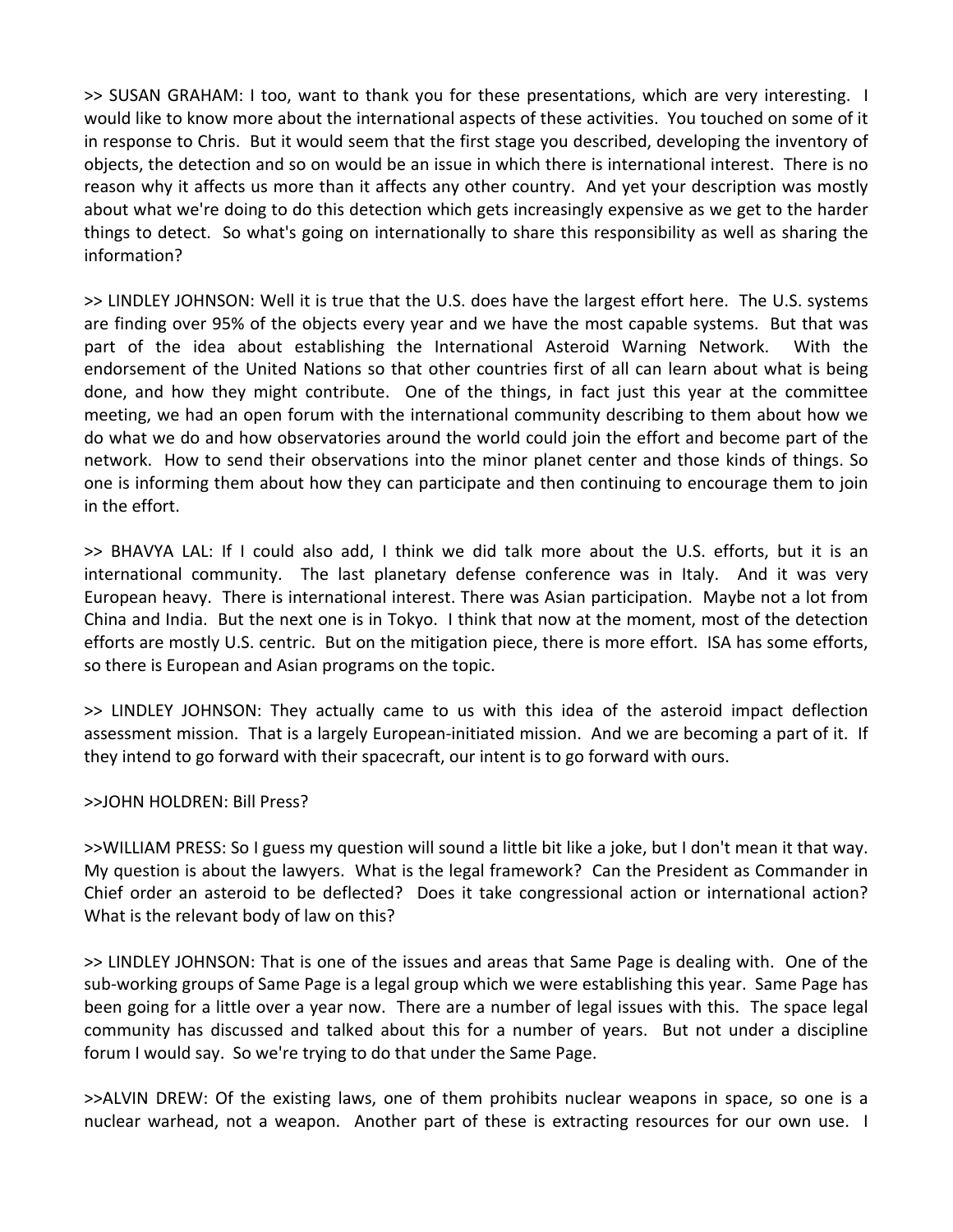jokingly note that one of the ways to get rid of our bigger asteroids is to declare it open to exploitation get it out there and have people out there mine it into extinction. But there are laws about that. And what you bring back and declare sovereign.

>> LINDLEY JOHNSON: One of the questions is if the United States or the United States and the Europeans attempt a deflection mission and it doesn't quite succeed and we move an asteroid that was going to impact in the middle of the Pacific to where it is going to impact in southeast Asia, who is responsible?

>>WILLIAM PRESS: Or on a smaller scale, if you break it into small pieces, and one of those pieces hits me, who do I sue?

(Laughter).

>> ALVIN DREW: Unless it's a very small piece.

>>JOHN HOLDREN: I'm going to have the last question here because we have pretty much exhausted the time. I have both one comment and one question. The comment is I think all of us in the science and engineering community need to get better at communicating the nature of stochastic processes. When you tell somebody that the mean return time for an asteroid of this size is a million years most members of the public think this is only a long-term issue. We don't have to worry about it in the short-term because it's going to be a million years until it happens. I think all of us know in this room probably know that an annual probability of one in a million doesn't mean you can safely wait a million years. It could happen tomorrow. It could happen if five years or ten. These probabilities are mean return times, not predictions of how long it's going to take to come back. This is a big problem. Because it has led people, I believe including the folks controlling the purse strings to underrate the importance of dealing with these very low probability, but extremely high impact possibilities. If you sort of think carefully about the value of our big cities or the value of our civilization, we are probably under‐investing both in detection and in the development of technologies to deflect. That is just an observation of how we tell the story. My question has to do with the list of possible approaches to deflection, which listed only three. Kinetic impact, gravity tractor, and nuclear. And I'm just wondering. I have not actually gone back and read the academy report. But it strikes me that there is at least in principle another possibility, which is to use instead of a gravity tractor, use a thrust push. In other words, bring to the asteroid a thruster of some kind that could exert a thrust over a period of time. Obviously given the cost of transporting stuff into space, probably a chemical rocket would not be very attractive as a thruster. But I can imagine a solar ion thruster for example might be interesting. Has that been ruled out on the basis of detailed calculations that indicate it is just not as attractive as a gravity tractor?

>> LINDLEY JOHNSON: With the NRC report, those three techniques were determined to be the most viable at this time given our technology. The difficulty with a thruster, the complexity of trying to thrust is that these objects, particularly the smallest ones are spinning quite rapidly. And so you've got to have, if you're going to land on the object and try to thrust against it, you've got to have some way of compensating for that. Either, you know, a pulsing of the thrust at the right moment, which decreases the effectiveness of it considerably, or you have to de‐spin this tens of tons mass, which may sound simple. But when you look at the numbers, it's quite complex. I wouldn't rule that out, but it is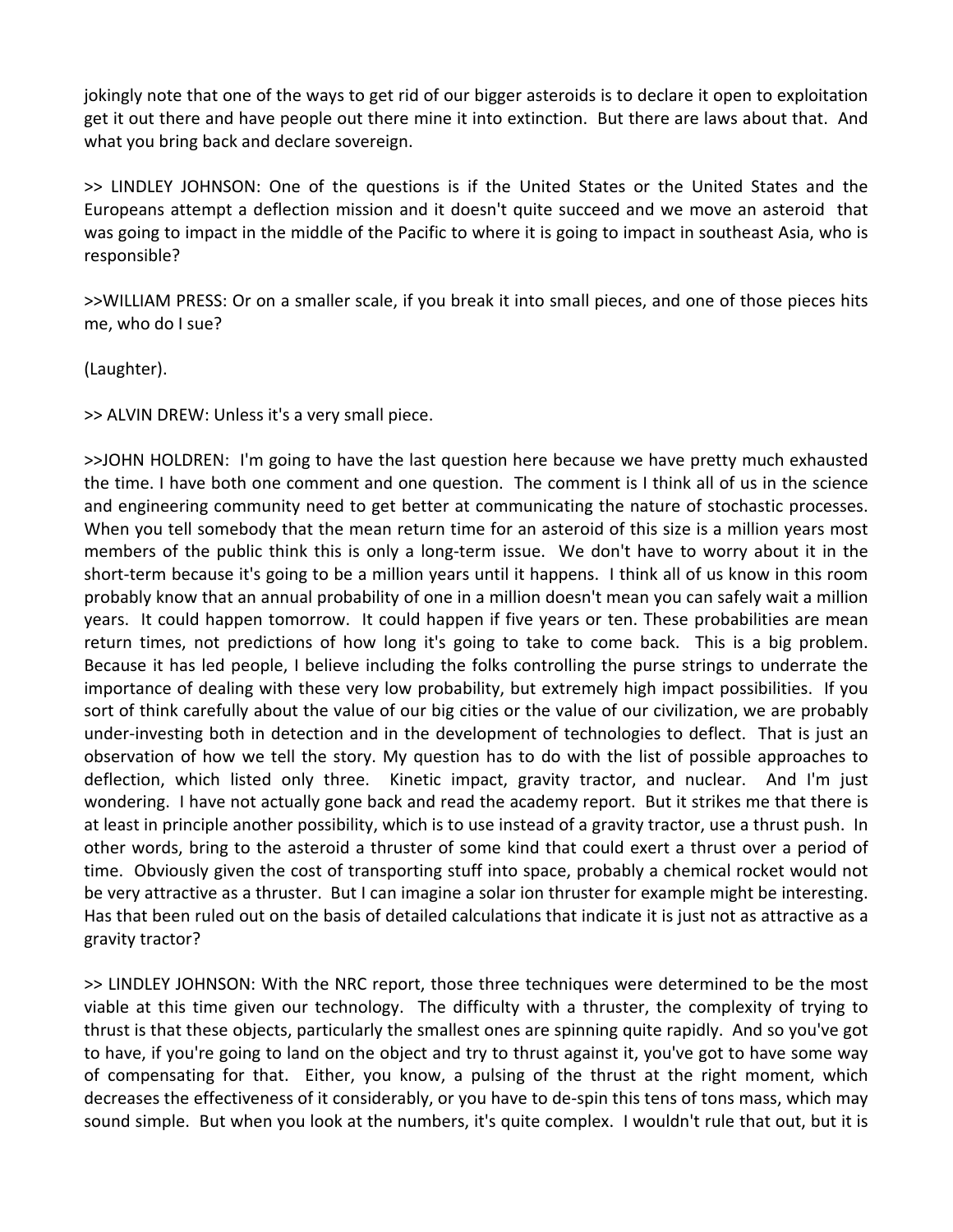considered add more complex approach than the three that we talked about.

>> JOHN HOLDREN: Okay, let me close this session.

>> BHAVYA LAL: Can I add one thing? The OSTP‐lead working group that has been set up to address this challenge, DAMIAN, has five components. Detection, deflection, disruption, mitigation, recovery, and response. As far as developing the strategy and action plan for near ‐earth objects, one of the gap areas is likely the issue that you have which is are there other solutions that need to be looked at, that need to be developed. And you know, there's many suggestions in the community. One elegant one is painting the asteroid and using the thermal gradients to move it. All of those will get looked at, as well.

>> JOHN HOLDREN: Great. Thanks to the whole panel for a very informative set of presentations and good Q&A. We will now break for 15 minutes, and while we are a little bit behind schedule, that is not such a serious problem because I understand we only have one public comments, one public comment, and abundant time set aside for that. Let us return in 15 minutes.

>> Thank you for your continued interest.

[Applause]

## **Cryptocurrencies**

>> JOHN HOLDREN: So Bill Press is going to moderate this next session, starting with the introduction of the panel. Bill, as most people in the room know is one of our two PCAST vice chairs, and is much more knowledgeable than I am certainly. I'll let the others speak for themselves on this particular topic. Bill?

>> BILL PRESS: Thank you John. After coming close to destroying the world in the previous session, I don't know what can be more upbeat than the idea that we can make money out of pure bits. Just money from nowhere. This session is on crypto currencies, which is in the popular imagination usually goes by the name Bitcoin, but I think as we're going to see there is a much more general and fundamental idea here, something that has the possibility of not only revolutionizing not only something having to do with money and finance, but a broader set of functions in our civilization as long as it's not destroyed by the asteroid.

We have four very distinguished speakers. And let me just introduce them by their titles. PCAST members, you have their full bios in front of you. They're going to speak not in the order that they're seated, but in this order. Joseph Bonneau is a postdoctoral researcher at Stanford and a technology fellow with the Electronic Frontier Foundation. Jerry Brito is Executive Director of the Coin Center, a not for profit study center. Simon Johnson is Ronald A Kurtz Professor of Entrepreneurship at the MIT Sloan School of Management. And Tim Grant is managing director of R3CEV, which I'll wait for him to speak to tell you what that is. Each speaker will maybe speak for 7‐8 minutes maximum, and that will allow us a lot of time for conversation that we want to have with you. So Joe, please take it off?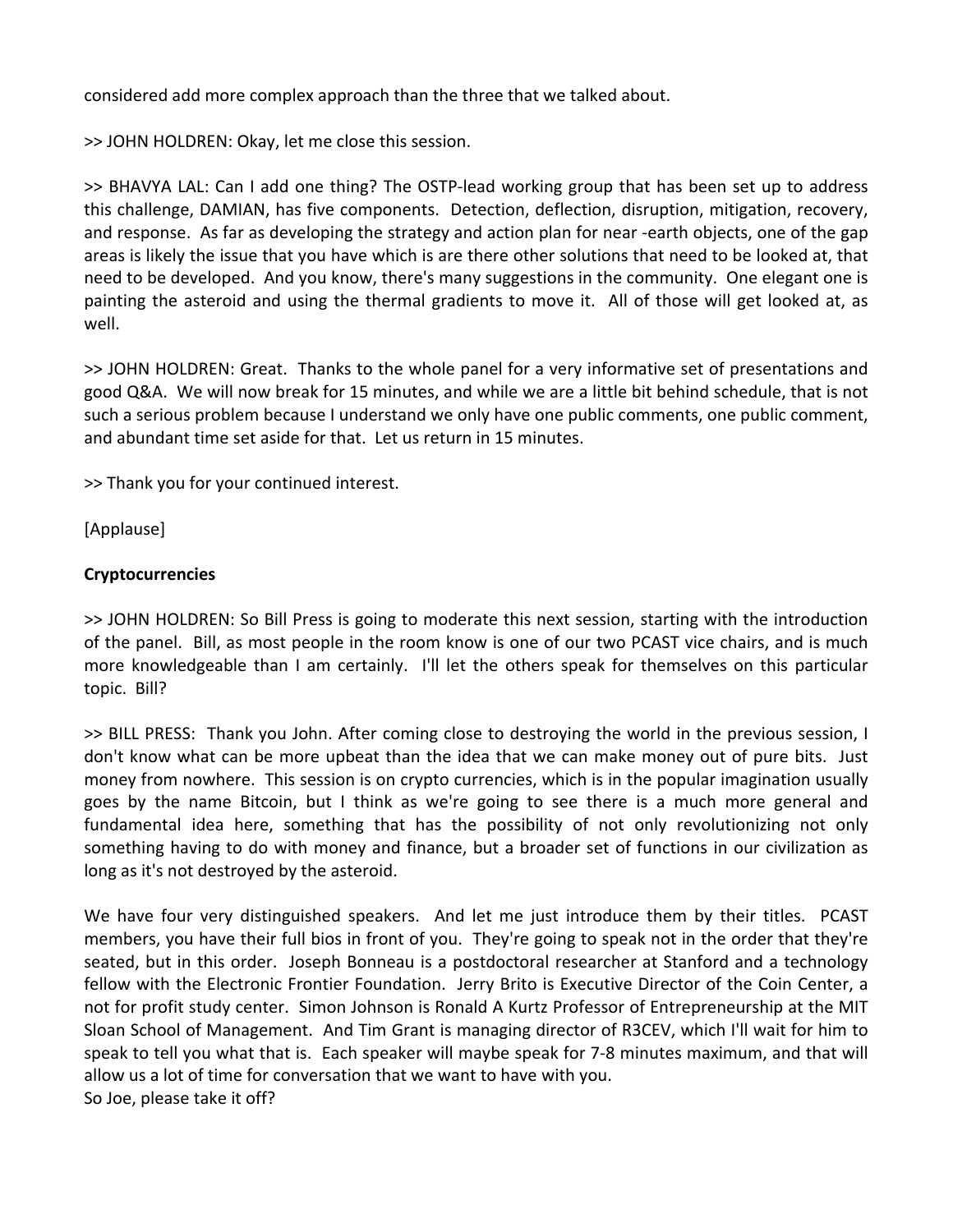>> JOSEPH BONNEAU: Okay. Yeah, thanks for the intro. It's great to be here. So I guess just quickly by way of background. I'm an academic researcher. I've been looking at Bitcoin for about the past five years. From the point in time when you wanted to find out anything about Bitcoin, you really had to start digging into IRC channels and mailing list archives and weird places on the internet and look at source code. Now I can say on the academic side excitingly we have developed course materials. We have a Corcyra course that I worked on with Ed Felton. I worked with my colleagues at Princeton. We have a textbook coming out. There's a whole literature. A whole academic literature and research papers on Bitcoins. In the last five years, it's amazing how it has gone from such an obscure field of knowledge to we have some good technical resources out there. Lots and lots of people. I taught a course at Stanford this year, and we had undergrad 150 students show up to learn about crypto currencies. It's a really exciting topic within computer science. The good news is that we are gaining much more fundamental understanding. This is really sort of a technology that came from way outside of academia. Obviously on the personal level of the story of how Bitcoin got created. It's fascinating by this anonymous technologist. We don't really know who made it et cetera. But it came with no proofs, no definitions. It wasn't a very carefully thought through computer science system at the time it was launched. We had to develop a theory after the fact. That's the good news. We made a lot of progress. Our technical understanding of what crypto currencies are has expanded a lot. And I'll say kind of the other side of the coin there, we still don't really have good definitions of these things, and the terms get thrown around a lot in the popular discourse and people use them to mean very different things. So I'll just try and give a quick technical definition of some terminology, because I'm sure that we'll hear the terms crypto currency and block chain a lot today. When people talk about the whole space, those are the two overview terms that they use. And we don't have a universally agreed upon definition of what those things are. They're closer on the spectrum of buzzword and technical definition, they're still closer to buzz word. We would like to wrangle them to something we have a technical definition for. The definition I would give for crypto currency is it's a digital currency. Digital currency means it's represented in bits. There isn't a paper artifact or anything else that represents who owns the value. A crypto currency changes hands through the use of some cryptographic algorithm. Most of the time you do a digital signature, to say you want to send value from one person to another. There are other ways to send the information cryptographically. But usually we mean there's some digital artifact that has value. You compute a digital signature to send from one person to another. So note there are a lot of other digital currencies that aren't crypto currencies. Everything from gold in the World of Warcraft game. You could argue the way that we use credit cards most of the time, they're essentially digital currencies, because we're not interacting with the physical artifact as much. So that is really the power there is that we can use cryptography directly to transfer money to send from one party to another and you can do it in a permissionless way. If you can compute the cryptographic algorithm, then you are able to send the money. It sounds like a very small step. Who cares about that fact? But when you, we've kind of realized slowly that that's really, really powerful. That means as a result of some cryptographic protocol, you can automatically transfer money. It gives you this whole new toolbox when we are designing online protocols everything from designing an auction online to two people playing chess online, you can have the results of that interaction actually move value between the two parties. And you can do it automatically without having to rely on some third party. Cryptocurrency, to me what's really power is we're using cryptography directly to transfer money between two parties. Another thing that we will talk about I am assuming are block chains. On one level a block chain is just a data structure where we have an append‐only log, an ever growing log of data, we can keep adding to it. A cryptographic hash function is used so we constantly have a snapshot that captures the entire history of the system. But it's funny to call it a block chain because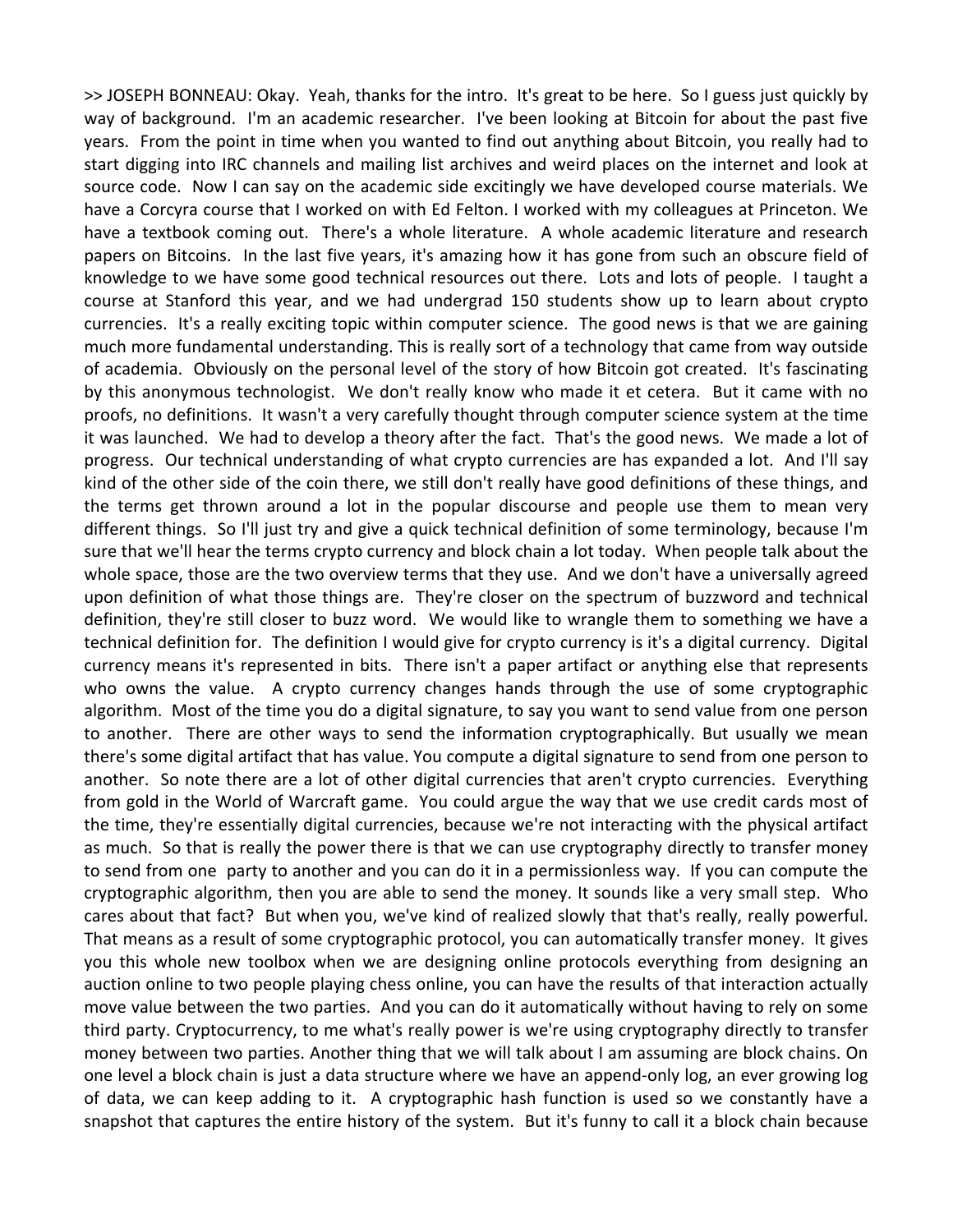that idea dates back at least to the early1990s. It wasn't called a block chain when it was first proposed, but the earliest cryptography papers that proposed this are at least 25 years old now. They weren't proposed in terms of the concept of money, they were proposed for maintaining a ledgers for historical archiving purposes like that. I think what goes from the pure data structure to something that we would call a block chain is there are precise rules about what kind of data that you would add. The technical term you could sometimes use would be a replicated state machine, which means you have some state of the system and there are specific rules for how that state can change to another state that everybody can verify. So it's replicated and everybody is running an algorithm that checks for valid state transitions, and can check that the block chain is only having data added to it according to the rules of some state machine. Bitcoin rules are fairly simple. There are basic sanity properties that you would want in a currency that you can't create or destroy value, and transactions have to actually be signed. People have proposed much more powerful versions of this block chain. Since then, it started with a few years of people saying it would be great if we had a little bit of functionality in these state machines that we could represent more complicated things. Famously people came up with Name Coin, because what if we could do a distributed naming system on top of this block chain. And now we have gotten to the point that with a theory of other proposals, where the state machine is essentially programmable. People can take any program, technically we say the system is turning complete. So any program that computer scientists know how to write down, you can represent in the rules of the state machine. And everybody can check that the states are being represented. So that represents, you know, in some sense the end game of power. We now have this block chain that can represent sort of arbitrarily complicated transactions and protocols between different parties, although we're still really just scratching the surface of how to program that and how to do useful things with that. So on the academic side, that's where a lot of the excitement is now, figuring out more complicated protocols besides just payment we can build using a more powerful block chain like a theorem. So I just wanted to kick off by saying just those notes on terminology. I'm sure a lot more questions will come up. But at a technical level, that's what I see as the big steps forward that we made in our thinking about this space. And I guess I'll turn it over to Jerry with that.

>> JERRY BRITO: So as Bill mentioned, I'm Jerry Brito. I'm the Executive Director of Coin Center. Coin Center is an independent nonprofit based here in Washington, D.C. We're focused on the public policy issues facing crypto currencies like Bitcoin and distributed decentralized computing platforms like Etherian. Given that vantage point I'm going to give you a high level overview of what are the regulatory questions and what is the regulatory landscapes surrounding these technologies. So the first question we have to ask ourselves is. Why are governments interested? We've seen a lot of activity where policymakers and regulators are interested in these. It's for a couple of reasons. First, the currency, the token that Joseph was describing, for the first time these technologies have allowed us to have provable scarcity online. These tokens can be limited in a certain way where you can show provably that when I transfer one to you in a peer to peer fashion, that is a token that you're getting. And this means that the token can represent anything. To date, these tokens have tended to represent money. So one Bitcoin today is worth about \$440. That is an obvious application of a token that can be transferred in a peer to peer fashion. These tokens can represent anything. It can represent a particular house, a particular car, an ounce of gold, a share of stock. And again, they can be traded in a peer to peer fashion. And so as a result, financial applications that are build using crypto currency networks potentially implicate consumer protection, tax, securities and other regulations. And so these are all and have drawn the attention of policymakers. Crypto currencies as Joseph said are also open permissionless networks, a lot like the internet, and they're also decentralized, which means that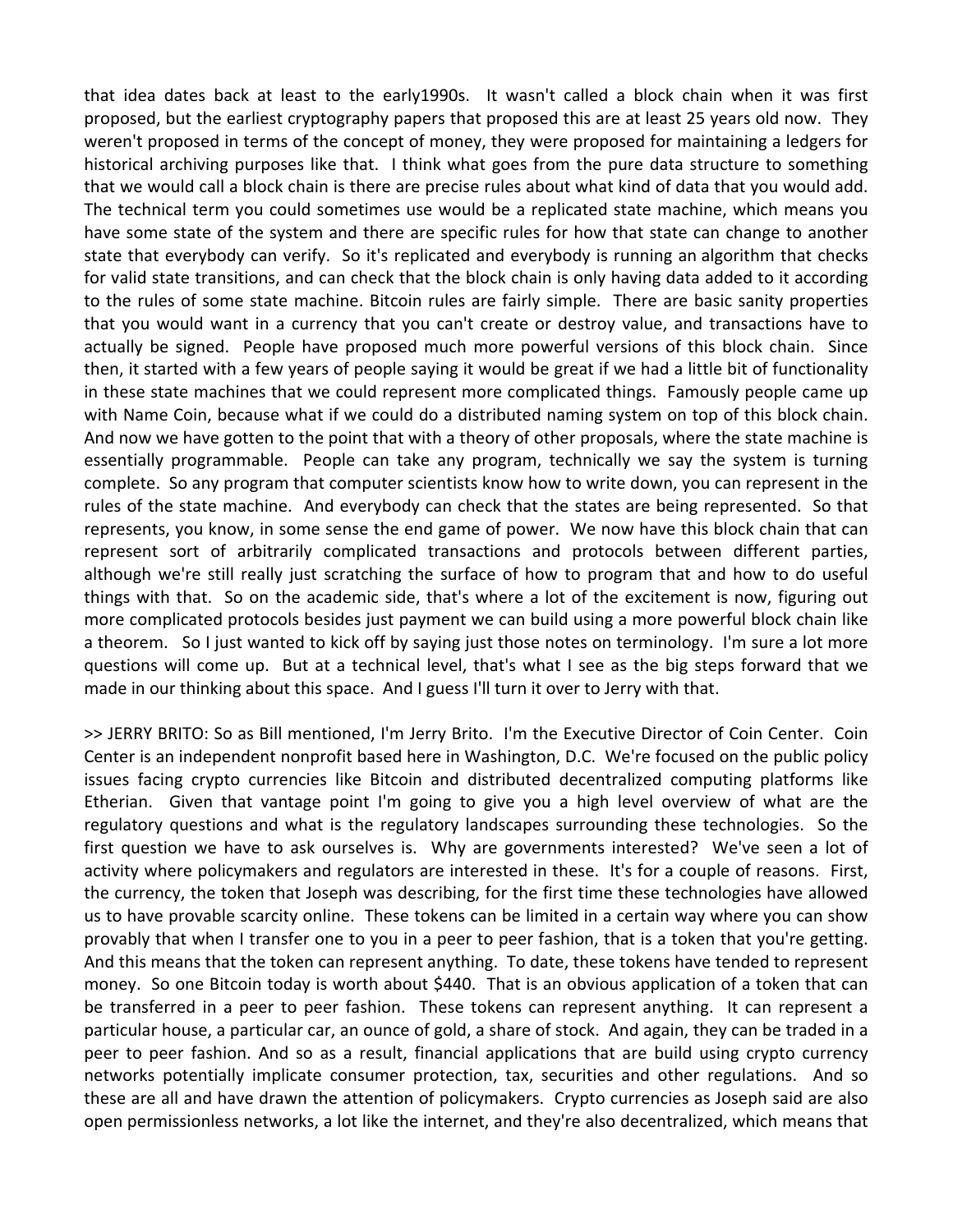they lack intermediaries, and thus they're censorship resistant. What I mean is this, previous to the invention of Bitcoin, the first crypto currency, if somebody wanted to design or develop a financial application or an application that used a scarce token, they would have to get the permission of a third‐party intermediary like PayPal or Bank of America typically through and API to build that application. Today because these networks are open and permissionless, they can develop by building the application and launching it on a network much like somebody could do Mark Zuckerberg could launch Facebook from his dorm room. This permissionlessness and resistance are the exact ingredients that allow for innovation to flourish through experimentation and they allow for innovative peer to peer uses like micro transactions like they weren't possible before. These same features have also attracted illicit users. And so crypto currencies have become the payment rails for online drug markets, and ransom ware. And as a result there's a lot of scrutiny from law enforcement agencies. Those are the two main areas where we see interest from government. The thing to notice here is we saw similar policy challenges emerge along with the original permissionless network of the internet. There were questions about consumer protections, tax, intellectual policy, and issues related to illicit uses, et cetera. But the framework for global electronic commerce, which laid out the Clinton administration's policy for the internet in July of 1997, it said that governments should recognize the unique qualities of the internet. And it went onto say that the genius and explosive success to the internet can be attributed in part to its decentralized nature and to its tradition of bottom‐up governance. Accordingly, the regulatory framework established over the past 60 years for telecommunication, radio, and television may not fit the internet. Existing laws and regulations that may hinder electronic commerce should be reviewed and revised and eliminated to reflect the needs of the new electronic age. We're lucky that that forward‐thinking policy was put in place, and today this same approach is advisable for crypto currencies. And luckily to date the U.S. government has grasped the potential of this technology. Big attention to crypto currencies really began in fall of 2013 with the first congressional hearings on crypto currencies. These were two paired Senate hearings. And industry, academia, government all participated in these, and the outcome was very positive. There was an understanding that this technology could really revolutionize finance, but anything that uses a ledger, which is anything that uses a database, which is just about anything. And the great thing about the outcome of these hearings is there you had the regulators on point at the moment, especially the Treasury Department and this is quote there are many legitimate uses of these technologies and the virtual currencies are absolutely legal. And they're very innovative and important for the economy. So that was sort of an overhang. It began in 2009. There was always a question of you're creating money out of thin air, is this legal? That was sort of put to rest here with these hearings in 2013. But what remained were a lot of policy details. And there are two major areas of regulatory activity that we've seen today. That has to do with consumer protection on one hand and on the other hand financial surveillance. I'll talk first about consumer protection. In 2014 you had the implosion of the largest Bitcoin exchange that was called Mt. Gox. And as a result, you had the loss of about 600 million dollars in assets by consumers. And this was the function of because Bitcoin was so new, it was something that really was sort of being developed by enthusiasts, by computer scientists who were having to go to those forums and crazy Reddit post to find out how to build it. There was no good way of buying and selling it to each other. And this one count called Mt. Gox sort of emerged as the one exchange. The exchange was seemingly built by amateurs and as a result it collapsed. This brought a lot of attention of what are the regulatory standards here. What we have seen since then is today you have at least half a dozen, if not more seriously regulated Bitcoin exchanges that are licensed and they are backed by serious investors and have professional management. And part of this is because of the licensing regime that has been put in place. Typically if you're not a bank, but you're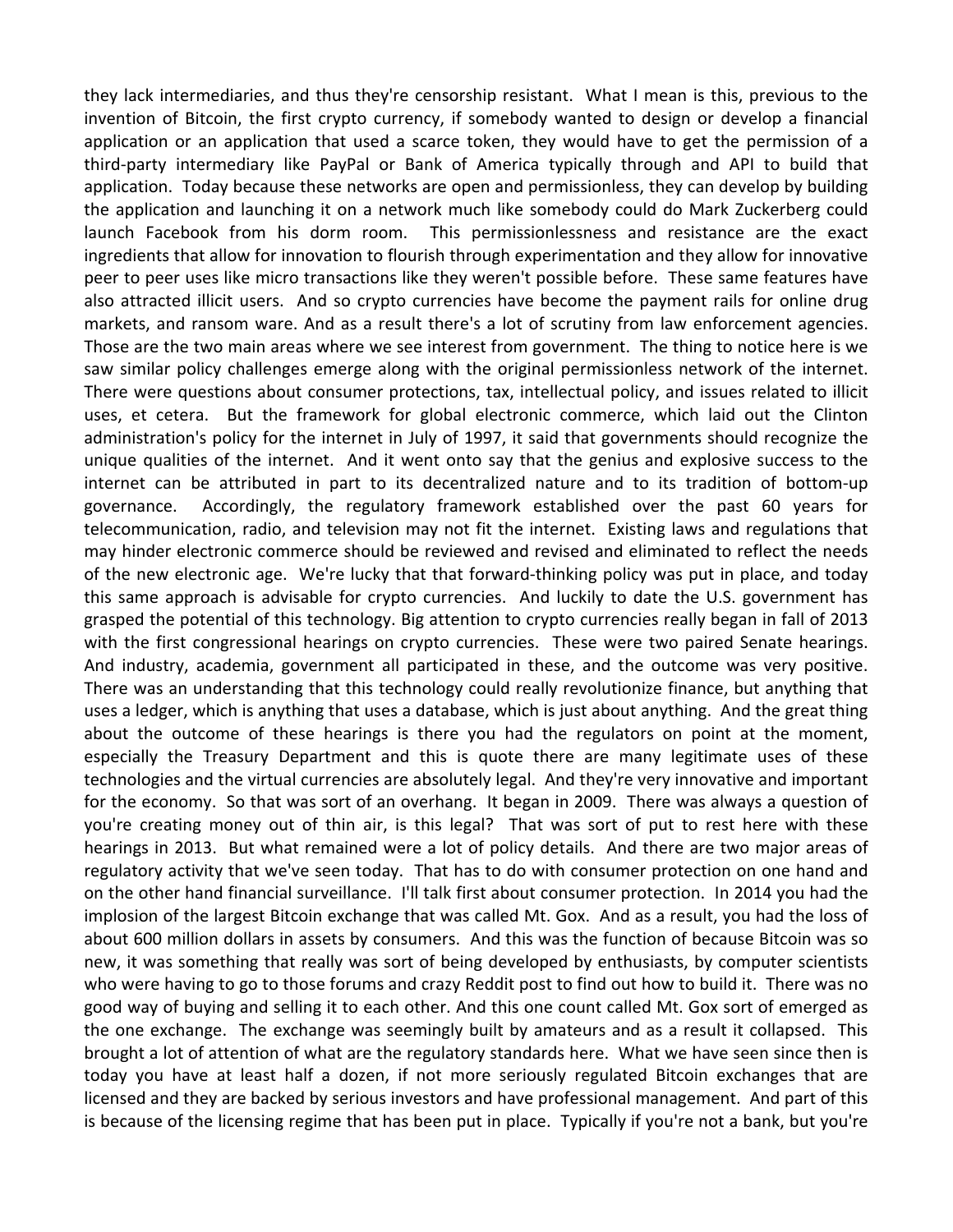taking custody of consumer funds, you're going to be subject to state licensing, state money transmission licensing and today you have about a dozen states that are actively either developing new legislation to create new licenses for digital currencies, or they're amending their existing transmission licenses to accommodate these. New York was famously the first state to create the Bit‐license for companies that are taking license of consumer funds but you have other states like Texas and Kansas who have applied their existing money transition licensing to the companies that operate in this space. And what's important to understand about the licensing here and the reason we have it and how we apply it is that the risk is presented when you have a company that takes custody of consumer funds, whether that's dollars or whether that is Bitcoin. And if you are holding onto somebody's Bitcoin, essentially holding onto their cryptographic keys you are being put in a position of trust and you need to be licensed. And licensing requires background checks, requires that you post a bond, requires that you get permission before you develop new products, etc. Now there are some issues with this, which is the following, that we used to be sort of cognizant about. Financial services that could previously only be offered through a full custodial service can now be offered without taking custody of consumer funds, and thereby posing little or no risk to consumers. Let me give you two simple examples. One would be Wallet Software. If I wanted to have Bitcoins, one was I could do it was have a relationship with a Bitcoin wallet company. I give them my Bitcoin and hold it for me, and I ask them to transact on my behalf the way I would do with Paypal. It's a traditional model and also licensed. But there's also the possibility where I could download software created by a company and I can have full custody of the Bitcoin myself on my computer, even if that software is being delivered through a browser, and even when looking at it, it looks very similar to a custodial service. Those kinds of services really increase consumer privacy, increase consumer protection because there is no company that can run away with the money. And as a result, they reduce risk. And so we should make sure that licensing is appropriately avoided there. Money transmission licensing can also present a barrier to innovation. Because number one, you need to get 50 licenses before you can operate. You have to get a license in each and every state in which you operate. And to date, these licenses are not forthcoming or they've been inconsistent, and it also potentially cancels out the advantages of having an open-permissionless platform. This is in contrast with other countries.

The E.U. has easy passporting of licenses. If you get a license in the U.K., you are good to go in every other state in the European Union. So that essentially is consumer protection. We license actors who are taking custody of funds, and hopefully we exclude from any licensing requirements those companies that are building out solutions that do not take custody of funds. The next big area is financial surveillance. And one important thing I need to note off the bat here is a crypto currency like Bitcoin is not anonymous, despite what many people read in the newspapers. It's better to call it pseudomonas. There is a record kept of every single transaction that is carried out over the network. To give you an example of a truly anonymous transaction would be a cash transaction. If I'm selling a bicycle at the flea market and Joseph comes along and he gives me a hundred dollar bill and I give him the bike, we part our separate ways. He doesn't know my name, I don't know his name. There is no record of that transaction‐ the date, the amount, the time, the purpose. That is a completely anonymous transaction. On the other hand you have something like say a credit card transaction, which is a perfectly identified transaction. If Joe were to pay me with a credit card, his bank knows his information, my bank knows my information, and there's a record kept of the date, time, and amount of that transaction. With the Bitcoin block chain, it's a little bit of both ‐ it's pseudomonas. There is a record kept of the date, time and amount - it's necessary. But our names are not necessarily tied to those transactions, certainly not on the public block chain. This presents sort of a dilemma for law enforcement who are used to being able to have somebody's name that they're investigating, being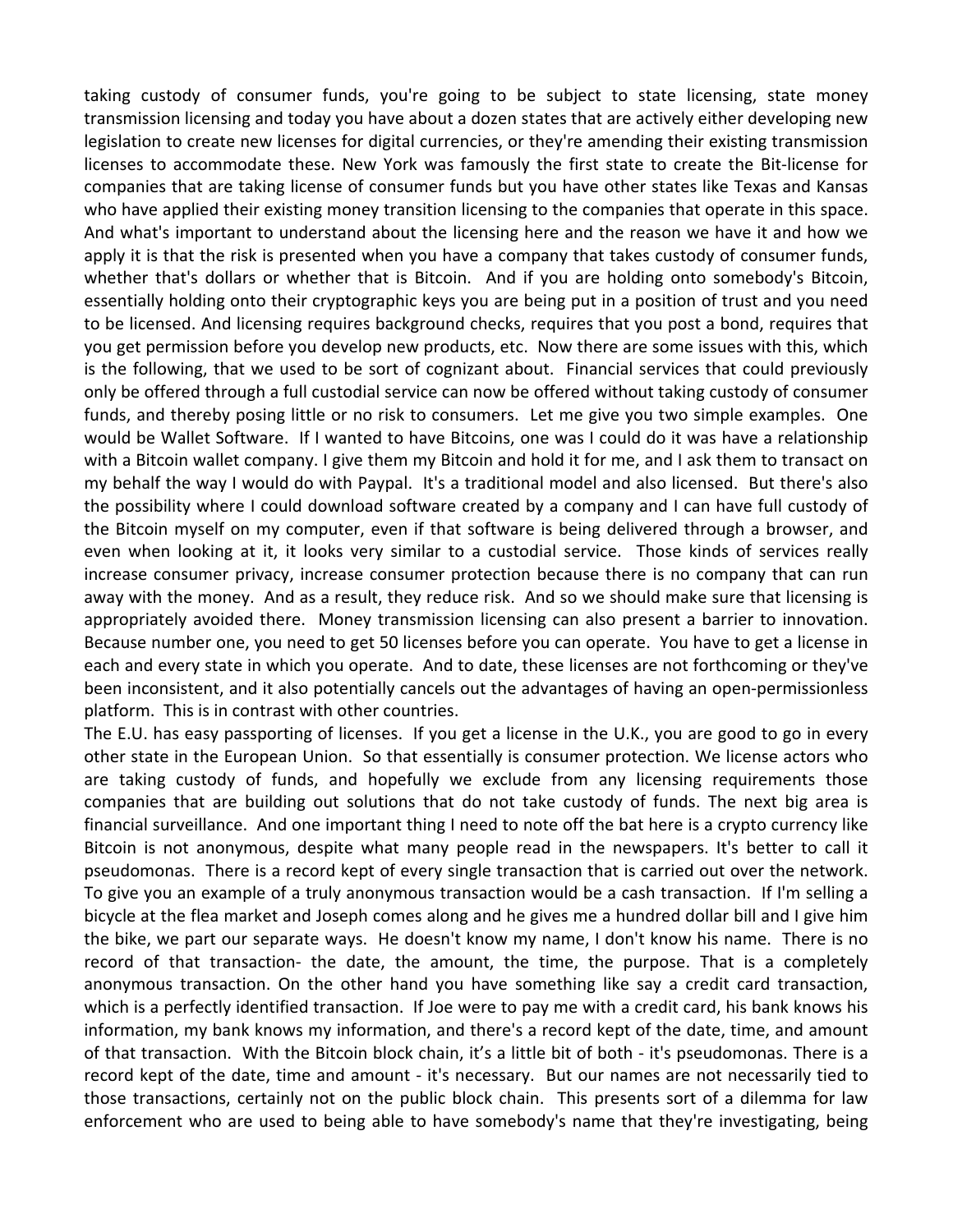able to go to a financial institution and saying can you show me all of Joe's financial records, and everybody who he has transacted with for a subpoena or search warrant. That is not possible on the Bitcoin network, in the sense that you don't know just looking at Joe's name, you don't know what transactions are there. It's a bit reversed. With Bitcoin you can see a transaction has happened, but you don't know who is attached to this transaction. You can then go to a financial intermediary, something like an exchange and say can you reveal to me who is the name? Who is the person associated with this Bitcoin transaction, and they can do that. It's sort of the inverse of what law enforcement has traditionally been used to, but still there are tools for them to investigate. So in order for them to have access to this information, they need to intermediaries, like exchanges, need to be required to record information about their customers. So in March of 2013 the Financial Crimes Enforcement Network, which is part of the Treasury Department issues guidance saying the crypto currencies exchanges are subject to the bank secrecy act. And so that means they must register...

### >> BILL PRESS: Can you wind up in maybe a minute or two?

>> JERRY BRITO: Sorry. I'm taking a long time. And create records that they can then make available to law enforcement. So today law enforcement is able to complete their investigations. I'll stop there. I'll also say tax questions have come up, but they've been addressed, as well, and I'm happy to answer questions about those.

>> BILL PRESS: Thanks and we can come back in the question period. Simon please?

>> SIMON JOHNSON: Thanks very much Bill. My name is Simon Johnson and I'm a professor at M.I.T. I used to be the chief economist at the International Monetary Fund. I think the truth in the matter lies in the second half of your joke about why we are here today which is the extent of the profound change. Your timing is impeccable. As Joe emphasized. The science is still evolving, and yet we can already see some pretty big implications. And let me try and tackle or put forward five. I think the right question in this sort of discussion is what is the problem that we're trying to solve? What Joe and Joe told you is there is a new technology, an arguably better still developing technology for organizing transactions in a decentralized manner. Something as fundamental as payments which we for a long time, 600‐800 years, have run in a centralized way, through a centralized trusted party, we can now run that in a decentralized way. And Bitcoin is the proof of concept. What else can you do with this? I think you've all picked up on the fact that very large companies of all kinds are investing heavily in this technology. There's a lot of hype. And hopefully we can strip away some of that hype with you today. But I think there's some really important realities changing. The first use case is the most obvious. And the one that I think always comes up at the top of this kind of agenda, which is situations where you have a central authority. It doesn't work very well. It's corrupt. It's not efficient. They screw up in some way. Now we can bypass the central authority. The leading example would be land registries. We've known in many countries land registries don't work well. You can change someone to change the land record, and when political power changes, they can change the land records. Can we now organize land records in a more decentralized fashion? The answer is absolutely yes. On the point of let's not exaggerate and let's not get carried away, there are a lot of other problems with the creation of functioning land registries that are not solved by a block chain or by decentralized technology. But there's no question, we have a catalyst ‐ there's been a change in the conversation. We have a new focus in these discussions, and we'll hear about some of this when we talk about financial markets with R3 in a moment. The second use, which is getting much less attention, but it's extremely timely for you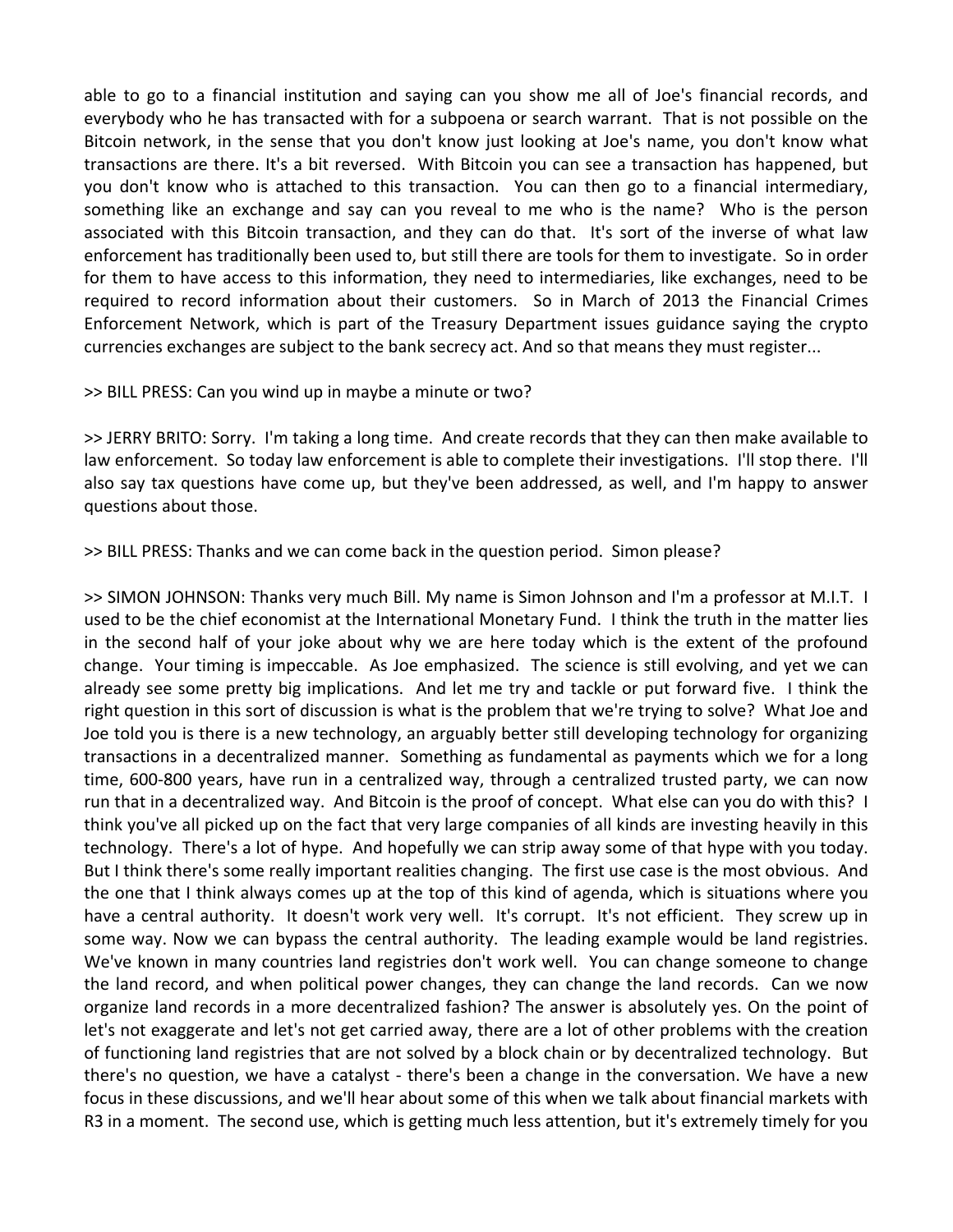to think about it is situations where is we don't have a central authority but we have a lot of dispersed records and we want to integrate and manage those records better. We're extremely bad at this. You can look at the U.S. healthcare system and you can look at the V.A. system as even a more painful example that matters a lot to the federal government right now. There's a technology being developed at M.I.T. called Med Rec, which I highly recommend and bring to you attention, which is a decentralized way using a block chain type of approach to manage access to medical records where the primary records have to remain according to law, but you can access them and manage them in a fundamentally different way. You can manage this network in a way that is absolutely inspired by this technology and uses Etherion as a specific technology. The third use case is one where we see big companies, and I should have said we have a very substantial project at M.I.T. working with private sector people on these use cases and trying to think about not who should be the right vendor, or even what technology you should pick, but where is the social impact? And what should we care about from a policy perspective? Supply chain management. How you move goods across borders is a very complicated and messy problem. So in these situations, there is a trusted set of interactions already. The extent of the trust may vary. There is not a lot of automation in this transaction. We move a huge amount of value. We have to coordinate between private sector firms. We have to coordinate with customs. We have to coordinate with freight forwarding we have to have trade finance in this. To the extent that you can run a better functioning, more decentralized block chain, and perhaps we haven't talked about this enough, but a permission to block chain. To be frank, there is a big debate in the community as to whether we should rely on a permissionless Bitcoin type structure, or to the extent that you can build a relatively controlled system with a defended perimeter, and in which there is decentralized interactions.

The fourth use case is real-time interaction. So just picking up the Wall Street journal today, you can see a couple spectacular examples of instances that happened to be in the financial sector, where executives have taken positions that were not in compliance with the firm's policies, and the risk committees didn't know what the people were doing.

So what you have with block chain technology defined appropriately is a way for people to disclose what they're doing and to provide information on an appropriate basis while protecting their privacy, so you can determine who has access to appropriate knowledge about your investment positions. If you're following for example what's happening at Lending Club or Deucha Bank, this is relevant. There is a lot going into developing the ability to audit activities and understand what your firm is doing. For example, risk positions of a financial firm in realtime. The structure changes fundamentally. It doesn't have to flow up through a hierarchy. It can be available instantaneously through access to the appropriate cryptographic keys so you know what positions your firm has done in all its transactions.

The sixth and final use case I would mention is wider use of this technology including for payments is going to allow us to change the structure of contracts in the economy. Puerto Rico has a large debt problem. Puerto Rico offered to swap some of its debt for a GDP index bond in February. The notional value they said was \$25 Billion dollars. The creditors said the value of that to them is roughly zero. Why? Because GDP is a made-up number. By all statistical authorities. The creditors have experienced in Argentina and in Greece and Ukraine that these numbers will be changed when it's of interest to change them. What we're discussing today is a different way to make payments and a different way to verify transactions in a decentralized way so it's not a central authority telling you what's happening either the government reporting or a firm reporting. But that data is much more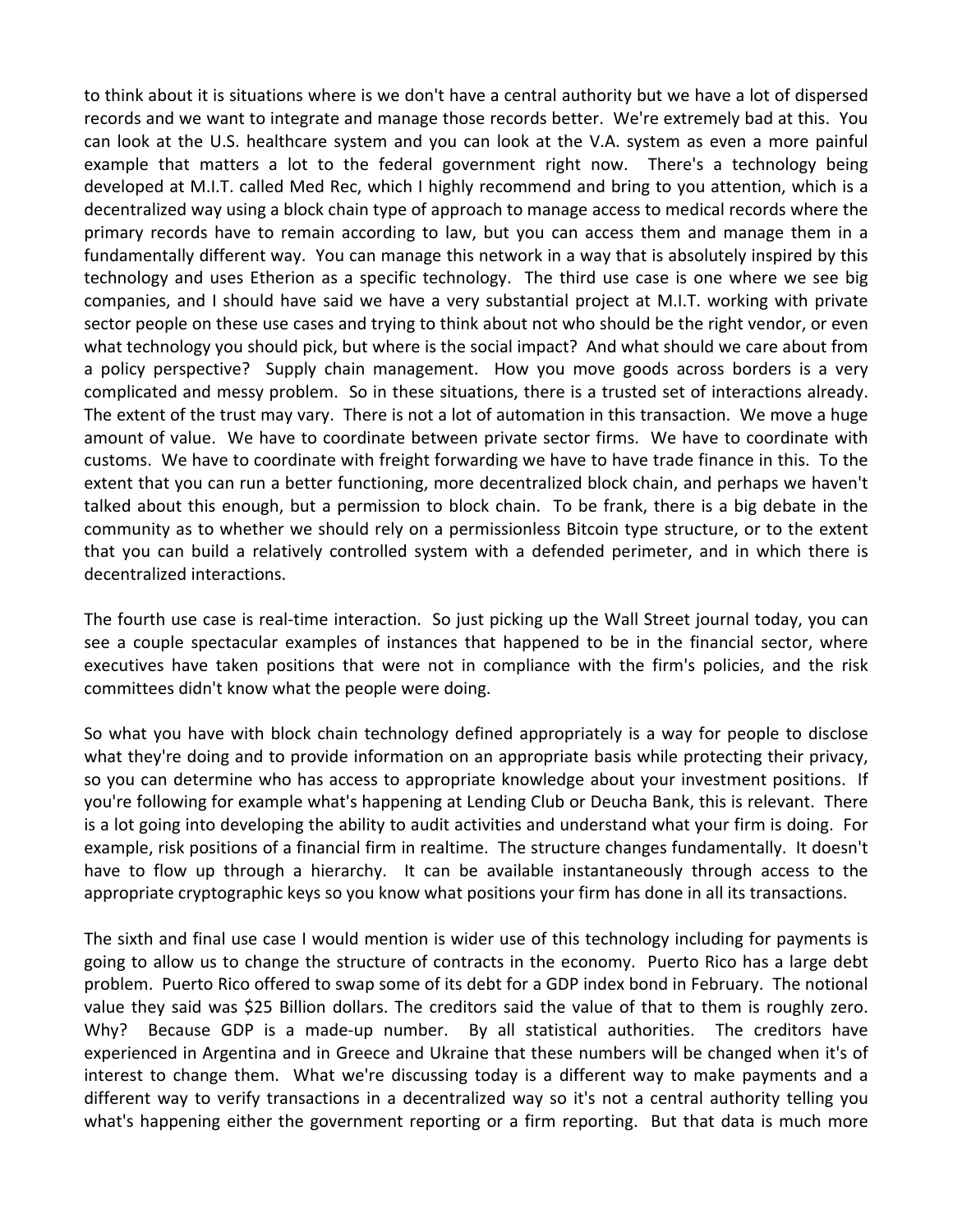widely available and contingent contracts, equity type payoffs will become much more broadly available. And the last point I would make, which is central banks, which are an important gate keeper, including in the regulatory situation that Jerry was describing, are I wouldn't say enthusiastic, but they're encouraging innovation in this area because they see us moving away from our current fragilities. But we have a more decentralized financial structure potentially we can have a change in the form of our contracts away from debt to something that is more resilient in the face of shocks. And we may be able to reduce transaction costs in some of our more fundamental financial transactions, which obviously is a very pressing need in many countries. Thank you very much.

>>BILL PRESS: Thank you, Tim.

>> TIM GRANT: Thank you very much indeed and on behalf of the R3 team and our members around the world we appreciate the opportunity to speak in such esteemed company. Thanks to my fellow panelists ‐ you all said a lot of what I was going to say which is very helpful. Your lack of definitions, regulatory questions, financial surveillance, the investment in the space, the hype cycle. Let's not lose sight of the fact that there's huge amount of hype around this. Supply chain, smart contracts, central banks ‐ this is all the stuff we want to talk about. In the next few minutes I'm hoping that I can control this. There we go. I'm quickly going to spend two minutes on each one of these. What is R3? That will be quick. What is a distributed ledger technology and how does that differ from block chain, there is a difference? What is the promise of DLT for financial services and how are we going to get there? That's really the ultimate question at the end of the day if any of this is actually going to fulfill the promise, how to we get there and make this into production. So what is R3? We don't have exploding asteroids. We don't have...I don't have the ability to control this apparently...there we go. But I do have the world's biggest consortium of banks working on distributed ledger technology. We have 50 member institutions right now from all around the world. We have literally some of the very biggest you recognize the names. The key is we've come together to try and solve problems. We're exclusively developing next generation financial transaction network, and commercial applications, that's the whole point. We're doing that on distributed ledger technology which has a very distinct relationship with cryptocurrencies and hopefully they'll become clear in the next few minutes. So what are we doing from here? We were 50 members as of today. We're growing very fast. Important to note that we're looking to grow to the entire ecosystem of players around the world. So, yes, other financial institutions, for-profit, asset managers, exchanges, market structures, utilities, the likes of Microsoft and IBM and Intel, who we have good relationships with. Small block chain companies, we have great relationships with all of the incumbent startups. But perhaps most notable, as was mentioned before, regulators and central banks, we fundamentally believe as a membership that the only way to get this stuff adopted, the only way to get this stuff in production, and the only way to realize the promise is to work with the regulators and the central banks and in fact that we're doing so in a number of jurisdictions around the world. That is what R3 is in short. What is distributed ledger technology? I'm not going to spend a lot of time on this. There's two kind of key elements of this paradigm that have been mentioned already. We're moving from a centralized world to a decentralized world that has some certain implications in terms of permission versus permissionless that I won't labor the point on. In the old world, Facebook is a great example of a centralized network. All of the data is, in fact, centralized. None of the data resides on the individual computers of the users. On the other end of the spectrum we have Bitcoin and Ethirium which have been mentioned already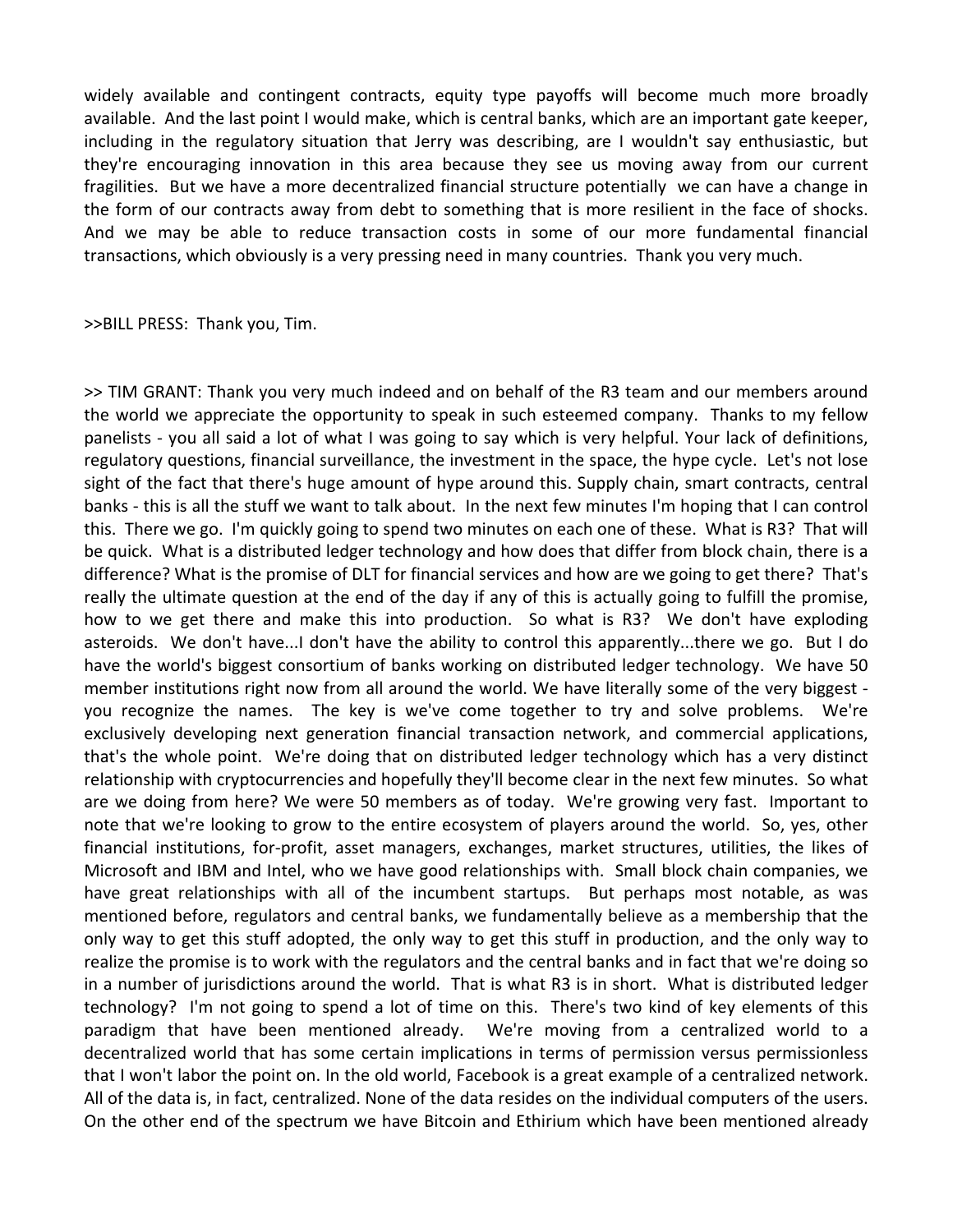which are indeed fully decentralized. Without putting a philosophical stake in the ground, this is the world that we're all debating where we end up and how we realize the potential benefits of this technology. So swiftly moving on, let's just call out a couple of key concepts that hopefully will resonate and you can walk away with these ideas. Cryptography is key as it's been mentioned before. It's a huge part of everything that we are doing. Nonrepudiation or immutability is key. The ability to be able to be sure that the information is real, let's call that truth, as well.

Smart contracts have been mentioned. This is going to be potentially a significant benefit to the entire financial system and beyond. To have automated execution of business logic at its core. Shared ledgers, distributed ledgers, the idea that the right people see the right information at the right time and that it's not decentralized. That's a huge part of this. And consensus. The idea that we can settle upon the truth and the right people can be clear what the truth is. And what is really key and kind of it's been mentioned already is that none of this is new. On its own, none of these ideas are particularly innovative. It's the way in which they've come together that is particularly impressive. If you haven't read Satoshi Nakamoto's paper from 2009, it's a genuinely beautifully written research piece and I would urge all of you to read it. It was like Henry Ford pulling together the internal combustion engine and mass manufacture, he didn't invent either of them, but he pulled them together. And that's an interesting analogy.

This following slide gives you a sense of the importance of the steps that we're potentially moving into. Before the internet, the notion of processing information at its core was done in a way where we weren't sure that everyone was doing it in the same way. So let's take a really simple example which is one company invoicing another company. Company A has a ledger and that has information about who is owed what. You produce a document called an invoice. You send that invoice through some communication mechanism and the reverse happen at the other end. Before the internet, that communication part, that was fraught with inconsistencies. What the internet did is remove that processing component. We've all seen the extraordinary results. The next step is the truth step. It's the step around perception. That fax that got sent over that may have been put into the ledger in the second company may have been put in the wrong way. Therefore we're not sure what is in one ledger is the same in the other. That's when we have the reconciliation issues, and that is what this step is looking potentially to solve. It's allowing us to reach some form of truth. It sounds perhaps a little bit pie in the sky. But that's the gravity of what we're potentially dealing with here.

So one unique approach, and I should be very, very clear. R3 is building technology, but we don't believe there is only one ledger that would ever exist. There will be many that will work together and will need to interoperate. This is just an example of the kind of problems that we're trying to solve in the financial sector. Our approach is called Corda. The key parts are we don't think you need to share all of the data all of the time. Certain other paradigms do have all of the data, all of the nodes, all of the time. Financial markets and institutions don't believe that to be necessary, so that's a key design decision that we've taken. We've designed this with regulators in mind. We are fundamentally a regulated industry. Globally we don't believe that we're going to get away from that. We don't believe it's a bad thing except when it comes to capital that we might have to hold. This is designed with regulators in mind such that regulators and anybody else who needs access to information will always have access to that information. Legal prose. We're already getting to the point in this march towards reality that we need to be sure that smart contracts actually represent something real. In some respects, smart contracts is a bit of a misnomer. It should be really smart logic. It's a smart contract when there's legal prose in there and it has some contractual basis in reality. I'll move on from this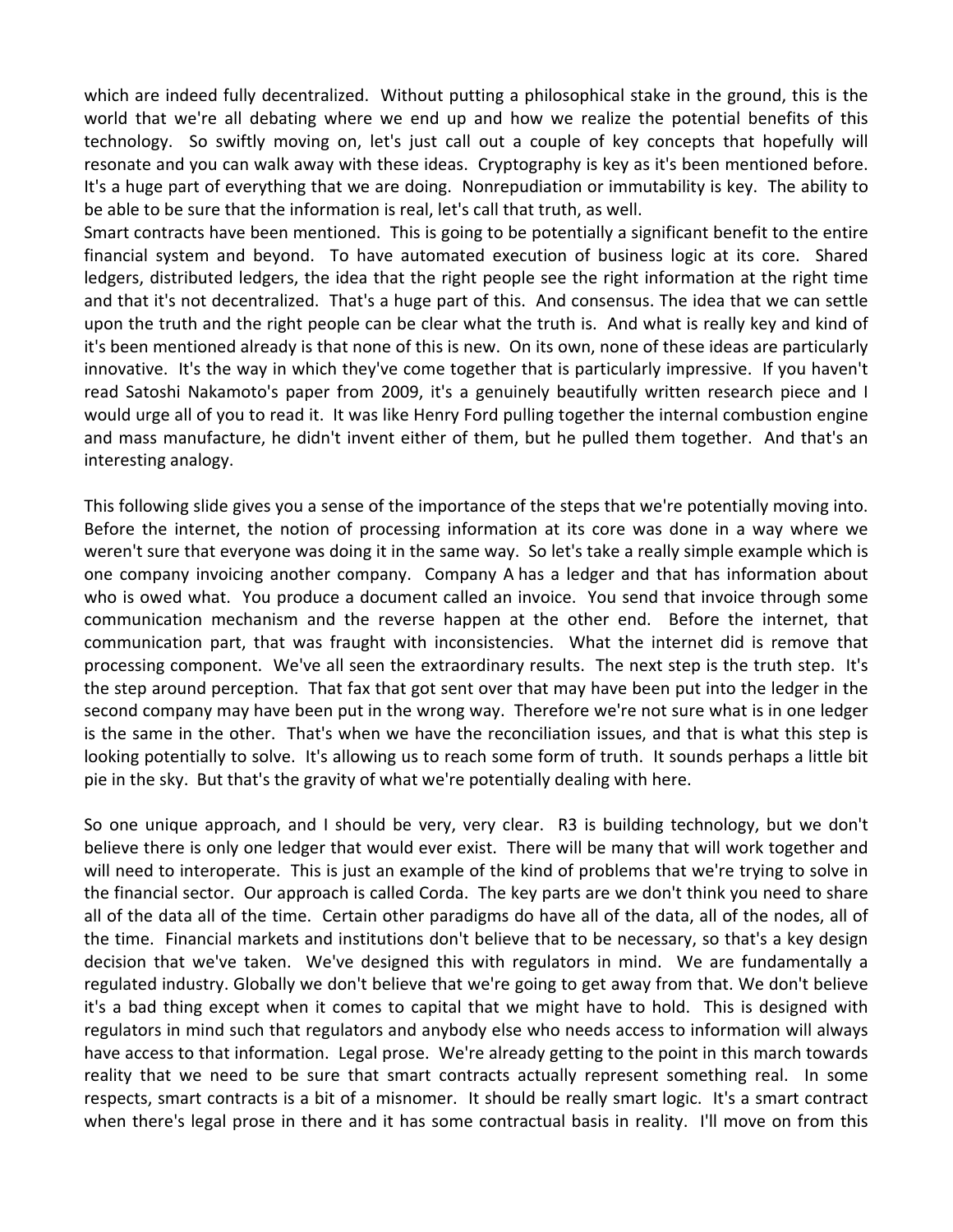page. The idea is to give you a sense of the kind of problems that we're definitively trying to solve as a group.

What is the promise of this technology? What is it going to do? If you ask around, you'll get pixie dust and unicorns will be waved and in a couple of years we'll be saving hundreds of billions of dollars and all kinds of new business models will sprout up. The truth is, it's going to take a lot longer and a lot of collaboration, but if we do it right, because this slide is just one small slice of the number of use cases that could be applied. Simon went into some of these. I'm not going to go into all of them. But the point is for financial institutions, for regulators, for individuals, and beyond finance we're aware, we're focused on finance, but beyond this, this technology has potentially significant implications for reducing costs and increasing business opportunity.

Another way of saying it is we're going to reduce operational risks and increase efficiency. Reduction of manual and error‐prone processes.

Think of that example that I mentioned earlier on. The ease of validation of financial transactions through smart contracts, that's already been mentioned. I think that's intuitively very clear. If we can make it work, it would be useful for all of us. The real-time legal entity, auditor regulator access, the market surveillance part that Jerry talked about - very much front and center. And knowing your client. Knowing identity, knowing who you are. This has very real implications beyond finance in terms of identifying individuals and companies and other entities. So the benefits are potentially huge.

I'll finish very briefly if I can get to the next slide.

I'm going to skip a couple. Because I realize I'm running out of time.

Where do we go from here? There's a couple of slides on the Lehman crisis which definitively could have been avoided had we had this paradigm. These are the big design challenges that are left for us to solve. Let's not pretend that we've solved them as an industry or technological community. We need to know how everything is going to interoperate. We need to know how to scale this stuff so it operates at the scale that we need at an enterprise level. It has to be secure, private, and identity, and systems integration. The point is none of this has been solved yet, and we're working very hard and a lot of people putting a lot of time into it. The final point and the final slide is to simply say the only way to do this is through collaboration. If I can get to that final slide. There you go.

Our fundamental philosophy is to bring everyone to the table and work together. We're working on a lot of live projects with everybody you see on this slide. We have a lab and research center that we want to work with academics and governments, as well, and ask the questions and solve them and have a road map to the future. Thank you very much.

>> BILL PRESS: Thank you. I see Craig's flag first and then Jim's. And then mine. Craig? And Eric.

>> CRAIG MUNDIE: Thanks, that was great. Joe can answer this question or any of you. I haven't looked at this. A lot of this obviously depends on cryptography. What is the particular nature of the cryptography that is employed now all the way from the identity part to the core of the ledger capability? And what do you see downstream as the issues associated with any vulnerabilities associated with that? Particularly for example is it Quantum hard? Are people looking at that?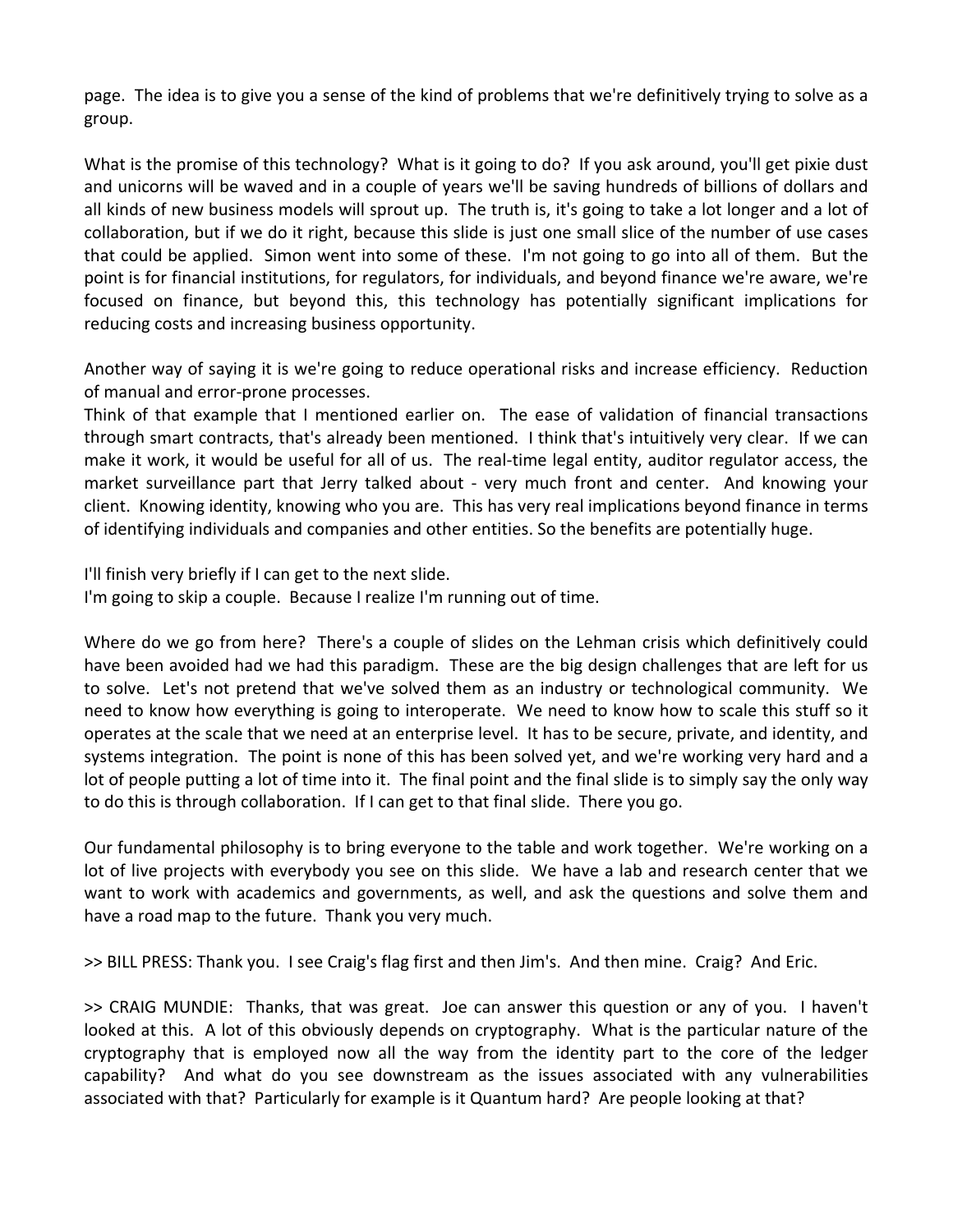>> JOSEPH BONNEAU: Yes, sir, I can answer that. One of the things that is kind of interesting about Bitcoin is that there's no encryption. So you get to sort of skip that whole aspect of crypto. There's really two specific algorithms in Bitcoin which are the workhorse of the entire thing. There's the hash function, SHA-256, which is the most widely used standard. And there's ECDSA, Elliptic Curve Signatures, which are also based on a NIST standard. A lot of times people say Bitcoin uses the same ECDSA that's used in TLS for secure web browsing all the time, it's actually slightly different version that's used in Bitcoin but very closely related technically. So it uses very standard crypto. Crypto algorithms get broken for sure. If you ask me to bet my life that there will be no successful cryptoanalysis in the next 25 years I wouldn't do it. Quantum computers are one way that it might happen, but there are also classical ways that crypto systems get broken. The good news is that Bitcoin and most of these other systems are probably resilient and they're able to change on a several year timeframe. It would be a little bit of a leadership challenge that I'm not sure the community is totally up to right now. But if you told me that these systems, these underlying cryptographic primitives would be broken two years from now we could roll over and switch in that time period.

>> CRAIG MUNDIE: Assuming you had one to switch to.

>> JOSEPH BONNEAU: Yeah, exactly. The post‐quantum cryptography is a major research challenge for a lot of the crypto research community right now. NIST is going to run a competition, and in five years we'll have some standard post quantum signature algorithms. In the event that quantum computers start getting closer, and it's going to be, we're very far and there's going to be a lot of milestones that we're going to hit along the way and we'll get a sense that they're closer. It's very unlikely that one will be invented out of scratch that works six months from now. Yeah. Given a few years of time to switch, it would be easy to migrate. So of all the problems in Bitcoin, I think catastrophic cryptographic failure is low on the agenda.

>> SIMON JOHNSON: We should make everyone aware that a lot of the Bitcoin mining takes place in China, about 40% is one estimate. And there are also concerns that the mining pools, well they are certainly more concentrated than the original aspiration which is run on a decentralized system. So this is separate but perhaps not ultimately unrelated.

>> JOSEPH BONNEAU: That would be true no matter what cryptographic algorithms we use. It's just a matter of where is the electricity and computer chips are cheap build and run.

>> CRAIG MUNDIE: Just one follow up, the real issue in my mind if I believe everything you said, once you get these things deployed at scale, how you transition from one generation to the next is very, very tricky. So while conceptually it's easy, okay, we'll do version two and it will have this other algorithm, how you get all the assets from one to the next also seems like it could be tricky.

>> JOSEPH BONNEAU: Yeah, there is a way to do it. Within any Bitcoin or any other crypto system, we would have a new type of address that you would send money to that would represent a public key in a new signature algorithm. And there would be basically be a time when you say change from the Franc to the Euro, you have to say, you know, you have two years before you have to change to the new thing after which, in this case, it might be dangerous to keep it around. There are some old systems that may never move it over and maybe they'll get attacked, but hopefully the majority of people will change over in due course. But yeah. The problem is not so much formatting and having a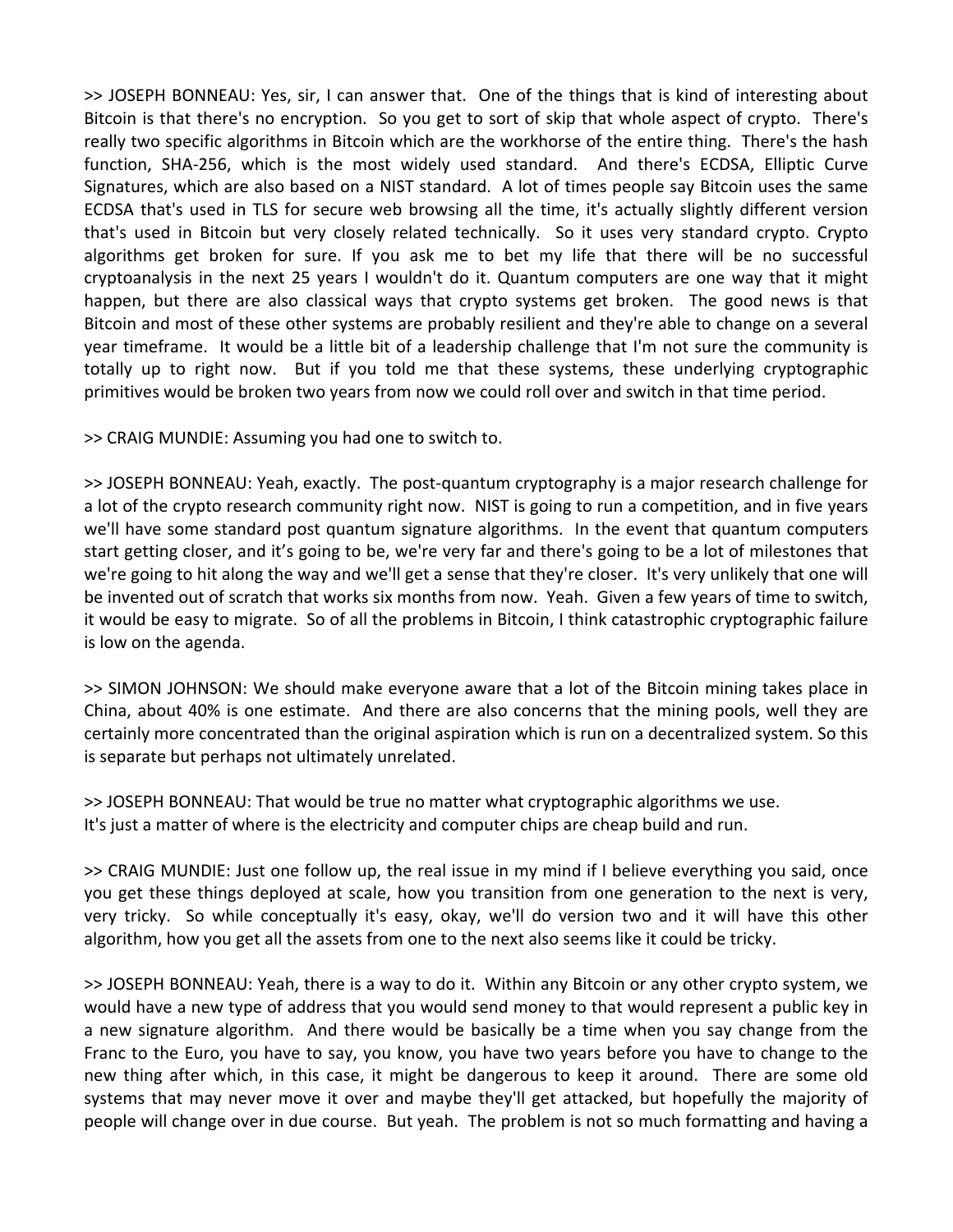way to do it, there would be some tail of people that just never upgrade and probably lose their money when the crypto system is broken.

>> TIM GRANT: Perhaps just to add another angle to that, obviously we represent however many billions dollars of IT spend across the world in current, engrained legacy systems. It's definitely true that it's more challenging to innovate when you have decades of technological debt to fight against. And that's why in R3 and I think in the community as a whole there are more players than just R3. We have to think about systems integration and that changeover now. Not in five years. And we build that into the plan. Otherwise we will simply not be able to do it. And large institutions won't make that call. It's just too expensive.

>> CRAIG MUNDIE: Even facing the cyber threat, the banking industry hasn't been managed to get itself out of that. And a forced function transition due to an unexpected transition here I think would be even more challenging. I encourage you to think about that.

>> JOSEPH BONNEAU: I can add one more quick note, which is to say we've gone through this on the internet many times. We tried to transition away from MD5 and SHA‐1. Those have both been very disappointing. They've been very slow to move. Browsers have tried to force websites to stop using these so that they can turn it off and people have always dragged their feet. But I do think the economics are a lot different in cryptocurrencies. It's not a matter of somebody telling you we'll cut off access. It's a real threat saying your money will be gone if you don't switch. So hopefully all of the different parties who need to switch will do it, as opposed to people who don't want to reinstall some new software on their web server because they don't think the browser manufacturers are going to cut off service to them.

>> CRAIG MUNDIE: But once you move away from currencies to land records and everything else, those incentives become highly variable and people's ability to process it will be highly variable.

>> BILL PRESS: Okay, I'm going to move us on. Very interesting point. Jim Gates is next.

>> JAMES GATES: Thank you to the panel for the briefing. This question comes in response to a comment from Tim. You mentioned the Lehman Brothers incident shall we say. I'm no financial expert. But most crashes in my study of them seem to follow a general pattern which is they're about extrapolations into the future and that's where you lose value. From the Tulip crash in the 1600s to our market crash in '08, it's always the same pattern about creating financial instruments based on projections into the future that don't bear the value that they're projected. So how does a cryptocurrency break this cycle?

>> TIM GRANT: That's a good question. I appreciate that question a lot actually. I will speak from some degree of expertise, having been a guy at UBS, which was one of the biggest losers of the crash who got the call on Friday the 14th of September from the group CFO and CRO saying please tell me what our exposure to the Lehman Brothers is. That was a long weekend with very limited sleep. But the reality is that took me and a large team 48 hours to figure out what that was. And by the end of that weekend, we had nothing more than a basic spreadsheet to tell us what our exposure was in multiple billion dollars to one of the biggest financial institutions around. So really I think we divorce the market forces and the exuberance and the expected versus the realized value from what happened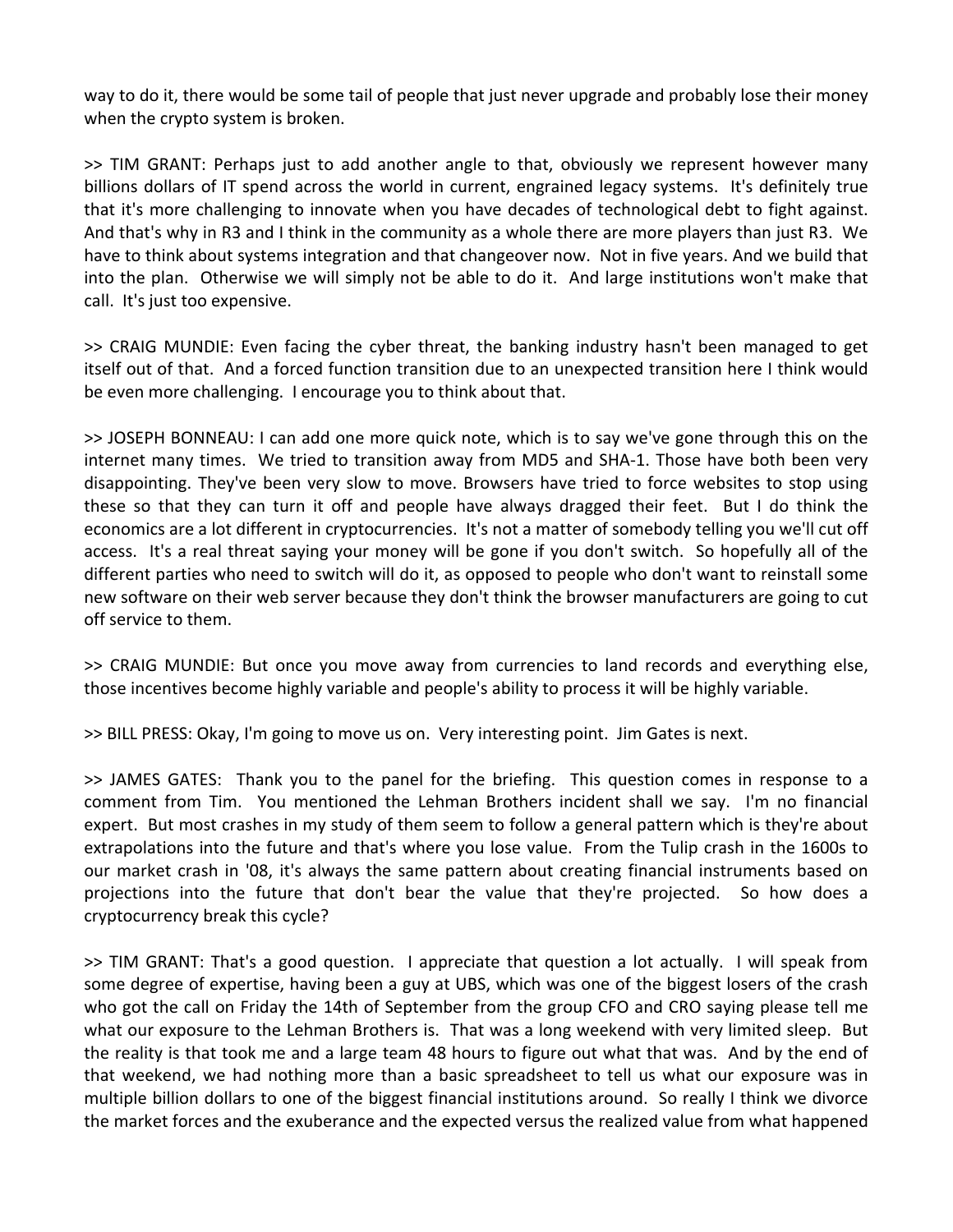next.

And if we were all able to have a real-time, completely transparent perspective on what our exposures were to everybody, we would have been able to unwind in a much more orderly way and it would have saved us a lot of money actually and potentially could have saved Lehman from going down. A lot of what affected Lehman and other big financial institutions is they didn't know what their exposures were. I don't think that's uncontroversial eight years after the fact. I've seen it firsthand. Boy would I have liked to have that button that I could have pressed on September 14th of 2008 and had the answers.

>> JAMES GATES: I still don't understand how that impedes the creation of these fraudulent financial instruments?

>> TIM GRANT: It doesn't. Probably there are elements of that. But the way it could have avoided the Lehman collapse, which was the statement I made, were a block of other institutions took the same bets and didn't collapse obviously. In that particular case I think they made some strategic decisions at broad level that put them in a slightly worse situation but had they had the kind of level of transparency, aside how it all got to that point, it may not have gone down. I think that's a fair statement.

>> SIMON JOHNSON: Mr. Gates, I rather agree with you. I think this will mean big changes for finance and you should follow carefully the Lending Club Scandal, and how you could organize that information differently and how if it was managed differently within the firm with supervisors we could have a better structure. But I agree with you - and I was the Chief of Commerce in 2007 and 2008 and none of this is my fault. I should have said that at if beginning.

(Laughter). But you're right, the boom‐bust cycle is not going to go away but we're going to change the nature of it and we're going to change the winners and losers, but that cycle is going to be with us.

>> JOSEPH BONNEAU: I can just add there have been numerous examples in the cryptocurrency space already, huge speculative bubbles that have already popped. Lots of different alternative currencies to Bitcoin that were proposed went way up in value and then people realize there was no innovation and it collapsed. So it's happened again and again. People have invented lots of new ways to have bubbles within Bitcoin or other cryptocurrency things. Human nature of people wanting to invest in the next big thing is never really going to change.

### >> BILL PRESS: Good, Eric?

>> ERIC LANDER: I was curious about the brief mention of medical applications and how this was going to change medical records. I was wondering if you could say a little bit more about that.

>> SIMON JOHNSON: This is an innovation for M.I.T., Andy Lipman's group at the media lab. It's still under development. I think it's absolutely fascinating. We don't have a central authority that's not functioning. We don't have anything in the middle. And we know what we need to be able to call upon records, have people with appropriate authorization be able to look at them and integrate that information. But we're also not allowed to move data. It would reside where it currently resides, which is mandated by law. I will send you the information we have on Med Rec at M.I.T. And I would suggest that Andy follow up with you and your team. I think it's highly relevant to all the things that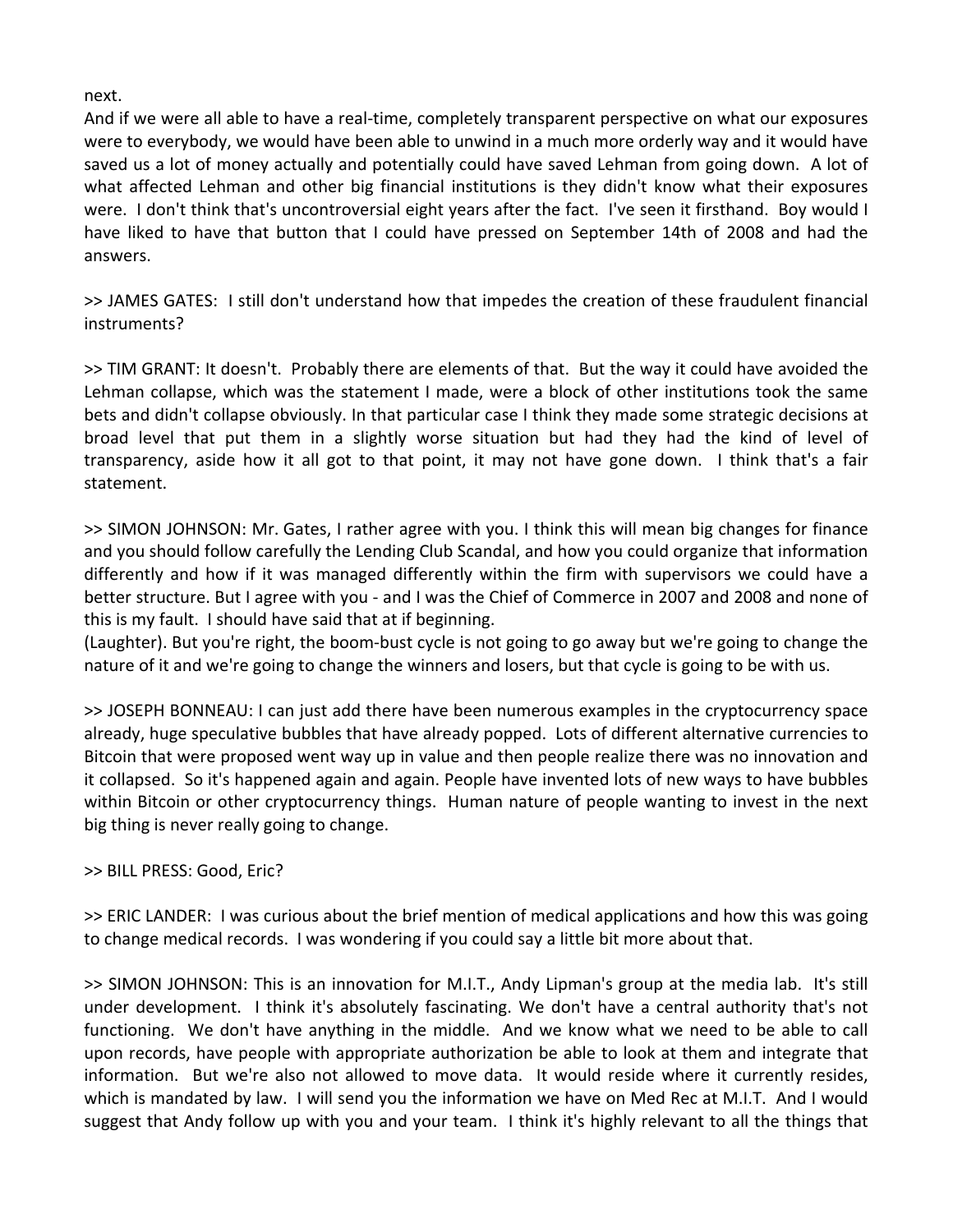you work on for example.

>>ERIC LANDER: Please do, thank you.

>> BILL PRESS: My question, I guess it comes from something that Jerry brought up. At the consumer level use of this, somehow Jerry was trying to make a distinction as to whether it's value was housed by an intermediary or on my computer here. But I don't understand that because my computer here is constantly in contact with the web. It's doing negotiations, it can be hacked. I don't understand a fundamental distinction between hacking my bank and hacking through my bank to the computer. It's another tentacle of the octopus. And another way of stating the question, I may think I have a wallet on my computer, but I as a consumer have no way of doing independent cryptographics checks to see if it's long since already stolen my Bitcoin and simulating the transactions in a kind of Ponsi scheme. It does pay my people, but when zero day arrives, everybody loses their money. I wonder if you can say something from the naive consumer side?

>> JOSEPH BONNEAU: Sure. I guess I can say in general it's very hard not just for consumers, but for expert computer scientists to be sure that a computing device that they are holding actually does what it's supposed to do. We basically never solved this problem and there's reason to believe that we'll never completely solve this problem. It gets into this trusting trust. Who made your computer? Who compiled the software that's running on it, etc. It sort of never goes down. When we're doing computer science research, especially security research, we usually assume some trusted computing base that you hope is behaving correctly. It's probably fair to say that your laptop is probably too big and we don't know how to deliver to consumers' laptops that they can trust are behaving exactly the way they are supposed to. There have been some alternative solutions for Bitcoins specifically that try to fix this. There are a bunch of different companies that sell small, special‐purpose hardware devices whose only job is to keep your Bitcoin keys safe and have some small interface for you to authorize sending and receiving money. And the hope is you buy this specific device. You can't install apps or malware and hopefully that will be a good steward of your cryptokeys that you can trust and put in your pocket. But in general we hope you can run some software that will maintain your key, but that's been an unsolved problem in computer science for a long time.

>> JERRY BRITO: And I think what you're getting at is, are you moving the attack surface to somewhere else. But you're for the first time creating the ability for consumers to hold their own funds, which wasn't possible before. This opens up a whole host of new possibilities. I think in the developed world we lose sight of why this is important because we have very good trusted financial intermediaries that we can use. And when we deposit our money there, we know they're typically not going to go away. We know that our currency is well managed and isn't going to be inflated away. And we know that if there is a hack, we're probably going to be made whole. In other parts of the world, that's not the case. So there is for consumers a real value to having the ability to hold value for themselves. And to accept value directly. So in many parts of the world, just staying to the narrow payments application, which is just one of many applications of this technology. In many parts of the world, there is no good way to accept electronic payments. In fact, it was brought to my attention recently that Paypal does not operate in Puerto Rico. So in Puerto Rico you could not use Paypal. But Bitcoin is something that all you need to use is an internet connection, a device, and free and open source software. You're right that you are always going to be potentially subject to attack, but you have new capabilities that you did not have before as a consumer.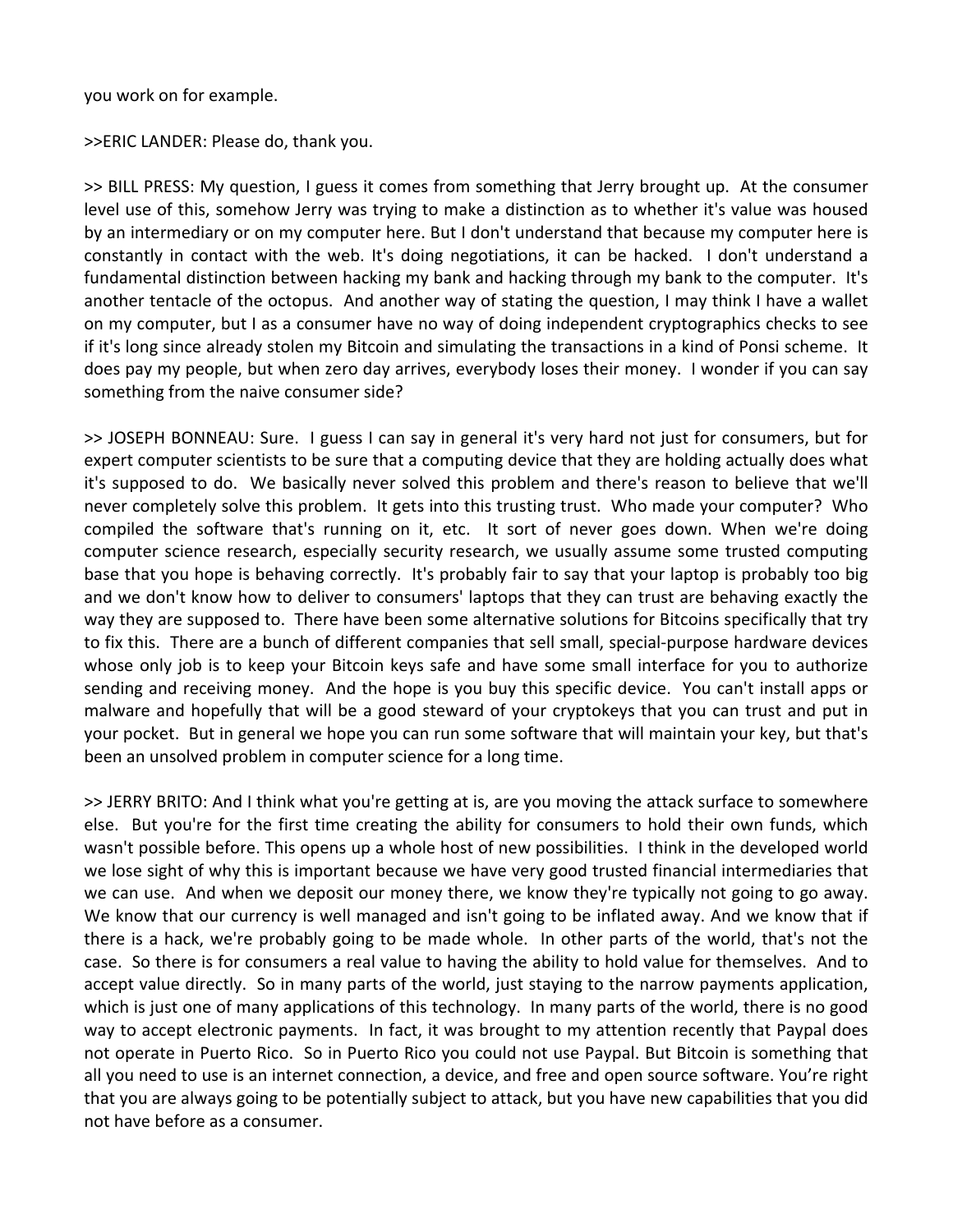>> SIMON JOHNSON: Bill, I think the future of money largely depends on what the central banks are going to do. And I think the central banks are going to worry about what you're worried about. And while the future of money is absolutely digital. And from a consumer point of view, they don't know or care how that digital representation actually operates. I think the extent to which we actually use Bitcoin literally in our monetary transactions will be relatively small. I think this block chain technology has massive other profound implications. Bitcoin at least brings very healthy competitive pressure onto the banks and onto the central banks to up their game. They're way behind in applying existing technology and improving how the systems work. I also suspect also linked to the point that Craig made in terms of the vulnerability of our systems, I think the central banks are going to shy away ultimately from the pure cryptocurrency solution.

>> JOSEPH BONNEAU: I totally agree with Simon. The impact of cryptocurrencies as daily use consumer payment systems is usually overstated. I think most of the banks are going to be elsewhere. But I want to challenge something Jerry said about how the ability to keep currency to yourself is something fundamentally new that cryptocurrencies are delivering because I could withdraw all of my personal savings as cash from the bank and put them in my freezer if I wanted to. And most people would tell me that's a bad idea because then I could lose everything if a burglar breaks into my home. To me, the analogy is not perfect.

>> JERRY BRITO: I should have qualified by saying in electronic fashion.

>> JOSEPH BONNEAU: Right. The difference is you can put your whole net worth either on your laptop or in your freezer or wherever you'd bury your cash. And in both cases there is always a risk in holding it yourself or lending it out to a bank that might lose them. The difference is that in some developing countries, there aren't really great options for putting your funds in a financial institution that's trust worthy. In the west, bank robberies have become a lot less rare so they are not something that are on a lot of people's radar. And in the cryptocurrencies space, exchanges are much more likely to fail so the balance of probabilities of keeping you funds yourself vs. loaning them out is a little different.

>> SIMON JOHNSON: I think this is the key point, if I may, because what is cash, cash is this token issued by central banks. It has no value except what people think it's worth. And what is the fall back in other countries? U.S. dollars cash. That's where most hundred dollar bills are held. What the central banks are grappling with is they give you this non‐digital piece of paper. They don't give you access to what they could, which is a digital token. Liability of the central banks - that you can only have through the private commercial banks. The central banks are trying to figure out how to change that and how to give you a robust digital token that could be used globally and you can argue about how that system runs. I don't want to say they want to keep the banks where they are, but they are worried if they do that in a very rapid way that could be disruptive and that could generate all kinds of issues in, for example, how the credit system operates. But that appeal, this Joe-Jerry discussion here, that's exactly what the central banks, the big ones in the leading countries around the world are grappling with right now.

>>BILL PRESS: Eric Lander, last question.

>> ERIC LANDER: I'm following this discussion. I'm not sure I've got all of it but I'm getting very worried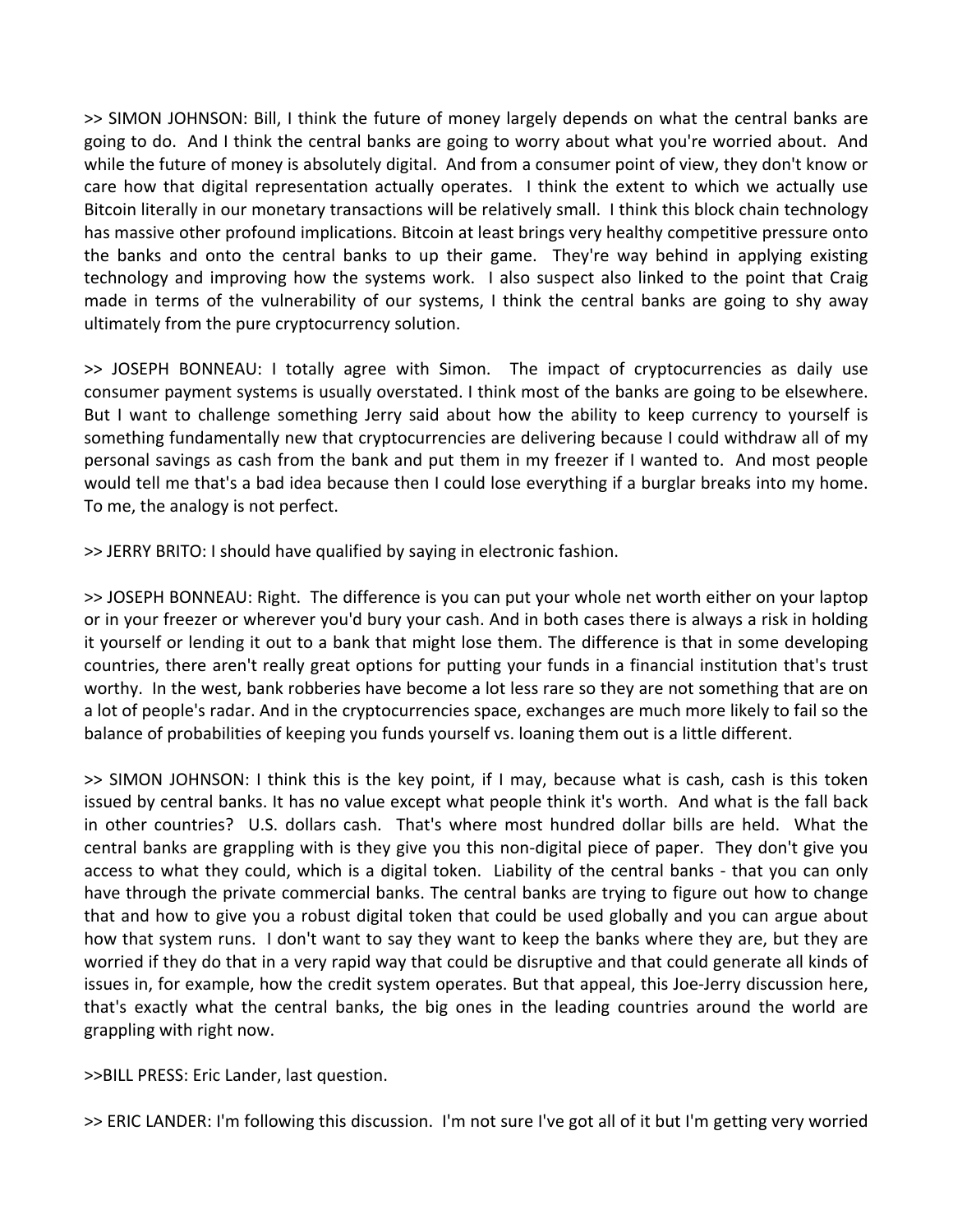about somebody stealing my Bitcoin or the thing in my freezer or wherever it is. And it occurs to me, is there some way, maybe this is not a well‐posed question, but where my currency can be distributed across multiple places so if it gets stolen from not too many of them I still have it?

>> JOSEPH BONNEAU: Great question. The answer is yes there is.

>> ERIC LANDER: I would like to do that. If you could work that out with me after this session.

(Laughter).

>>ERIC LANDER: I want the same dollar in multiple places so that dollar can't get lost. How do I do that?

>> JOSEPH BONNEAU: What's interesting, I think this is something that is fundamentally new about cryptocurrency. Even dating to Bitcoins, it's built into the Bitcoin design and every system since. That coins can be assigned to some quorum of keys. So you can say, here are three cryptographic keys and if any two of them agree to send the money, than the money is sent. Unlike with cash, which you can't really split. You can put your cash in three different places and if one of them gets stolen, you'll lose a third of the cash. With digital currencies, you can put your keys in three different places and if any one of those keys gets stolen, you're still secure. It doesn't have to be two out of three, it can be any number out of any number. It's been a research project at Princeton to streamline that technology and make it more efficient. Glad you asked because we've been working on it. That is very exciting and there are a lot of different models that have been propose that had don't really have good offline analogies. You can use an intermediary and you can have them hold a key and you also hold a hardware key locally. And this poses a lot of regulatory challenges, too, because most financial regulation is based around the concept of a token being in some physical location. That is no longer necessarily true.

>> SIMON JOHNSON: We used to believe in this country that people should sort this question out for themselves. And what we learned in the 1930s is when this privately determined system breaks down, the government has to get involved because it has massive negative effects on the economy. So we have the FDIC and if any of these private arrangements becomes big, at scale and it breaks down the government has to get involved. And so we better know what that means. And what the backstops are if we're moving away from what we have now, which is not a great system, but it does have some robustness on points like that. Is the retail investor protected and do they feel secure. Even in the height of the crisis in 2008, retail depositors did not run, did not try to withdraw their deposits from their banks which is a remarkable achievement.

>> TIM GRANT: To punctuate the point ‐ we haven't made it as a panel so perhaps to actually say it out loud - as we move from the old paradigm to the potentially new paradigm, we're going to have to represent Fiat currency on this system somehow. And that fiat currency is going to have to be distributed and exchanged in a way that we are all used to having certain risks and custodial custodies that we need. That isn't going to go away and so we still have to solve for those problems. So central banks, as Simon rightly points out are actually thinking about this. Regulators are actually thinking about this and the only way we get there is if we work as one ecosystem, otherwise it ain't gonna fly.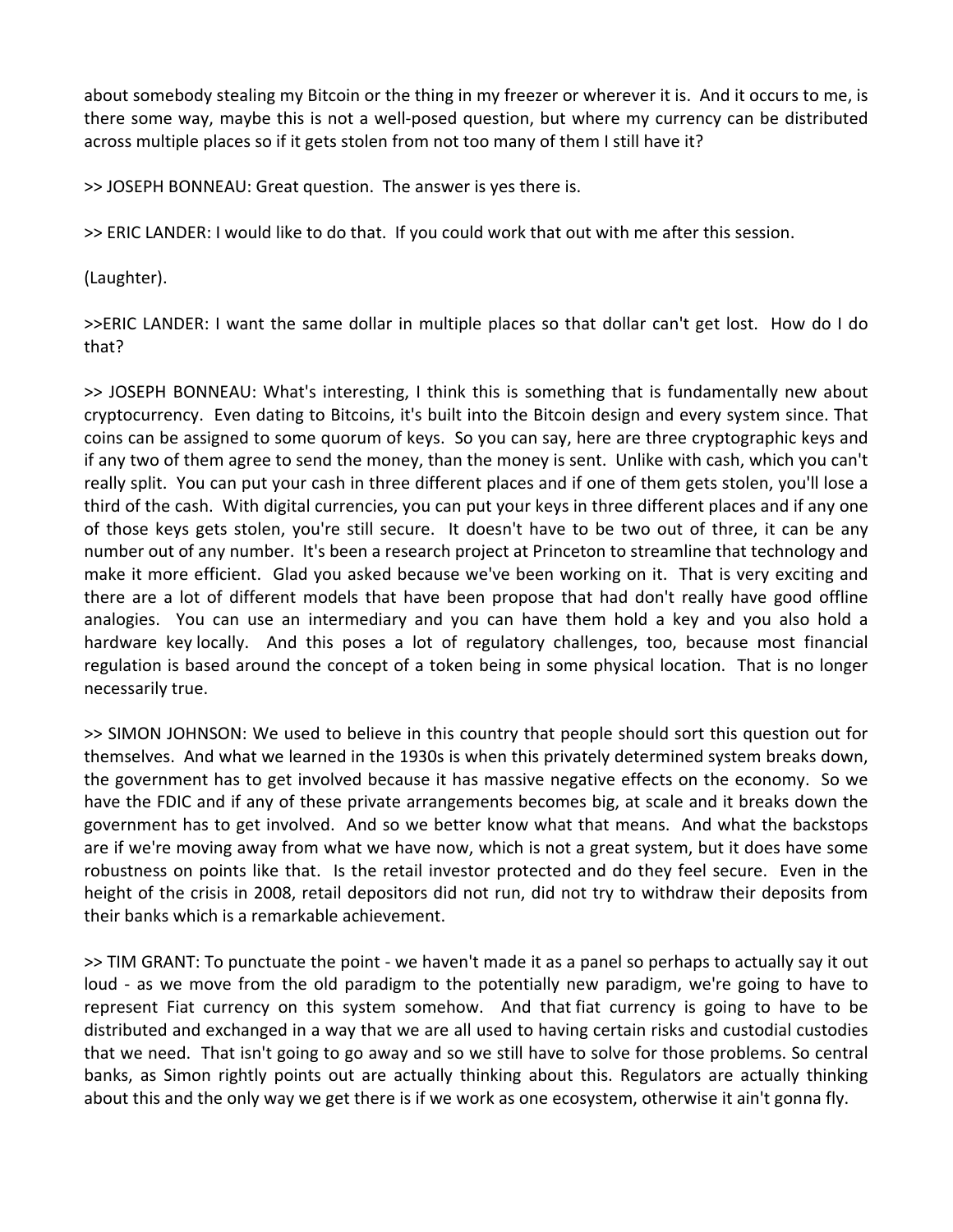>> CRAIG MUNDIE: It's interesting, the FDIC was deposits. And now there aren't any, but you're going to still have to have the same ability for the government to stand behind it.

>> BILL PRESS: D will stand for digital in some way and we'll have to work out the other three letters.

>>SPEAKER: I think the whole thing sounds like Shroedinger's Cache to me.

>> CRAIG MUNDIE: B for bits.

>> BILL PRESS: We've run over because it's been such an interesting session. But why don't we thank this panel now.

[Applause]

### **Public Comment**

>> JOHN HOLDREN: And we now move to the public comment portion of the program. I believe there is just one public comment. Maxine Savitz will preside.

>> MAXINE SAVITZ: Thank you, John. As Dr. Holdren mentioned in the beginning of the meeting, the PCAST has several studies underway. And one of these has to do with how science and technology can be used to ensure the safety of our drinking water.

And the one public comment that we have today is from Dr. William Hirzy. I know he will be settling in, in a minute.

Okay, welcome Dr. Hirzy. He is the Science and Regulatory Affairs Advisor to the American Environmental Health Studies Project/Flash Fluoride Action Network and he's going to be talking about lead in drinking water and increases in children's blood levels. As you know we have a two minute rule and we'll let you know in 90 seconds.

>> WILLIAM HIRZY: Thank you very much. I'm also a retired senior scientist at EPA headquarters here in D.C. and charter member and past president of the Professionals Labor Union at the EPA, and this issue came to my attention while serving as the union officer. Honorable council members, thank you for the opportunity to bring to your attention the material that's germane to the lead in drinking water issue which is of considerable interest to Congress, public health professionals, and the public at large. There was a recent article by Brady Dennis in the Washington Post which addressed this issue focusing on problems with the EPA lead and copper rule. But unmentioned in this otherwise comprehensive piece is the relationship between lead leaching in the drinking water, and the chemical used in 90% of fluorinated water systems - fluorosilicic acid. This relationship has been known by EPA, local government officials, and others in the public health community for over a decade, but it has not been acknowledged nor acted upon in spite of its significance. I can't provide a detailed treatment of this subject in this brief time I have today, but one is available, written by Michael Connett and is at the URL that appears in my written comments. Peer reviewed publications cited below and discussed at length in the Connett article have pointed out that fluorosilicic acid is a potent leacher of lead from leaded brass plumbing fixtures and lead service lines and its use in fluoridation systems increases blood lead levels in children compared with an alternate fluorinating agent sodium fluoride or in children